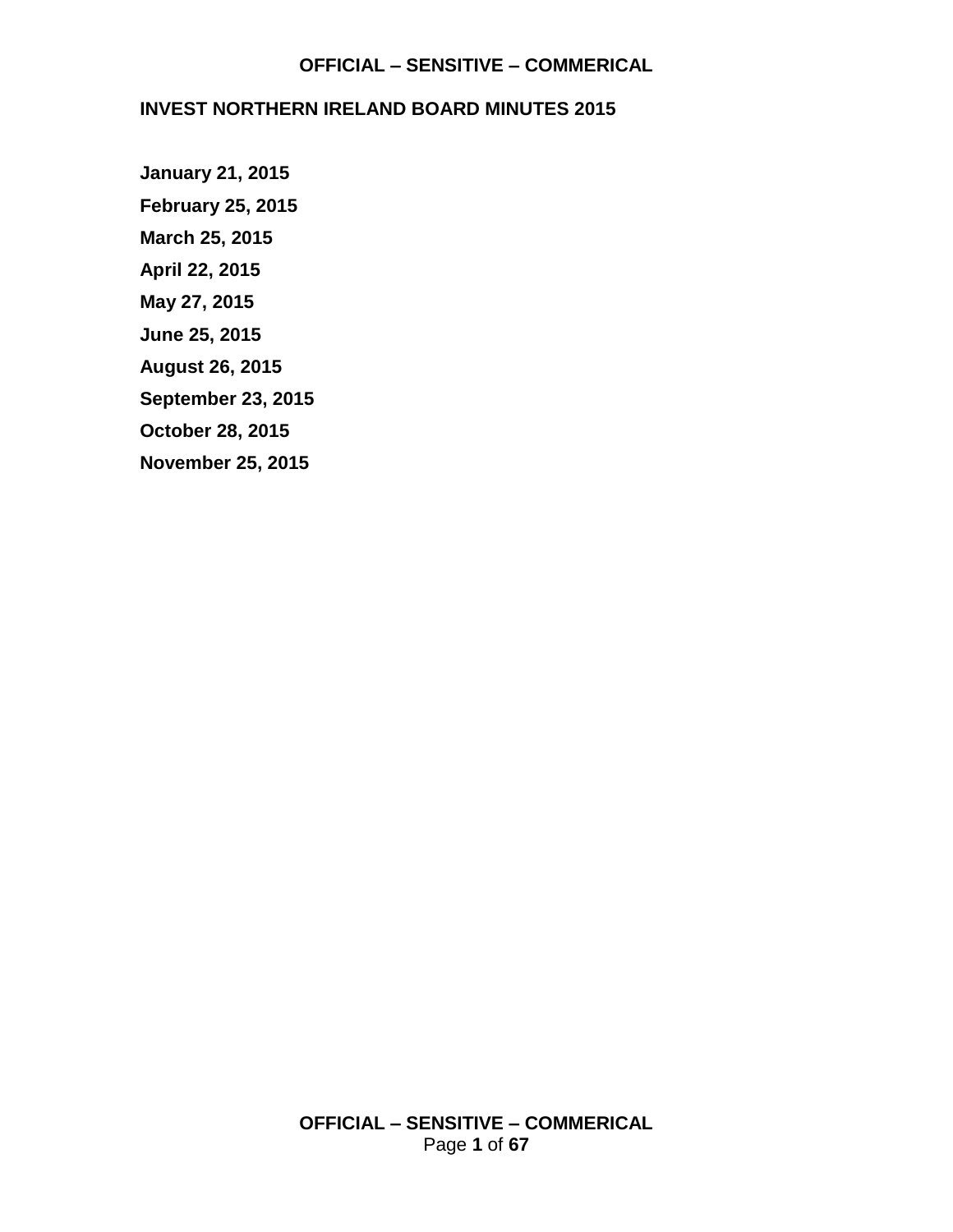# <span id="page-1-0"></span>**ONE HUNDRED AND TWENTY-FIRST MEETING OF THE INVEST NORTHERN IRELAND BOARD ON 21 JANUARY 2015, TULLYGLASS HOTEL**

| <b>Present:</b>        |
|------------------------|
| <b>Invest NI Board</b> |
| Mark Ennis (Chairman)  |
| Brian Baird            |
| Padraig Canavan        |
| Deborah Lange          |
| <b>Peter McNaney</b>   |
| Gerry McGinn           |

Ken Nelson **Scott Rutherford** Rose Mary Stalker **Judith Totten** Mark Nodder Mark Sweeney

**Apologies:** Dr Gerard O'Hare

**In Attendance:** Alastair Hamilton, Amanda Braden, Mel Chittock, Donal Durkan, Brian Dolaghan, Jeremy Fitch, Peter Harbinson, Bill Scott and Charles Hamilton

**Minute Taker:** Michelle McBride

### **1. APOLOGIES & DECLARATIONS OF INTEREST**

The meeting commenced at 8.30am.

Apologies as noted above. The Chairman asked members to declare any conflicts of interests relating to today's agenda. Scott Rutherford noted that he had potential conflicts relating to Queen's University referred to in the Casework report. These conflicts were noted but deemed unlikely to be significant, based on the agenda.

The Chairman thanked the Board for facilitating an early start to the meeting and asked Charles Hamilton to inform members of housekeeping issues regarding the venue.

> **OFFICIAL – SENSITIVE – COMMERICAL** Page **2** of **67**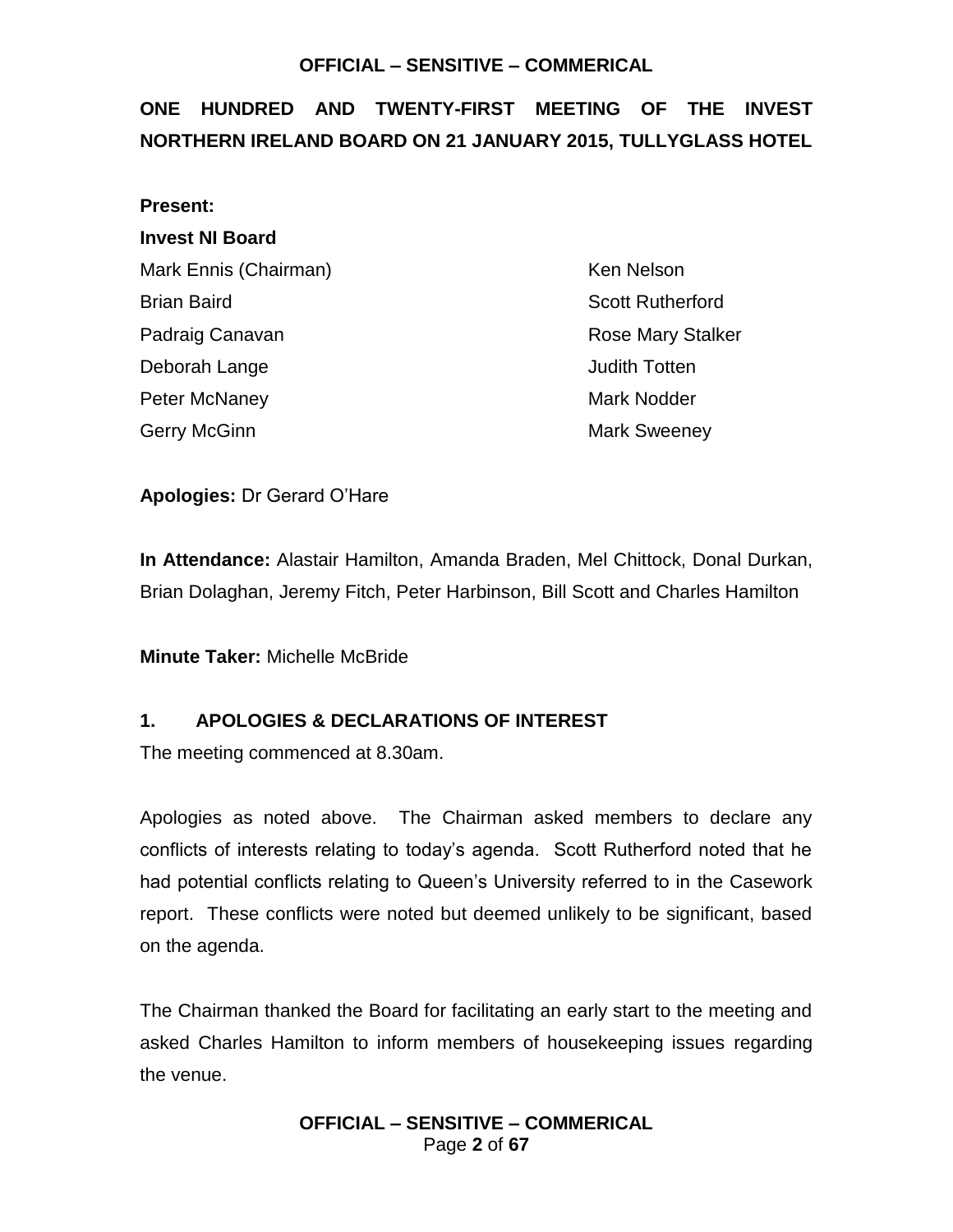### **2. MONTHLY REPORTING TO BOARD**

### **2.1. MINUTES**

The minutes of the November Board meeting were agreed as a true record of the meeting.

### **2.2. MATTERS ARISING**

The Actions table was reviewed and addressed.

The Board to engage with companies and stakeholders in Ballymena in February. **ACTION: BRIAN DOLAGHAN**

Andrew Cowan of NI Connections will present to the Board in March.

The Risk Register will be presented to the Board in February.

MSFM final charges were sent to DETI in December, almost completed.

# **2.3. CEO REPORT**

The Chief Executive asked members to note his report to the Board. He noted Invest NI's CSE success and thanked board members who attended the CSE lunch with staff on 8 January 2015.

He presented the performance update for Quarter 3 and gave further information in the Corporate Scorecard.

Chief Executive agreed to provide detailed analysis and benchmarking of the Employee Engagement to be presented to the Board in April. **ACTION: PETER HARBINSON**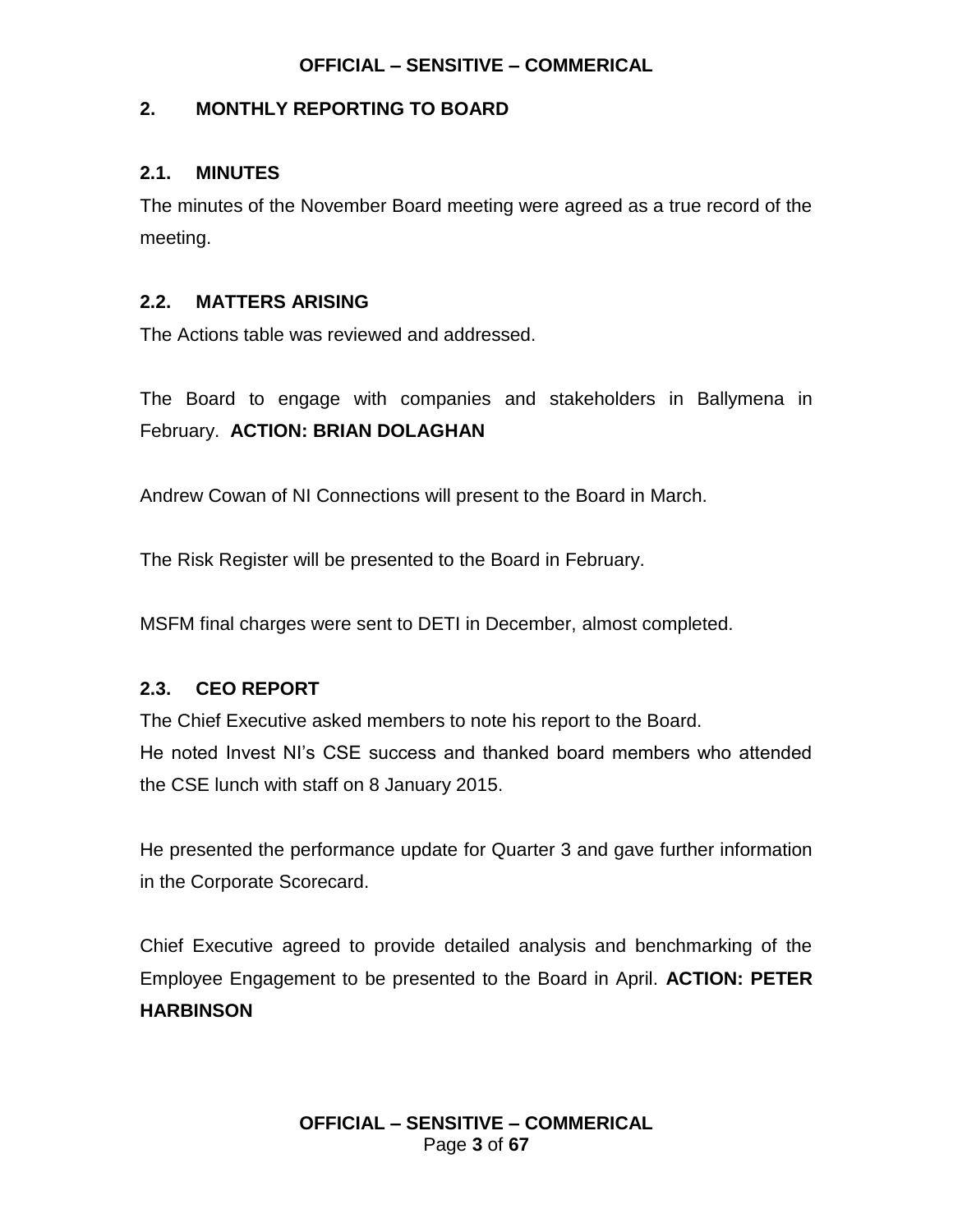The Chief Executive provided information regarding the budget situation and noted that this would be discussed further during the Board workshop.

The Board queried the Exports target and they discussed the issues regarding measuring Exports. It was noted that this would be discussed further as part of the Effectiveness Working Group.

# **2.4. FINANCE REPORT TO BOARD**

The Board noted the Finance Report. Mel Chittock provided an update.

# **2.5 MARKETING AND COMMUNICATIONS REPORT TO THE BOARD**

Peter Harbinson provided an update on the report.

# **2.6 CASEWORK REPORT TO THE BOARD**

Board members noted the report.

# **3. CHAIRMAN'S BUSINESS**

The Board congratulated the Chairman on his re-appointment as Invest NI Chairman.

# **4. AOB**

The Chairman provided further information regarding the Life Sciences Hub.

# **5. DATE OF THE NEXT BOARD MEETING**

The next Board meeting will be held on the 25 February, venue to be confirmed.

The Board Meeting ended at 9.30am.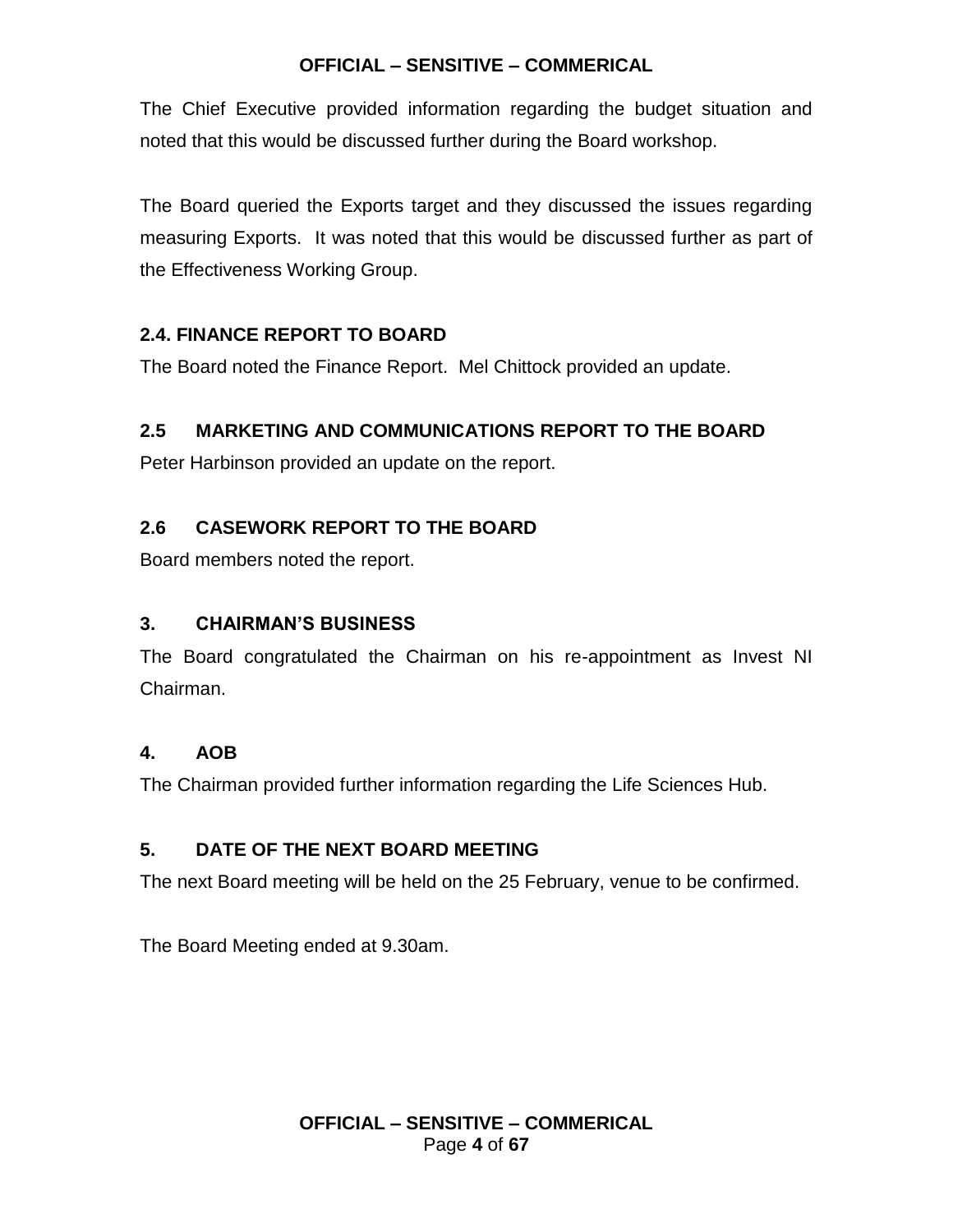# <span id="page-4-0"></span>**ONE HUNDRED AND TWENTY-SECOND MEETING OF THE INVEST NORTHERN IRELAND BOARD ON 25 FEBRUARY 2015, INVEST NI HQ**

#### **Present:**

#### **Invest NI Board**

Mark Ennis (Chairman) Ken Nelson Brian Baird Scott Rutherford Padraig Canavan **Rose Mary Stalker** Rose Mary Stalker Deborah Lange Deborah Lange Dr Gerard O'Hare Peter McNaney **Mark Sweeney** Mark Sweeney Gerry McGinn

**Apologies:** Mark Nodder, Judith Totten, Brian Dolaghan and Bill Scott

**In Attendance:** Alastair Hamilton, Amanda Braden, Mel Chittock, Donal Durkan, Jeremy Fitch, Peter Harbinson, Oonagh Hinds and Damian McAuley

**Minute Taker:** Michelle McBride

# **1. APOLOGIES & DECLARATIONS OF INTEREST**

The meeting commenced at 1pm.

Apologies as noted above. The Chairman asked members to declare any conflicts of interests relating to today's agenda. Padraig Canavan noted that he had a potential conflict as he is Chairman of Hunters and Scott Rutherford noted that he had potential conflicts relating to Queen's University, both referred to in the Chief Executive's report. Dr Gerard O'Hare and Rose Mary Stalker noted involvement with the Prince's Trust and Rose Mary also noted her connection to

> **OFFICIAL – SENSITIVE – COMMERICAL** Page **5** of **67**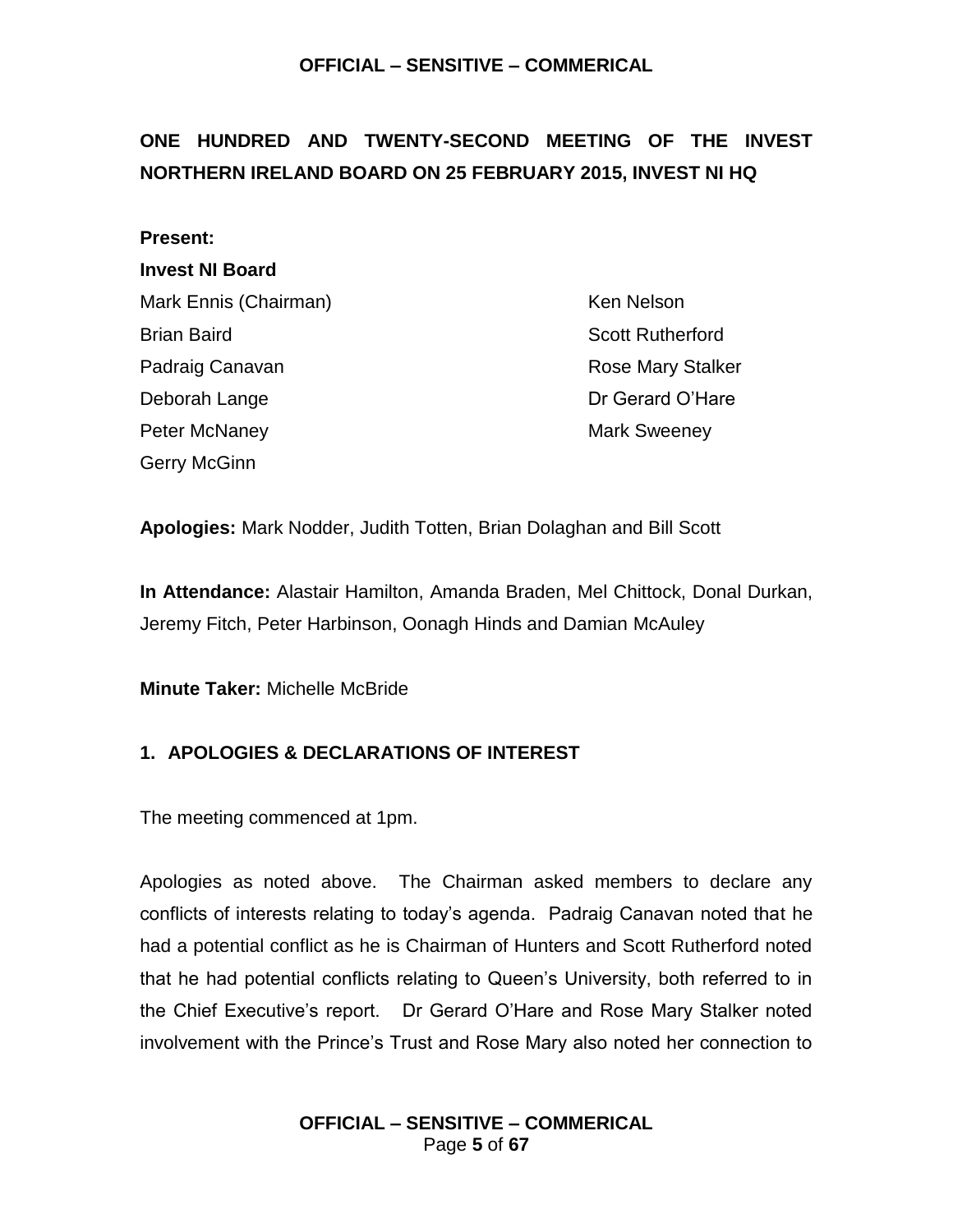the Science Park, both referenced in the Board papers. These conflicts were noted but deemed unlikely to be significant, based on the agenda.

# **2. MONTHLY REPORTING TO BOARD**

### **2.1. MINUTES**

The minutes of the January Board meeting and the Strategy workshop were agreed, with one minor amendment, as a true record of the meetings.

# **2.2. MATTERS ARISING**

The Actions table was reviewed and addressed.

The Chairman, the Chief Executive, Mark Nodder, Brian Dolaghan and available members of the Board will engage with companies and stakeholders in Ballymena in March/April. Brian Dolaghan agreed to confirm details of this meeting. **ACTION: BRIAN DOLAGHAN**

# **2.3. CEO REPORT**

The Chief Executive asked members to note his report to the Board. He gave an overview of the Corporate Scorecard.

The Chairman thanked the Executive Leadership Team on behalf of the Board for these excellent results.

The Chief Executive presented a summary of the Programme for Government (PFG), Scorecard and Draft Operating Plan. The Chairman noted that papers had been provided to the Board and these were taken as read, and that most targets would be achieved.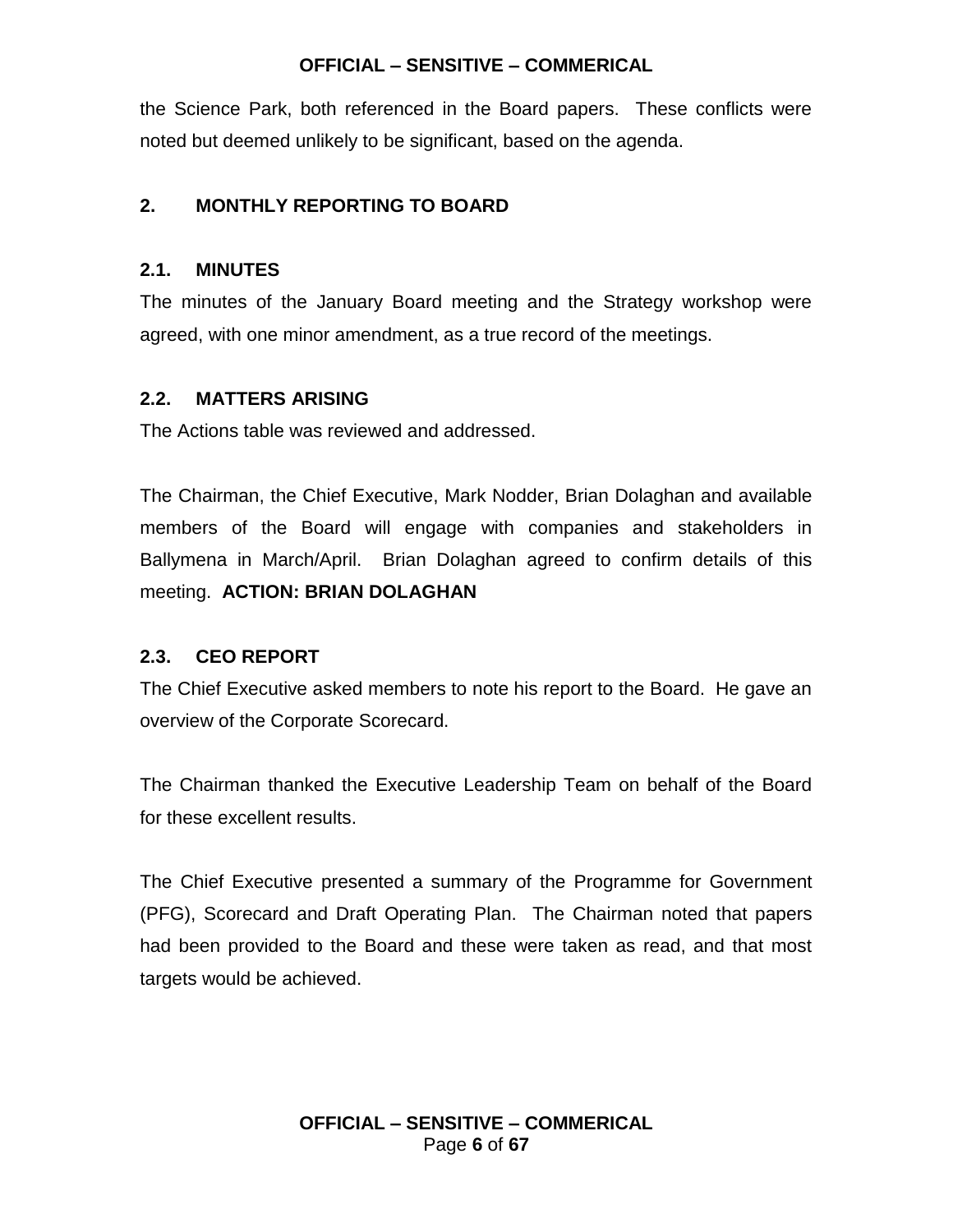The Board discussed the exports target of 20% and the importance of engaging with DETI and others to ensure that agreed targets were appropriate to Invest NI's role.

The Board debated whether the Scorecard targets (particularly those related to customer/stakeholder) need to continually move or as they are at a higher level the targets should remain at the current level. The Chief Executive agreed to provide more analysis of this issue when he has the final outturn. **ACTION: CHIEF EXECUTIVE**

The Board and the Executive Leadership Team discussed the Performance section.

The Chief Executive updated the Board on the key areas of Jobs promoted, Jobs created, Skills and Exports. The Board agreed that there should be no target in relation to jobs created and that while jobs created should be available for reporting, they should not appear on the scorecard (as they are not targetbased).

### **BOARD RESOLUTION:**

The Board endorsed the PFG, Scorecard and Operating Plan targets and noted the move by DETI to reduce the number of targets.

# **2.4. FINANCE REPORT TO BOARD**

The Board noted the Finance Report. Mel Chittock provided an update.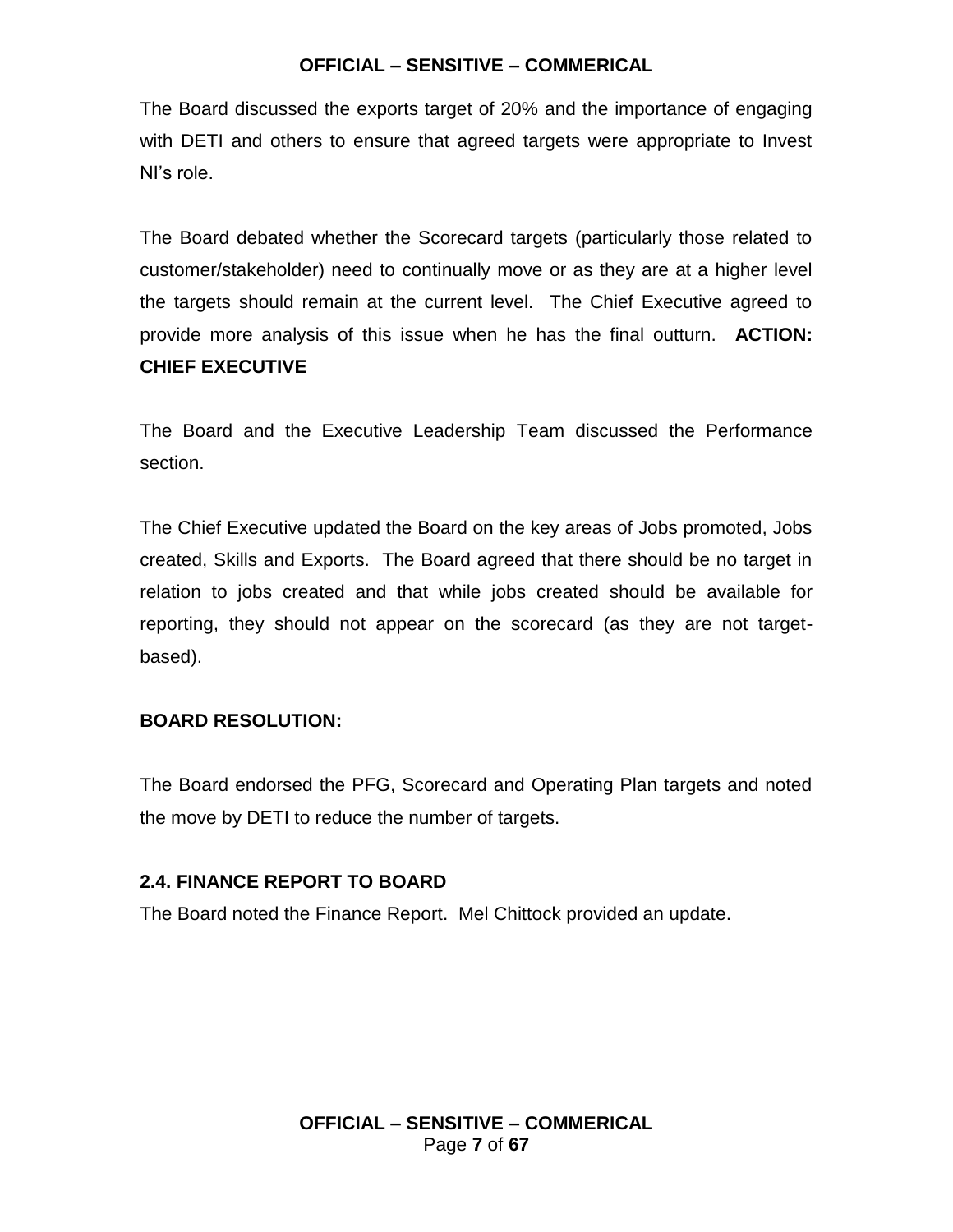### **2.5 MARKETING AND COMMUNICATIONS REPORT TO THE BOARD**

Peter Harbinson provided an update on the report. He noted that the Quarter 3 Survey was in the report and gave the Board an update on recent activities.

He agreed to look at why Account Managed figure differs from Regional Business in the Quarter 3 Survey. **ACTION: PETER HARBINSON**

He confirmed that the Invest NI Staff Conference would be held on the morning of 12 May 2015.

### **2.6 CASEWORK REPORT TO THE BOARD**

Board members noted the report. Jeremy Fitch updated the Board regarding the Property Overhang fund.

### **3. DISCUSSION**

### **3.1 CORPORATE PLAN**

Donal Durkan presented an update regarding the corporate planning process.

The Chairman asked that a briefing document on the Corporate Plan is prepared and circulated to a target audience, such as, councils, political and economic advisors, the ETI Committee and the business bodies. The Board also emphasised the importance of early communication to staff. It was noted that a communication plan should be prepared to assist this. **ACTION: DONAL DURKAN AND PETER HARBINSON**

Donal Durkan confirmed that the presentation would be added to the Board website. **ACTION: DONAL DURKAN**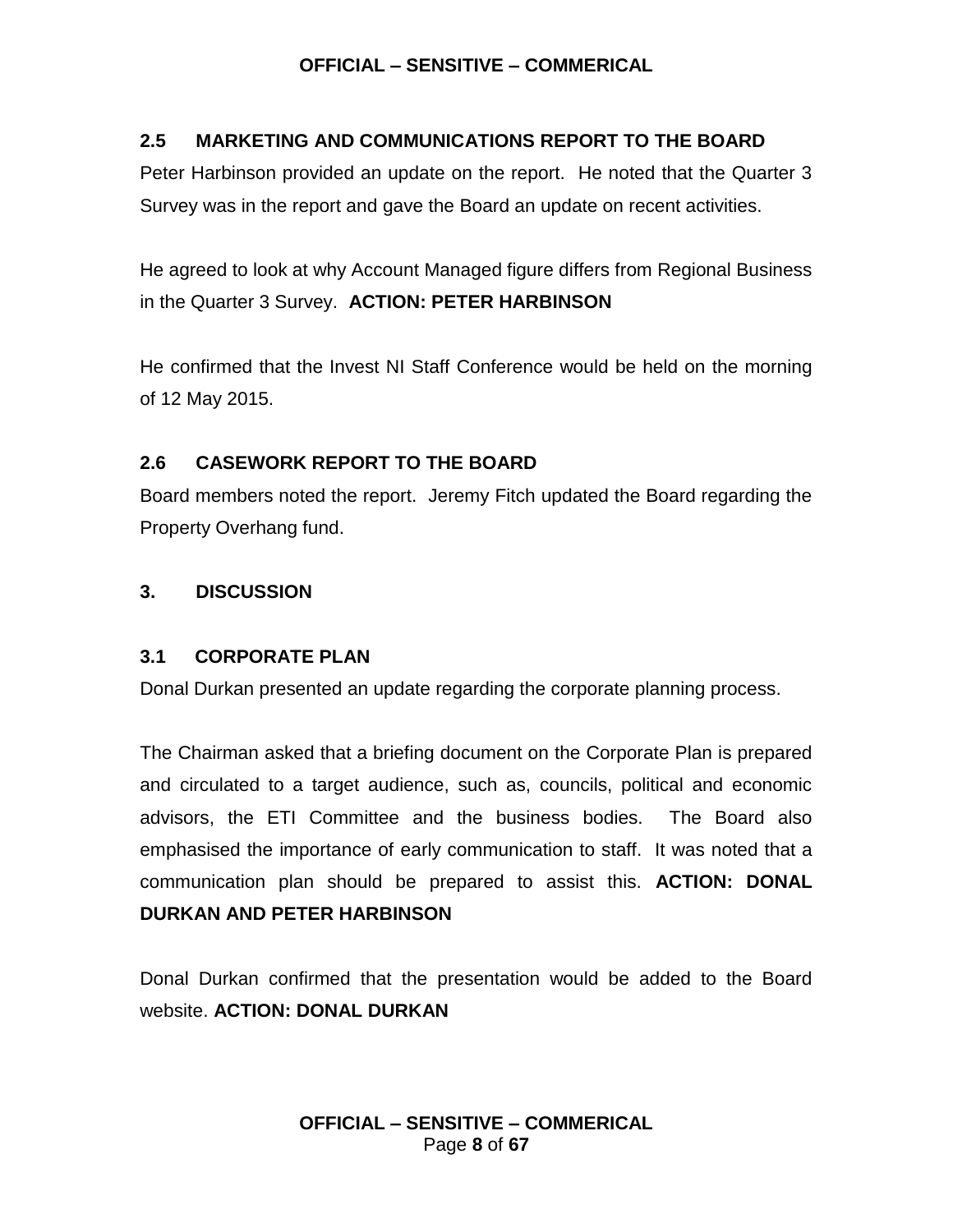### **3.2 CORPORATION TAX**

Donal Durkan introduced the presentation regarding Corporation Tax and the Chief Executive provided further information to the Board. The importance of setting rate of the tax and the date for implementation was noted.

### **3.3 REGIONAL MINISTERIAL TASK FORCE**

The Chief Executive provided an update to the Board on the initial focus of the Taskforce which was on the North- West Region.

# **3.4 REGIONAL SUB GROUP UPDATE**

Oonagh Hinds presented an update to the Board and Dr Gerard O'Hare provided information on the meeting of the sub group held on  $9<sup>th</sup>$  February 2015 in the Invest NI Omagh office. It was noted that Invest NI is a statutory partner for all of the councils.

It was suggested that the sector review should feed back into the work in the regions. **ACTION: DONAL DURKAN AND OONAGH HINDS**

# **3.5 REPORT FROM AUDIT & RISK COMMITTEE (INC RISK REGISTER)**

Gerry McGinn provided an update on the 25<sup>th</sup> February Audit and Risk Committee meeting. He noted that the minutes of this meeting would be circulated with the March Board papers.

He provided an assurance to the Board that the Internal Audit plans for 2014/15 should provide adequate coverage for the needs of the Accounting Officer and met the requirements and concerns of the Audit and Risk Committee. The Risk Register and the results of the committees Self-Assessment would be shared at the March Board meeting at which a Risk Workshop would be held. **ACTION: DAMIAN MCAULEY**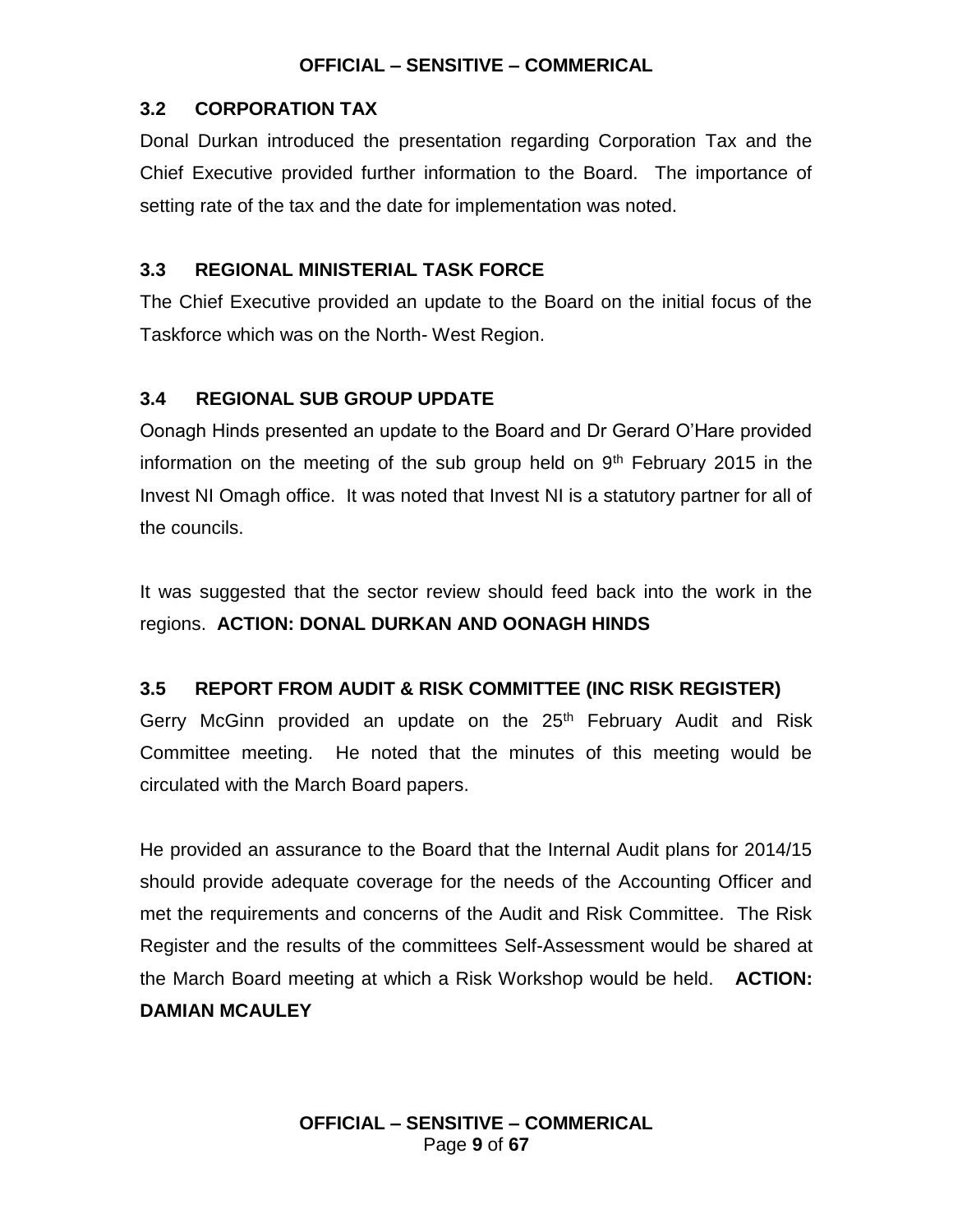The Chairman thanked Gerry McGinn, who was now standing down as Chair of the Audit and Risk committee and Mel Chittock for their leadership of the Audit and Risk Committee.

# **4. CHAIRMAN'S BUSINESS**

The Chairman noted that he presented at the Management Month event, with Brian Baird and Peter McNaney. He attended a dinner for the opening of Alexander Mann's new offices on 4<sup>th</sup> February and he welcomed the Pearson Group on 16th February. The Chairman gave took part in interviews with the BBC and Agenda NI.

The Chief Executive noted the positive feedback received regarding the Management Month event and thanked the Chairman and the Board members involved.

# **5. AOB**

Jeremy Fitch noted that the Accelerator procurement process is ongoing. He provided an update on the Precision Medicine bid.

# **6. DATE OF THE NEXT BOARD MEETING**

The next Board meeting will be held on the 25<sup>th</sup> March, in Coleraine, venue to be confirmed.

The Board Meeting ended at 4.20pm.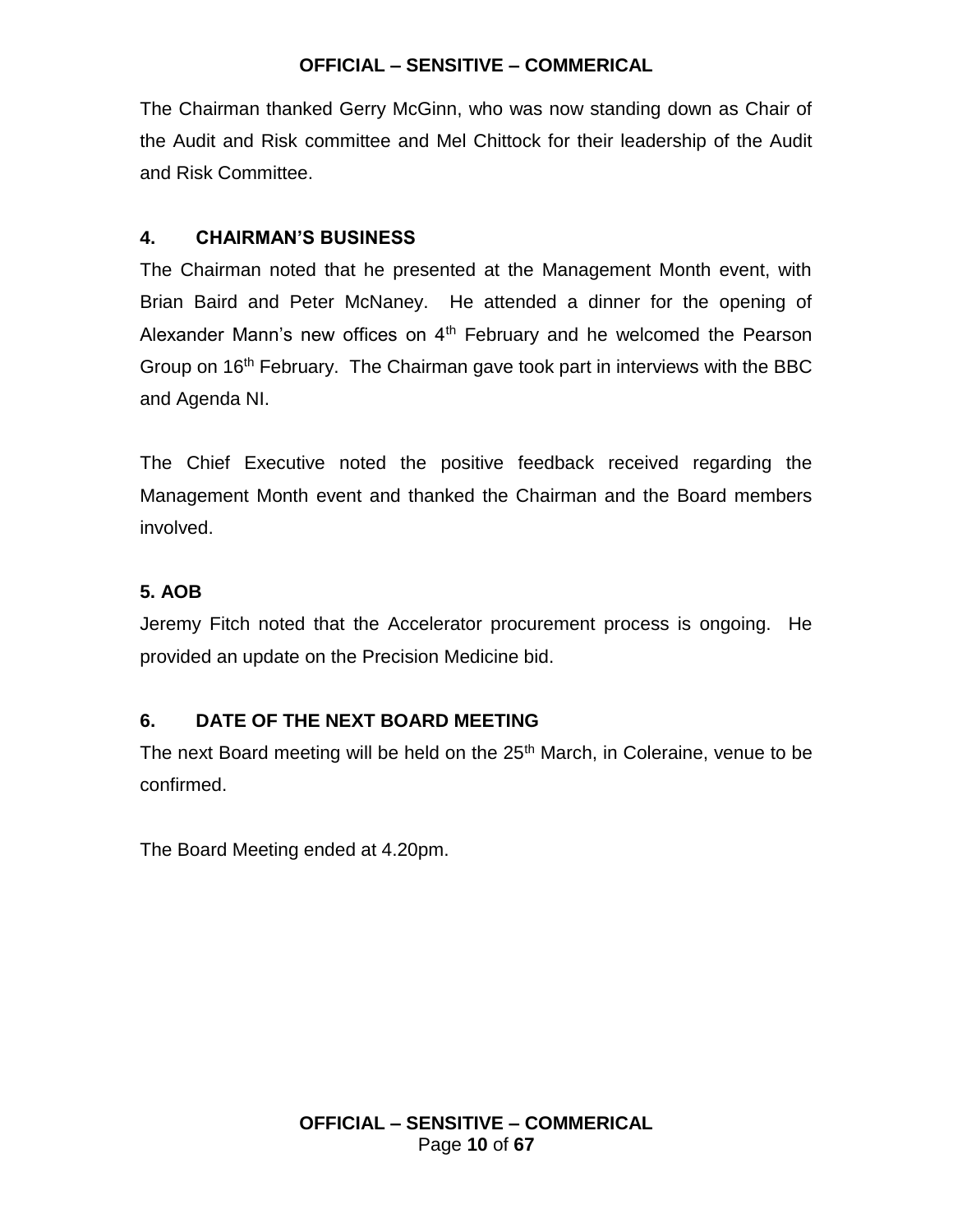# <span id="page-10-0"></span>**ONE HUNDRED AND TWENTY-THIRD MEETING OF THE INVEST NORTHERN IRELAND BOARD ON 25 MARCH 2015, THE LODGE HOTEL, COLERAINE**

#### **Present:**

#### **Invest NI Board**

| Mark Ennis (Chairman) | Ken Nelson               |
|-----------------------|--------------------------|
| <b>Brian Baird</b>    | <b>Mark Nodder</b>       |
| Padraig Canavan       | <b>Scott Rutherford</b>  |
| Deborah Lange         | <b>Rose Mary Stalker</b> |
| Peter McNaney         | Dr Gerard O'Hare         |
| Gerry McGinn          | <b>Judith Totten</b>     |

**Apologies:** Mark Sweeney (Note: Mark was keen to join the Board meeting by conference call or video link, but this was not possible at the venue).

**In Attendance:** Alastair Hamilton, Amanda Braden, Mel Chittock, Brian Dolaghan, Donal Durkan, Jeremy Fitch, Peter Harbinson, Oonagh Hinds, Bill Scott and Damian McAuley

**Minute Taker:** Michelle McBride

# **1. APOLOGIES & DECLARATIONS OF INTEREST**

The meeting commenced at 1.45pm.

Apologies as noted above. The Chairman asked members to declare any conflicts of interests relating to today's agenda. There were none to note.

# **2. MONTHLY REPORTING TO BOARD**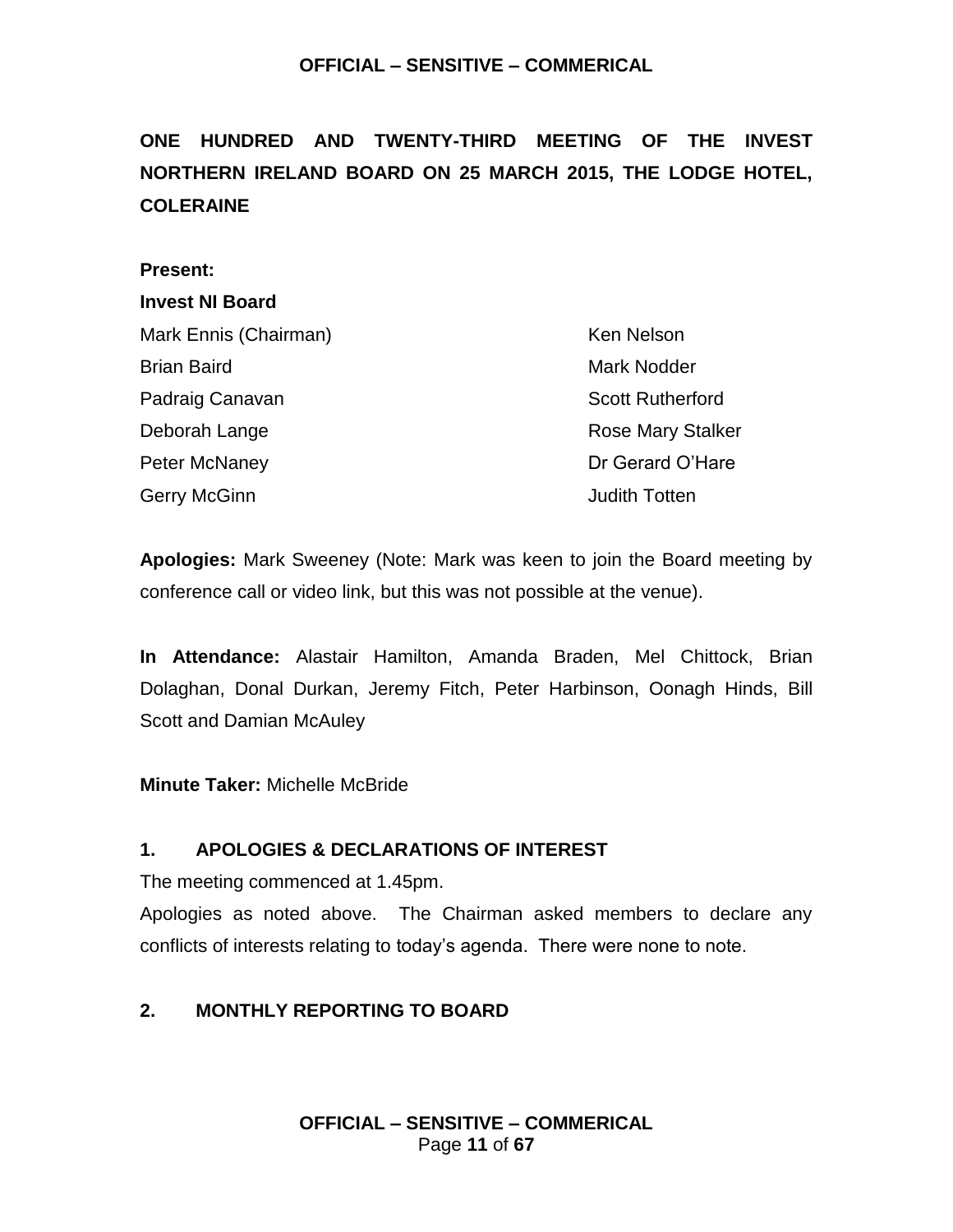### **2.1 MINUTES**

The minutes of the February Board meeting were agreed as a true record of the meeting.

# **2.2 MATTERS ARISING**

The Actions table was reviewed and addressed.

The Board's engagement with stakeholders in Ballymena has now been agreed for 17 April.

It was noted that the Corporate Plan process will be discussed with the Minister in April. The communication plan will be considered after this and discussed with the Board. **ACTION: CHIEF EXECUTIVE**

Oonagh Hinds agreed to ensure that ongoing work with councils on Community Planning will include assisting them to improve their attractiveness for FDI. **ACTION: Oonagh Hinds**

# **2.3 CEO REPORT**

The Chief Executive asked members to note his report to the Board. He gave an overview of the Corporate Scorecard.

The Chief Executive provided information on the Claims targets. The Board noted the improvement in this area and thanked Mel Chittock and his team.

The Chief Executive noted that copies of the signed Management Statement Financial Memorandum had been circulated to Board members and to the Executive Leadership team.

The Chairman and the Board congratulated the Executive Leadership Team on these excellent results.

> **OFFICIAL – SENSITIVE – COMMERICAL** Page **12** of **67**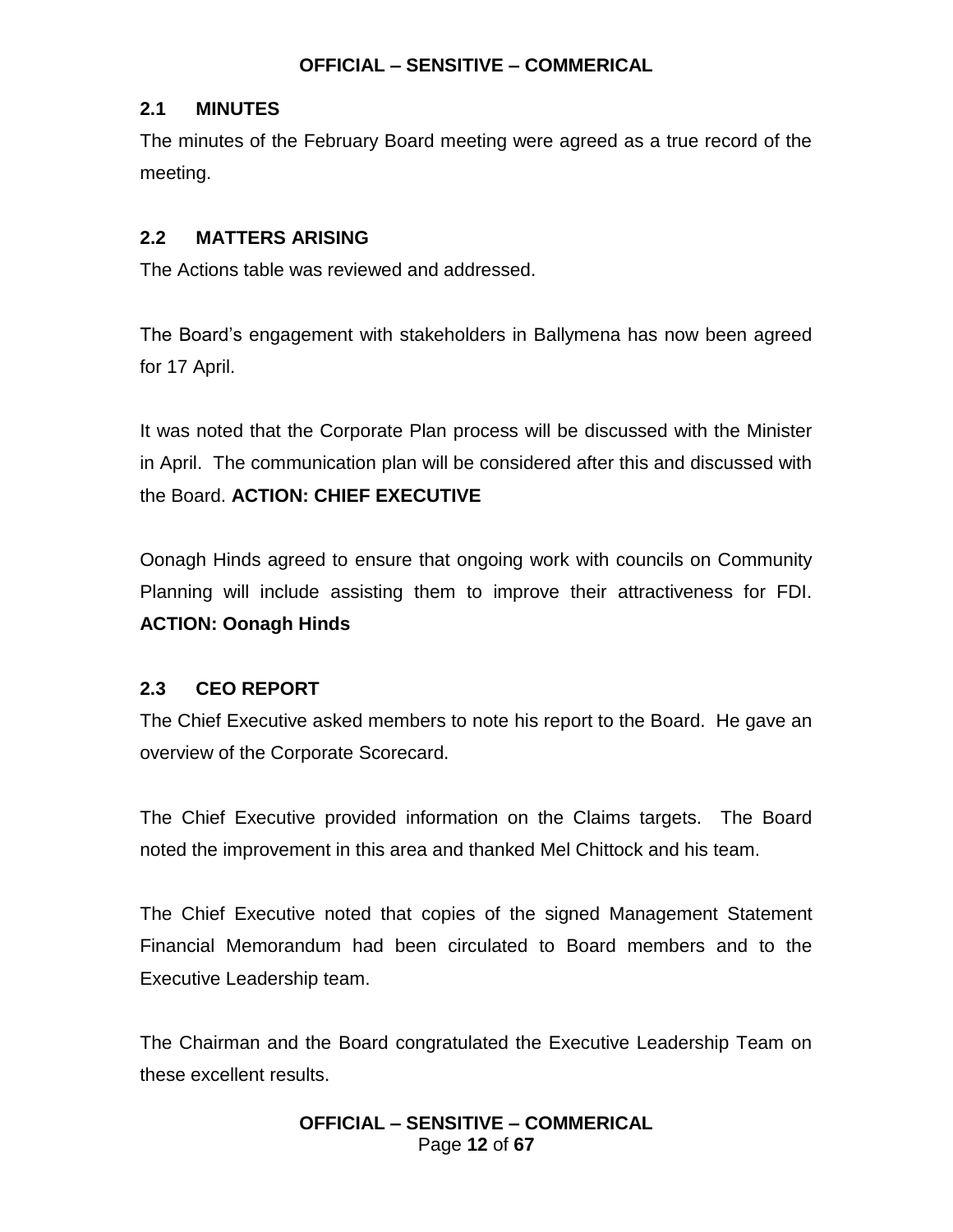The proposed changes to Government Departments and how these could potentially impact Invest NI were discussed.

### **2.4 FINANCE REPORT TO BOARD**

The Board noted the Finance Report. Mel Chittock provided an update.

### **2.5 MARKETING AND COMMUNICATIONS REPORT TO THE BOARD**

Peter Harbinson provided an update on the report.

### **2.6 CASEWORK REPORT TO THE BOARD**

The Board noted this report. In response to a query from the Chairman, Brian Dolaghan provided further information regarding the First Source Financial amendment detailed in the report.

### **2.7 AUDIT & RISK COMMITTEE MINUTES**

Gerry McGinn (Chairman of the Audit and Risk Committee) asked Board members to note the minutes in their Board papers of the last committee meeting, held on 25 March. He provided an update on the Self- Assessment carried out by the Audit and Risk Committee and he gave details of the Action Plan.

The Chairman thanked Gerry McGinn for his leadership in chairing this committee.

Gerry McGinn provided an update on the Access to Finance Committee meeting which was held before the Board meeting. It was confirmed that plans were in place to formalize reporting to the Board by sub-committees and working groups.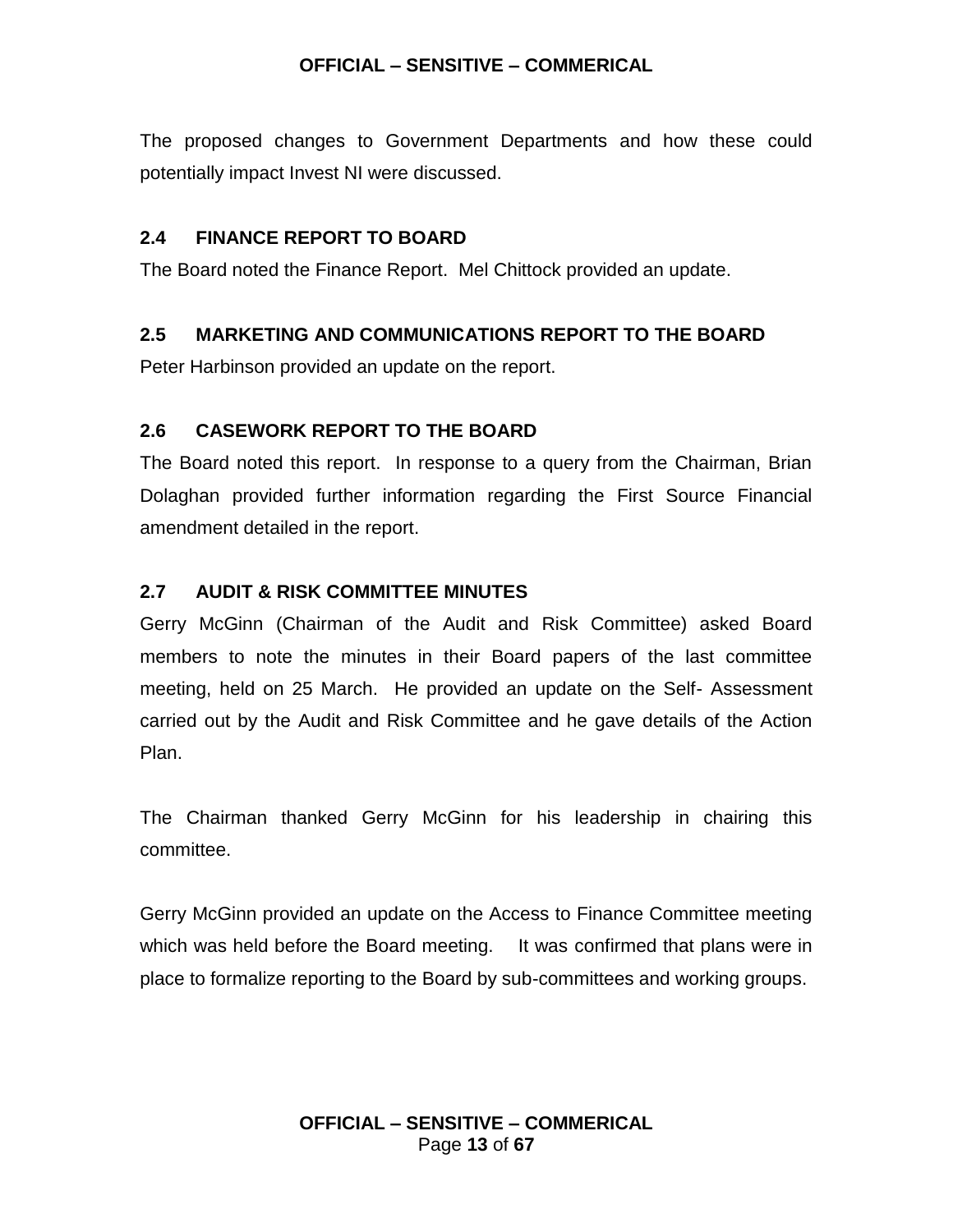### **3. DISCUSSION**

### **3.1 RISK MANAGEMENT WORKSHOP**

Keith Millar, Invest NI Risk Manager, joined the Board meeting. He gave a presentation on the Risk Management Strategy and Policy and the Risk Registers.

The Board raised some queries and there were a number of actions.

- Further explanation on how 'best practise' is determined, should be added to the Risk Strategy document
- Consider if an 'emerging Risk Register should be developed
- Clarify the definitions of and the delegations to risk-'project owner' and 'process owner'

### **ACTION: DAMIAN MCAULEY**

### **3.2 BOARD INDUCTION**

Damian McAuley presented the review of the Board Induction process.

The Board welcomed the training received to date, however it was noted that members have had trouble accessing the Skillstore online training.

Members requested that the following actions are completed.

- Half day follow-up Induction session for Board members, date to be agreed
- An update on the "End to End Process" Project to be included as part of Induction session or brought to the Board
- Provide an update on the work of Board sub committees and working groups

**OFFICIAL – SENSITIVE – COMMERICAL** Page **14** of **67**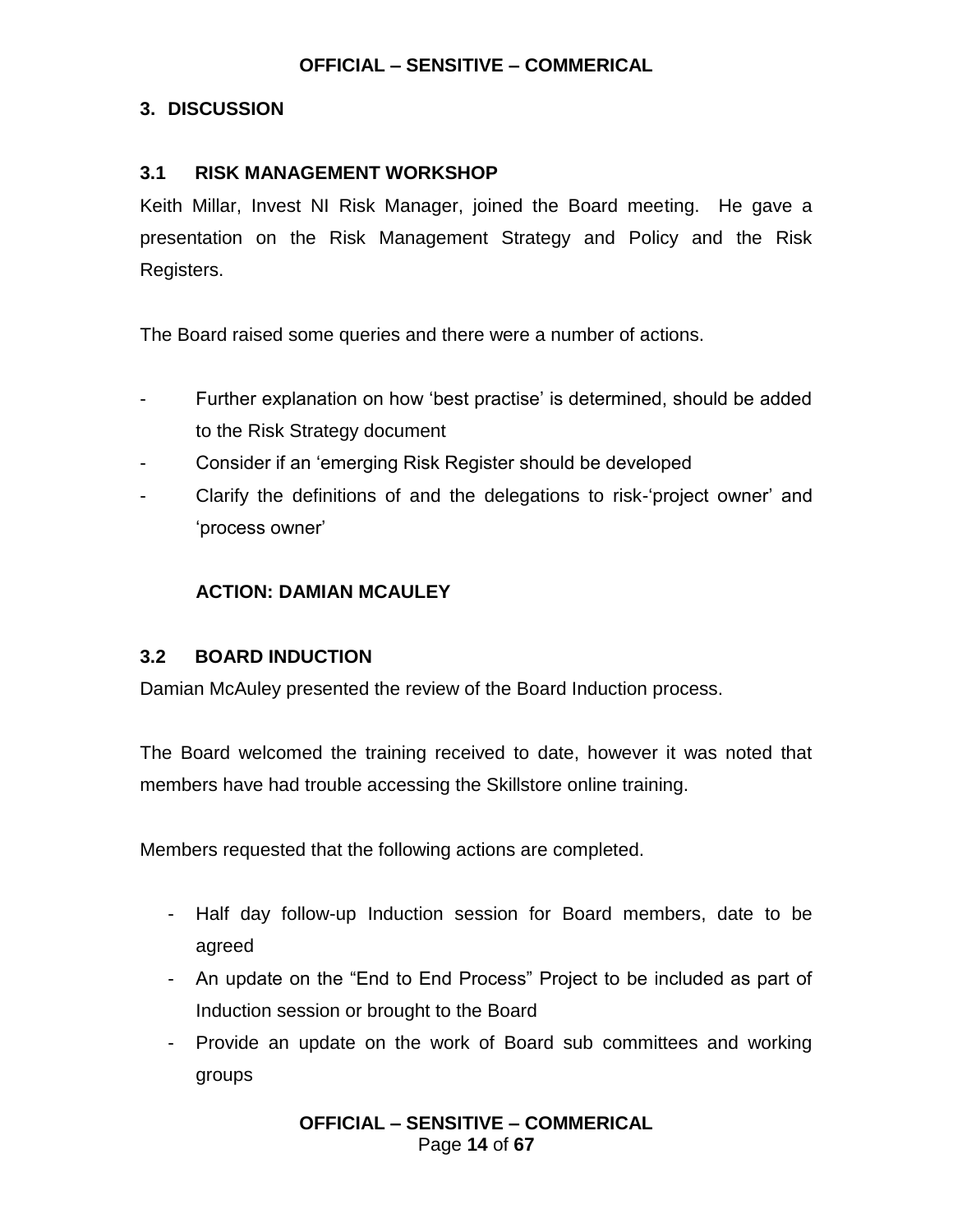- Provide further information on confidentiality of information and clarity on what can and cannot be shared publicly
- Update on Invest NI's products & solutions (Jeremy Fitch)

# **ACTION: DAMIAN MCAULEY & JEREMY FITCH**

### **3.3 Employee Engagement Survey and Annual Customer Survey**

The Chief Executive presented the headline results of the Employee Engagement Survey and Annual Customer Survey. The Board noted the improvements in the results in both surveys and congratulated the Chief Executive and the Executive Leadership Team.

It was agreed that further details of the Employee Engagement Survey and the Customer Survey will be presented to Board. **ACTION: CHIEF EXECUTIVE & PETER HARBINSON**

### **3.4 NI Connections**

Andrew Cowan joined the meeting to present to the Board regarding NI Connections. Andrew was congratulated on the progress made and was assured of the on-going support of the Board.

Bill Scott provided further information on how his team works with NI Connections.

# **4. CHAIRMAN'S BUSINESS AND AOB**

The Chairman, Board and Executive Leadership Team thanked Gerry McGinn for serving as a Board member (from 1 April 2008 to 31 March 2015). Gerry thanked everyone and passed on his best wishes to the organisation.

The Board assessment evaluation will be circulated to Board members (for completion by 10 April). **ACTION: DAMIAN MCAULEY**

> **OFFICIAL – SENSITIVE – COMMERICAL** Page **15** of **67**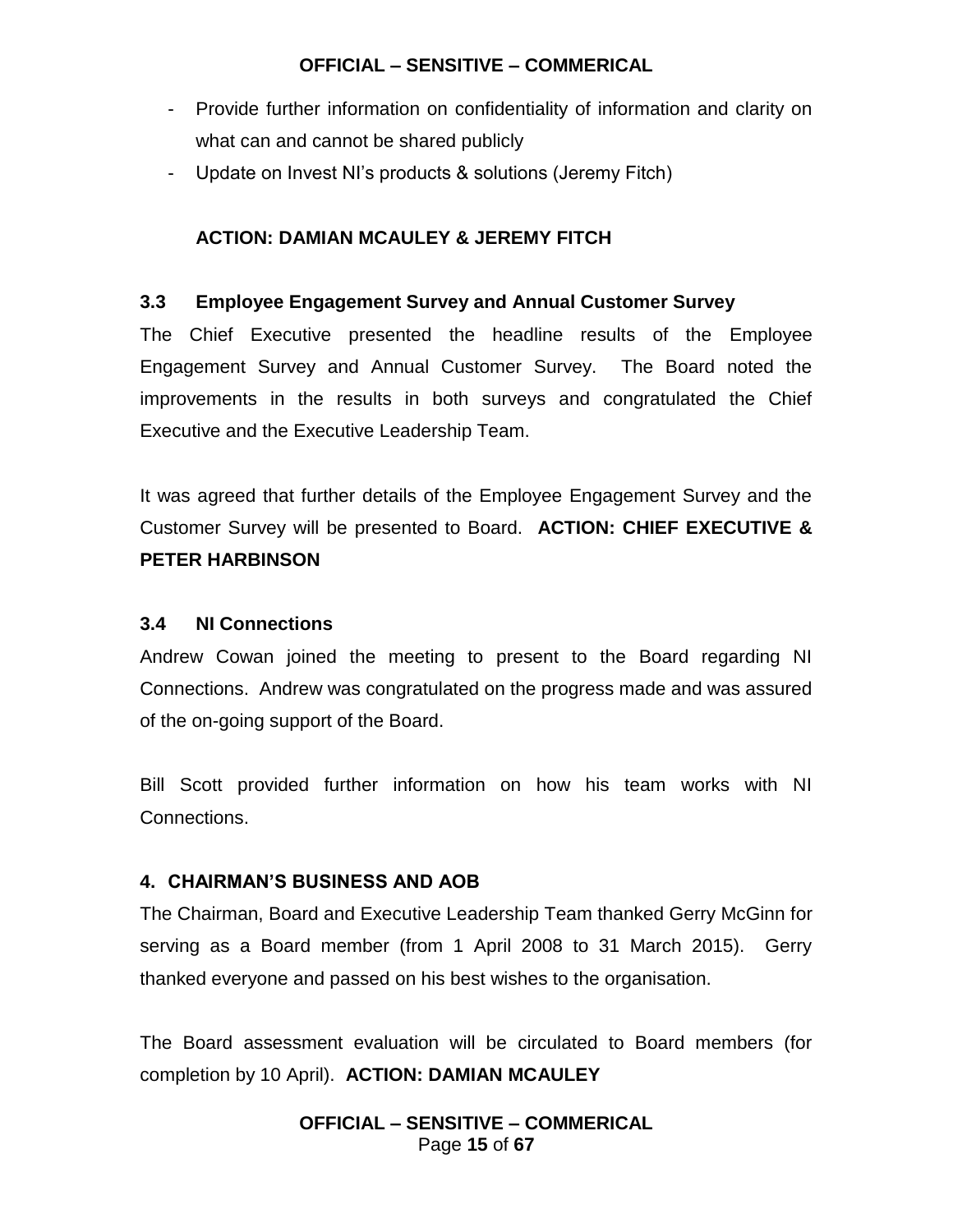# **5. DATE OF THE NEXT BOARD MEETING**

The next Board meeting will be held on the 22<sup>nd</sup> April, in Invest NI HQ

The Board Meeting ended at 4.35pm.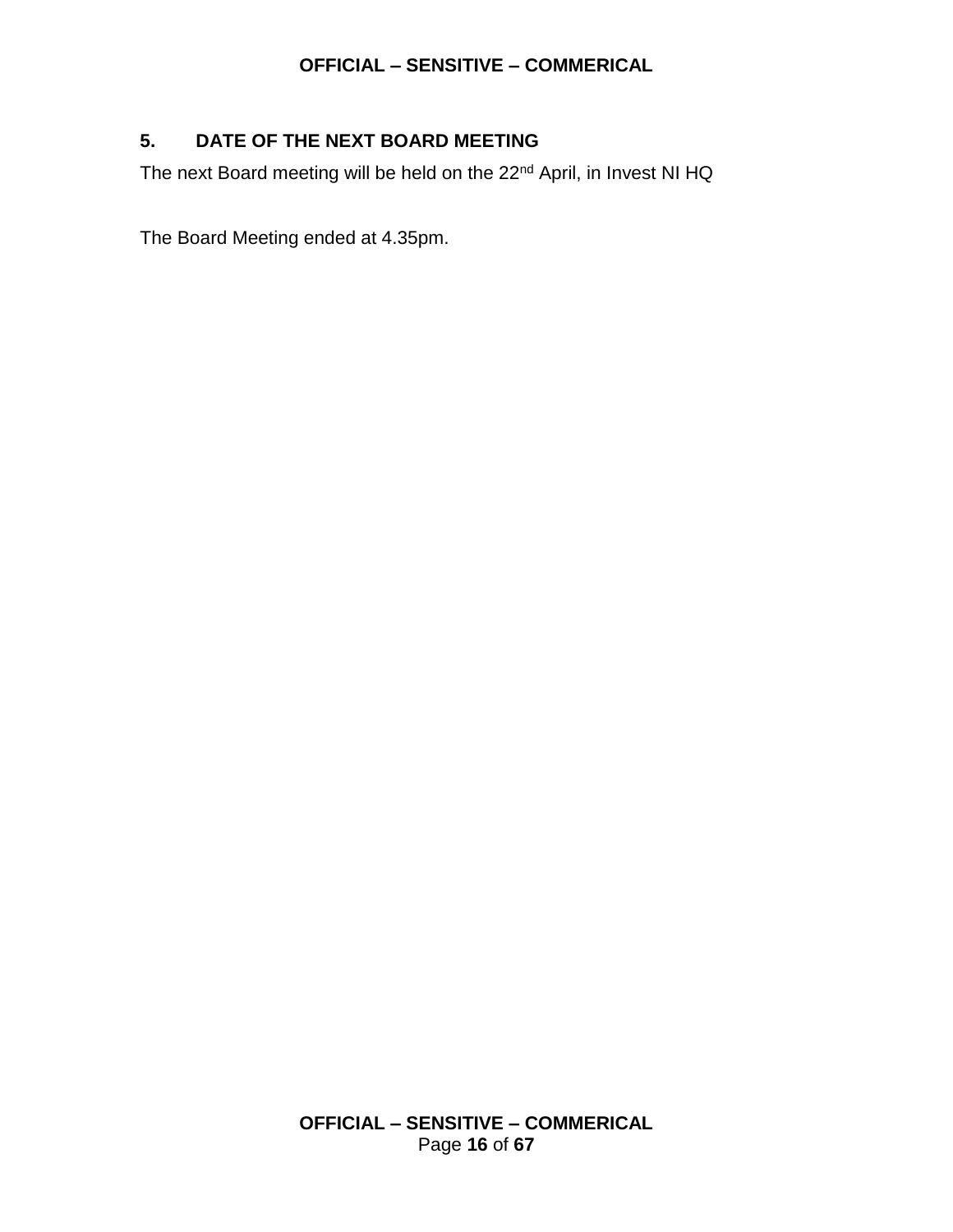# <span id="page-16-0"></span>**ONE HUNDRED AND TWENTY-FOURTH MEETING OF THE INVEST NORTHERN IRELAND BOARD ON 22 APRIL 2015, INVEST NI HQ**

#### **Present:**

#### **Invest NI Board**

| Mark Ennis (Chairman)             |
|-----------------------------------|
| <b>Brian Baird</b>                |
| Padraig Canavan                   |
| Deborah Lange                     |
| <b>Peter McNaney</b>              |
| $1/\lambda \sim \lambda$ Material |

Mark Nodder **Scott Rutherford** Rose Mary Stalker Dr Gerard O'Hare **Mark Sweeney** Ken Nelson **Accord Contract Contract Contract Contract Contract Contract Contract Contract Contract Contract Contract Contract Contract Contract Contract Contract Contract Contract Contract Contract Contract Contract Contr** 

#### **Apologies:** None to note

Dr Gerard O'Hare joined the meeting by conference call (12.30pm to 3pm) Ken Nelson left the meeting at 2.30pm Peter McNaney joined the meeting at 1pm Mark Sweeney joined the meeting at 2pm

**In Attendance:** Alastair Hamilton, Amanda Braden, Mel Chittock, Brian Dolaghan, Donal Durkan, Jeremy Fitch, Peter Harbinson, Oonagh Hinds, Bill Scott and Damian McAuley

Chris Conway, NICO, joined the meeting as an observer and to present to the Board.

**Minute Taker:** Michelle McBride

### **1. APOLOGIES & DECLARATIONS OF INTEREST**

**OFFICIAL – SENSITIVE – COMMERICAL** Page **17** of **67**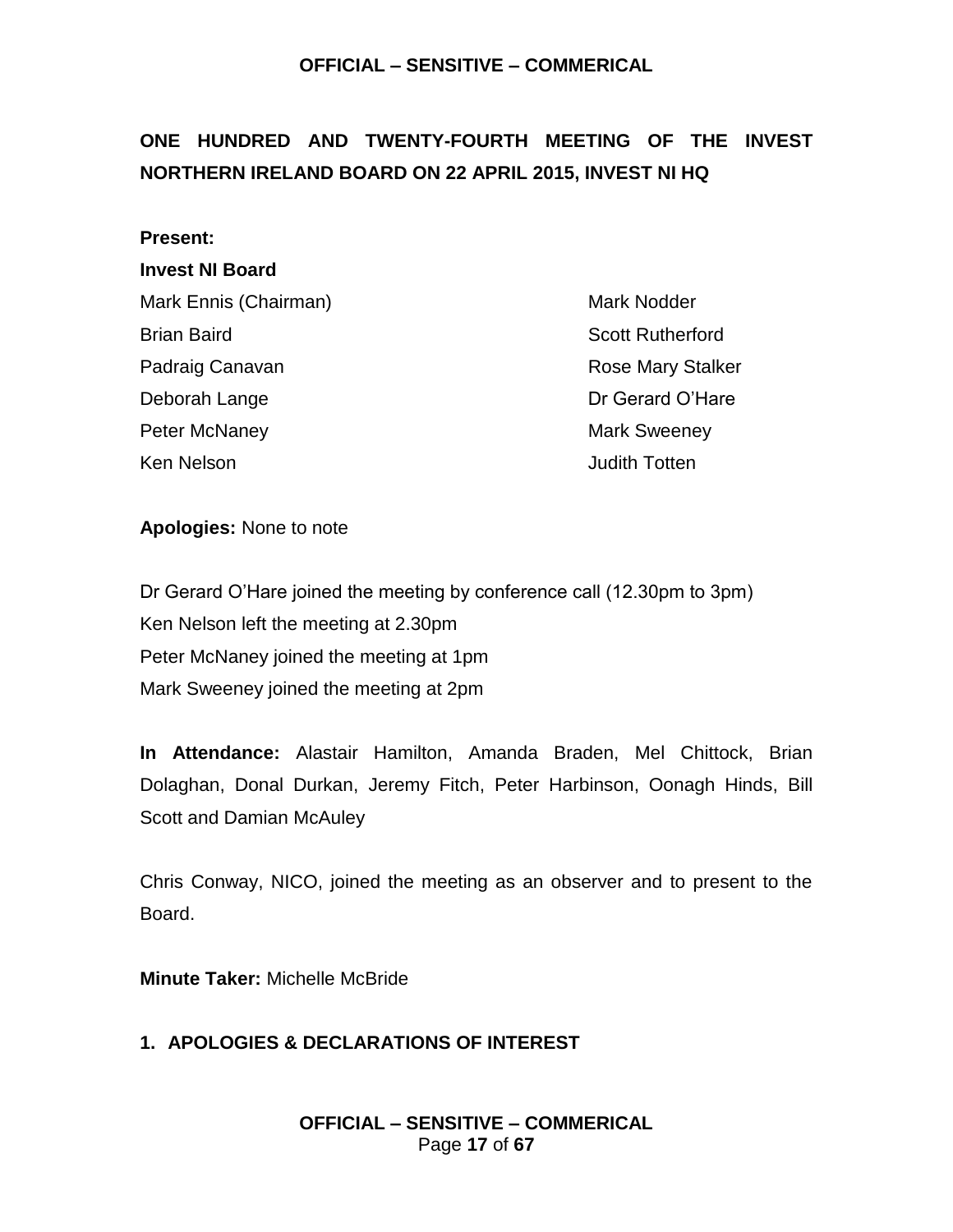The meeting commenced at 12.30pm.

Apologies as noted above. The Chairman asked members to declare any conflicts of interests relating to today's agenda. The Chairman, Scott Rutherford, Rose Mary Stalker and Ken Nelson had potential conflicts relating to Liberty IT, Queen's University and The Prince's Trust referred to in the Chief Executive's report. These conflicts were noted but deemed unlikely to be significant, based on the agenda.

# **2. MONTHLY REPORTING TO BOARD**

# **2.1. MINUTES**

The minutes of the March Board meeting were agreed as a true record of the meeting.

### **2.2. MATTERS ARISING**

The Actions table was reviewed and addressed.

The draft Outline of the Corporate Plan will come to the Board in June. **ACTION: DONAL DURKAN**

The Chairman and the Chief Executive are due to host a dinner in London on 28 April (organised by a previous Board member, John Brady) to seek input from members of the London Business Community to the Corporate Plan.

Oonagh Hinds provided an update on the Sub Regional activities. It was noted that Invest NI is very engaged in this issue.

The Chairman asked for consideration of an Emerging Risk Register for Invest NI (by May 2015). **ACTION: DAMIAN MCAULEY**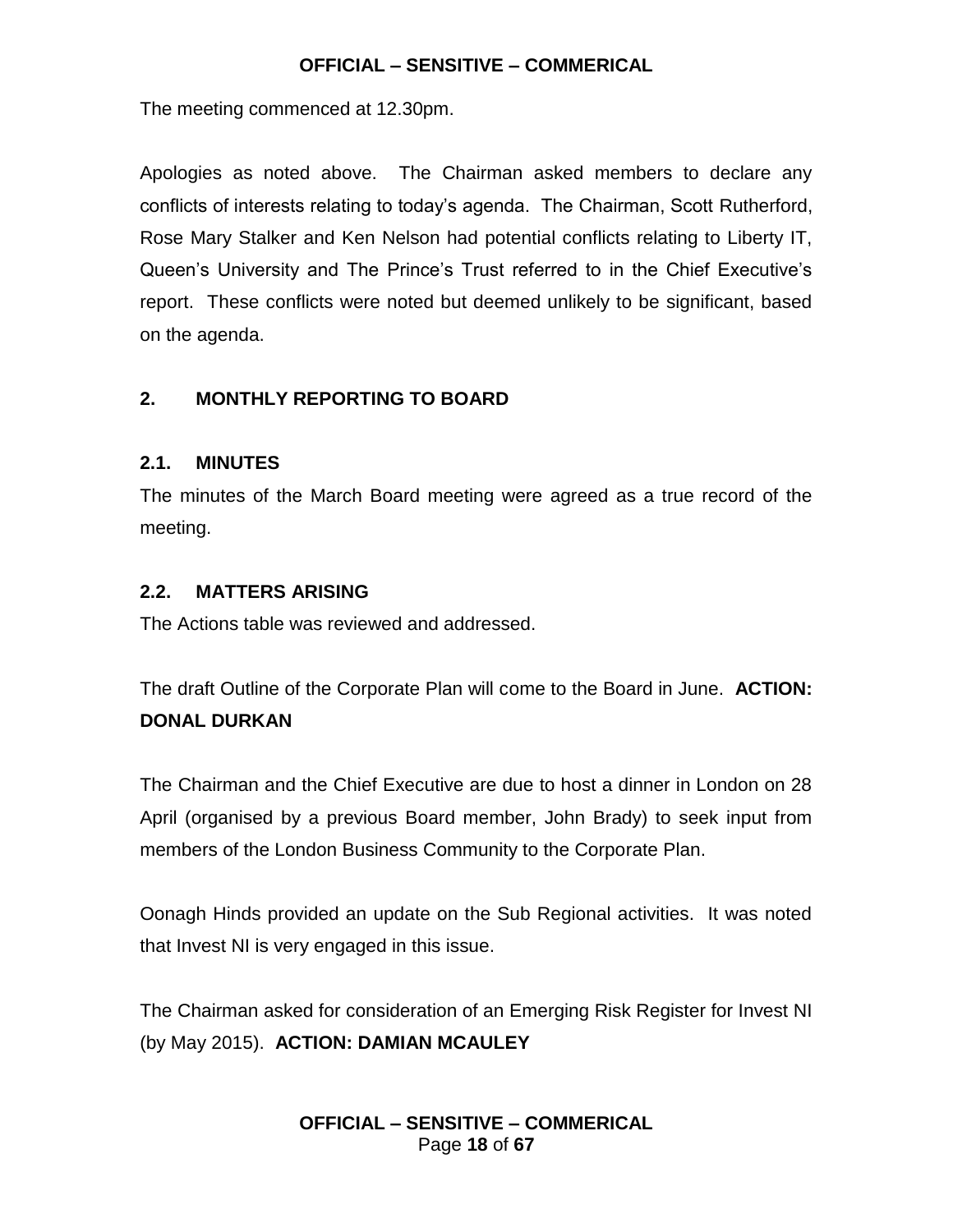Damian McAuley thanked Board members for returning the Board Assessments, he noted that two were outstanding and asked that these are returned as soon as possible.

The Customer Survey to be presented to Board in May. **ACTION: BRIAN DOLAGHAN**

### **2.3. CEO REPORT**

The Chief Executive asked members to note his report to the Board.

The Chief Executive updated on the engagement with the stakeholders, council representatives and local politicians in Ballymena regarding JTI Gallagher's on 17 April. It was noted that the Chairman, Mark Nodder, Ken Nelson, Peter McNaney, Brian Dolaghan, Oonagh Hinds, Moira Loughran and representatives from DEL attended this meeting. The key topics discussed were land utilization, attracting FDI for the area, skills/training and Enterprise Zones.

The Chief Executive noted that he presented to the ETI Committee regarding Corporation Tax and Grade A Property on 21 April 2015.

He hosted a lunch with the Economist Forum on 15 April, Peter McNaney and Chris Stewart (DETI) attended.

The Chief Executive noted that the theme of the Staff conference (12 May) is Performance.

He confirmed that the Year End results will be published in mid May 2015.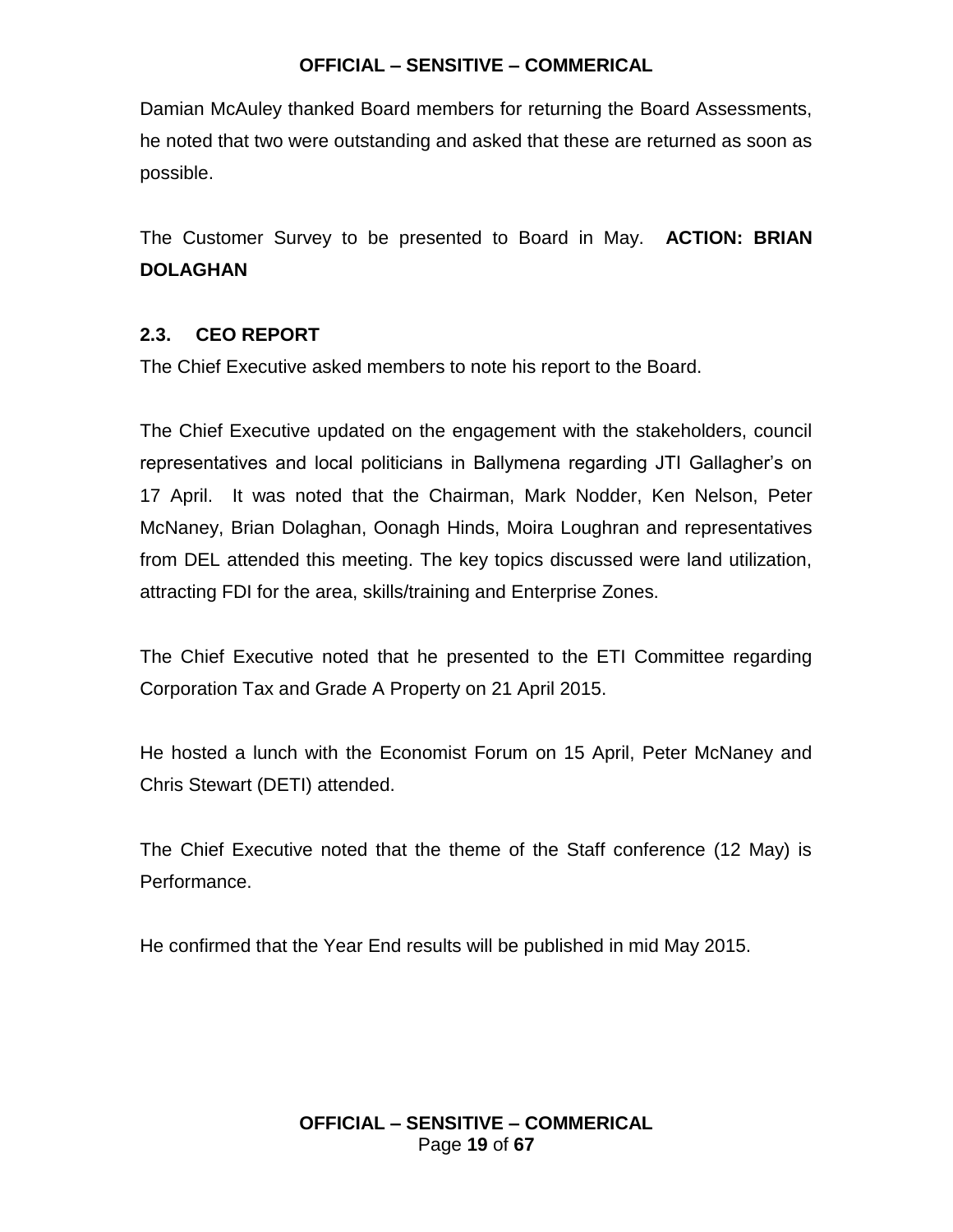### **2.4. FINANCE REPORT TO BOARD**

The Board noted the Finance Report. Mel Chittock provided an update. He noted his thanks to all staff in achieving the End of Year results.

# **2.5 MARKETING AND COMMUNICATIONS REPORT TO THE BOARD**

Peter Harbinson provided an update on the report.

# **2.6 CASEWORK REPORT TO THE BOARD**

The Board noted this report.

# **3. DISCUSSION**

# **3.1 Year End Results & Final OPMR, final 15/16 Scorecard Targets**

The Chief Executive presented the Target Review Exercise and updated on the Scorecard.

The Chairman and the Board congratulated the staff of Invest NI on these excellent results and performance.

The Chairman and the Chief Executive agreed to discuss the most appropriate way to thank staff for their work in achieving the end of year results.

Peter Harbinson agreed to consider the best way to communicate these results externally (update in May). **ACTION: PETER HARBINSON**

The Board discussed and debated the targets put forward for 2015 to 2016. It was noted that the Economist Forum had pointed out that micro targets regarding Exports did not add value nor did they take account of wider impacts beyond the influence of Invest NI.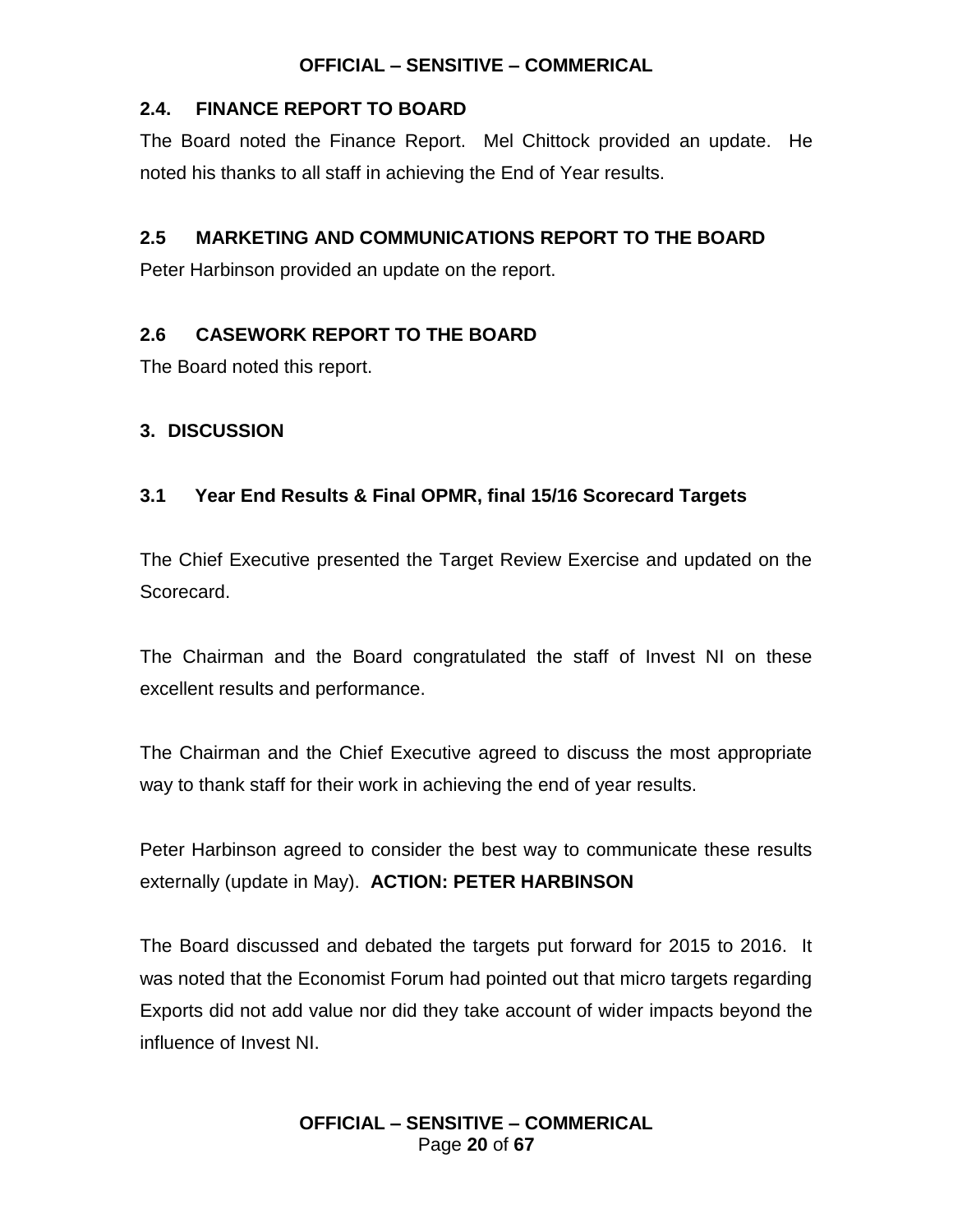The Board asked that a footnote stating "subject to Budget" is included in the final Operating Plan (by May). **ACTION: MEL CHITTOCK**

# **BOARD RESOLUTION: The Board approved the Operating Plan and Scorecard**

The Chief Executive presented on relevant issues in the NI Party manifestos.

### **3.2 Employee Engagement Survey Action Plan**

Amanda Braden presented to the Board an overview of the results of the Employee Engagement Survey and the action plan for the year ahead.

It was suggested that Paula Wilson (Director of Wilson Sloan Consulting) should present to the Board regarding the Leadership Development Programme (scheduled for June). **ACTION: AMANDA BRADEN**

Leadership alignment was discussed. It was agreed that a chart depicting the proposed tiers of leadership structure to be circulated to Board (by May).

# **ACTION: AMANDA BRADEN**

The Board discussed secondment opportunities and development and progression within the organisation. The Executive team agreed to consider potential secondments for staff. **ACTION: AMANDA BRADEN**

Amanda Braden provided an update on the Customer Experience Day held on 21 April 2015. The Board discussed the possibility of a themed interaction of Non-Executives with Staff (such as the recent Leadership event, Corporation Tax event etc) by May. **ACTION: AMANDA BRADEN AND PETER HARBINSON**

The Board agreed the target relating to Performance, however they noted the importance of communicating the logic of how targets were agreed and asked

### **OFFICIAL – SENSITIVE – COMMERICAL** Page **21** of **67**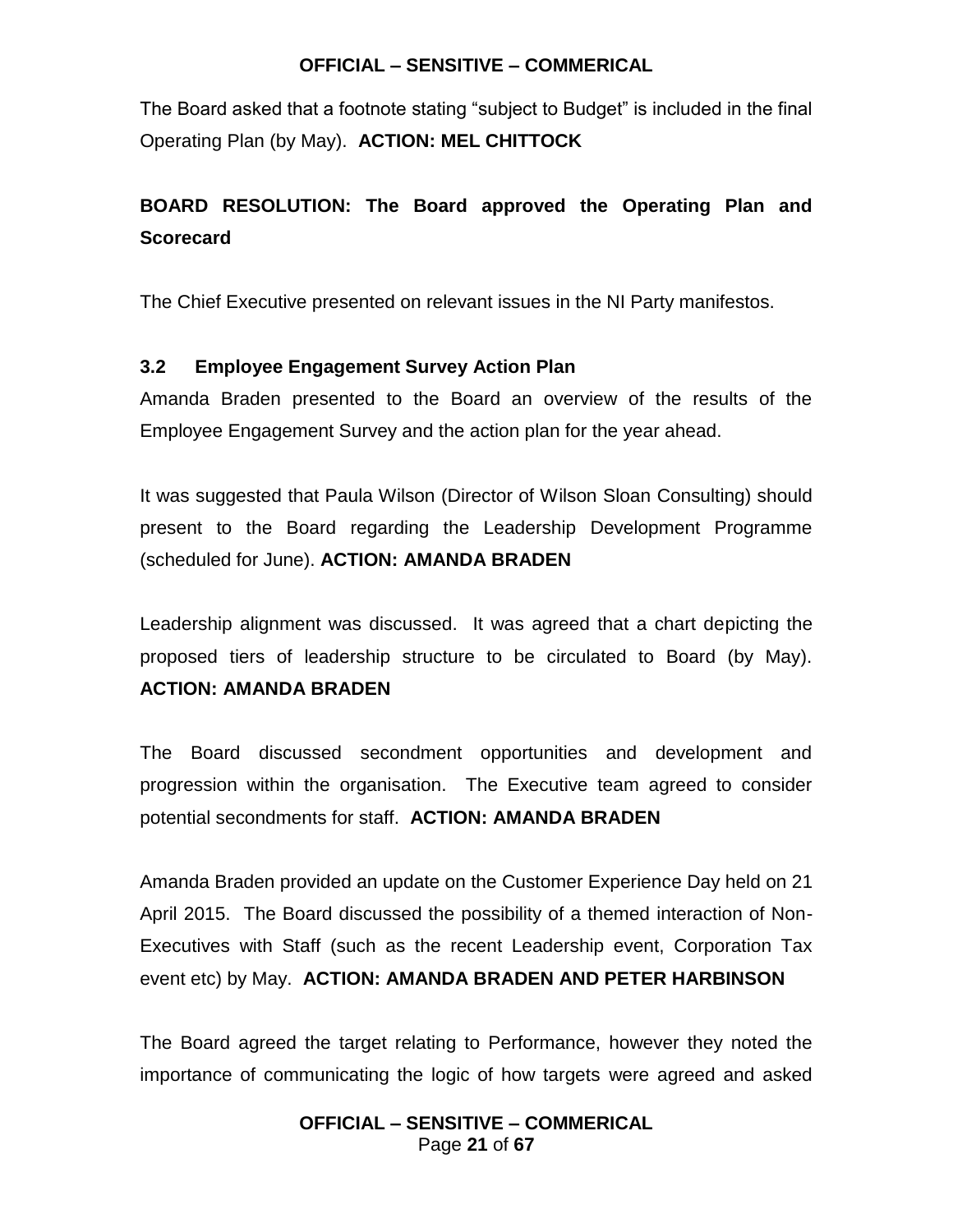that a note was added by way of explanation by May. **ACTION: MEL CHITTOCK**

### **3.3 Chris Conway, NI-CO- Performance Update**

Chris Conway presented to the Board, he gave an overview of the current performance and future activities of NI-CO.

### **3.4 Corporate Plan Update**

Donal Durkan presented an update to the Board on the Corporate Planning process.

Board Members on the Effectiveness Working Group to be invited to the next meeting with the Economist Forum (date to be confirmed). **ACTION: DONAL DURKAN**

### **3.5 DETI Export Action Plan & Trade Alignment**

Bill Scott presented to the Board on the Export challenges and provided further information of the DETI Export Action Plan. He gave an overview of the Trade team structure and the changes taking place within the team.

It was suggested the Executive team should consider the recommendation in the DETI Export Action Plan for a 'First time Exporters' programme by September 2015**. ACTION: BILL SCOTT AND DONAL DURKAN**

The Board noted that they would like further information on the Gap analysis of Exports. It was suggested that a further update to the Board on how the changes detailed will impact on the Trade Strategy.

Update on the DETI Exports Action Plan and Invest NI's International Sales & Marketing Plan to come to the Board in due course by September 2015. **ACTION: BILL SCOTT**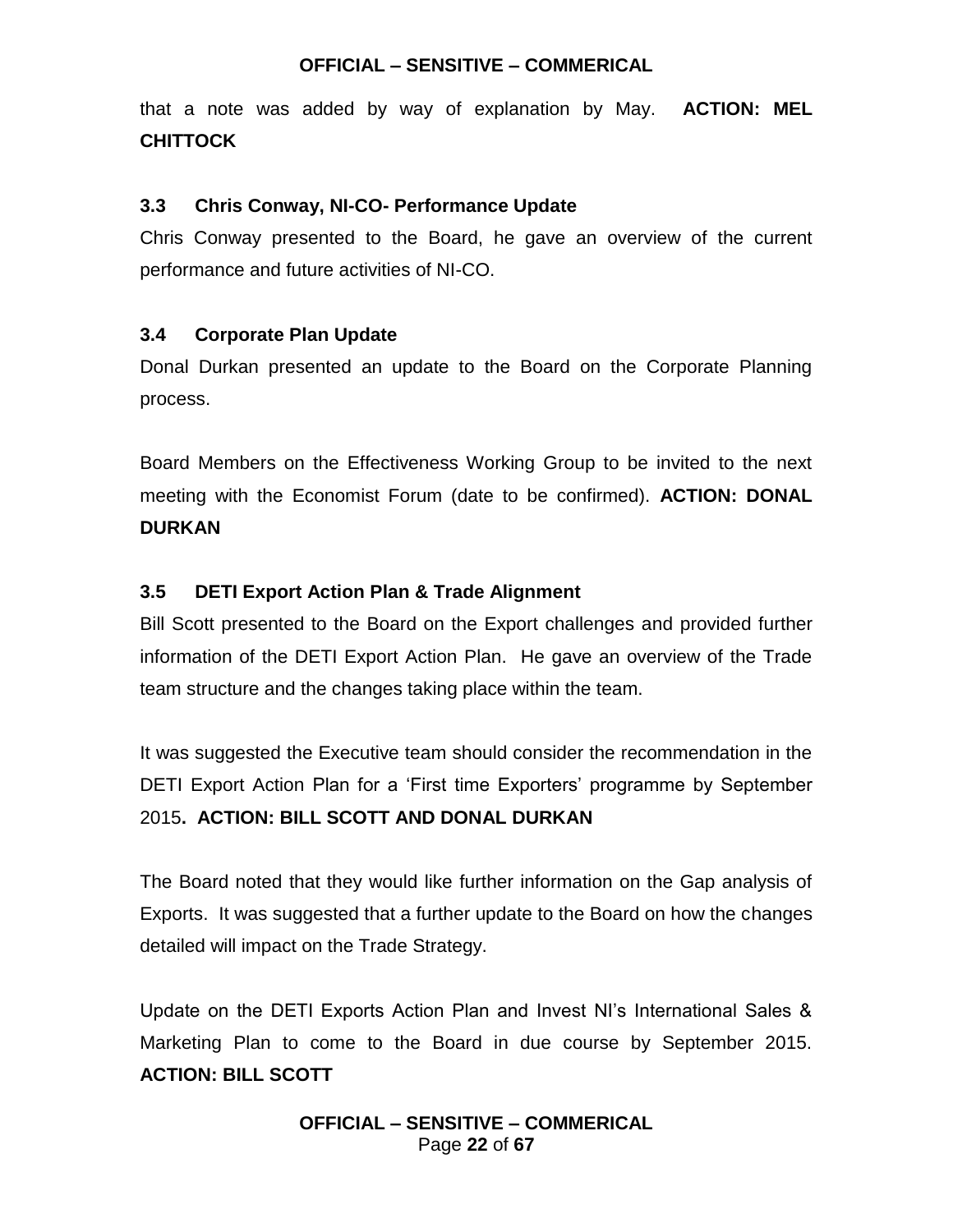### **4. CHAIRMAN'S BUSINESS AND AOB**

The Chairman met the Australian Commissioner on 15 April 2015. He attended the Irish Times Innovation Awards on 17 April 2015.

# **5. DATE OF THE NEXT BOARD MEETING**

The next Board meeting will be held on the 27 May in Montalto House, Ballynahinch.

The Board Meeting ended at 4.00pm.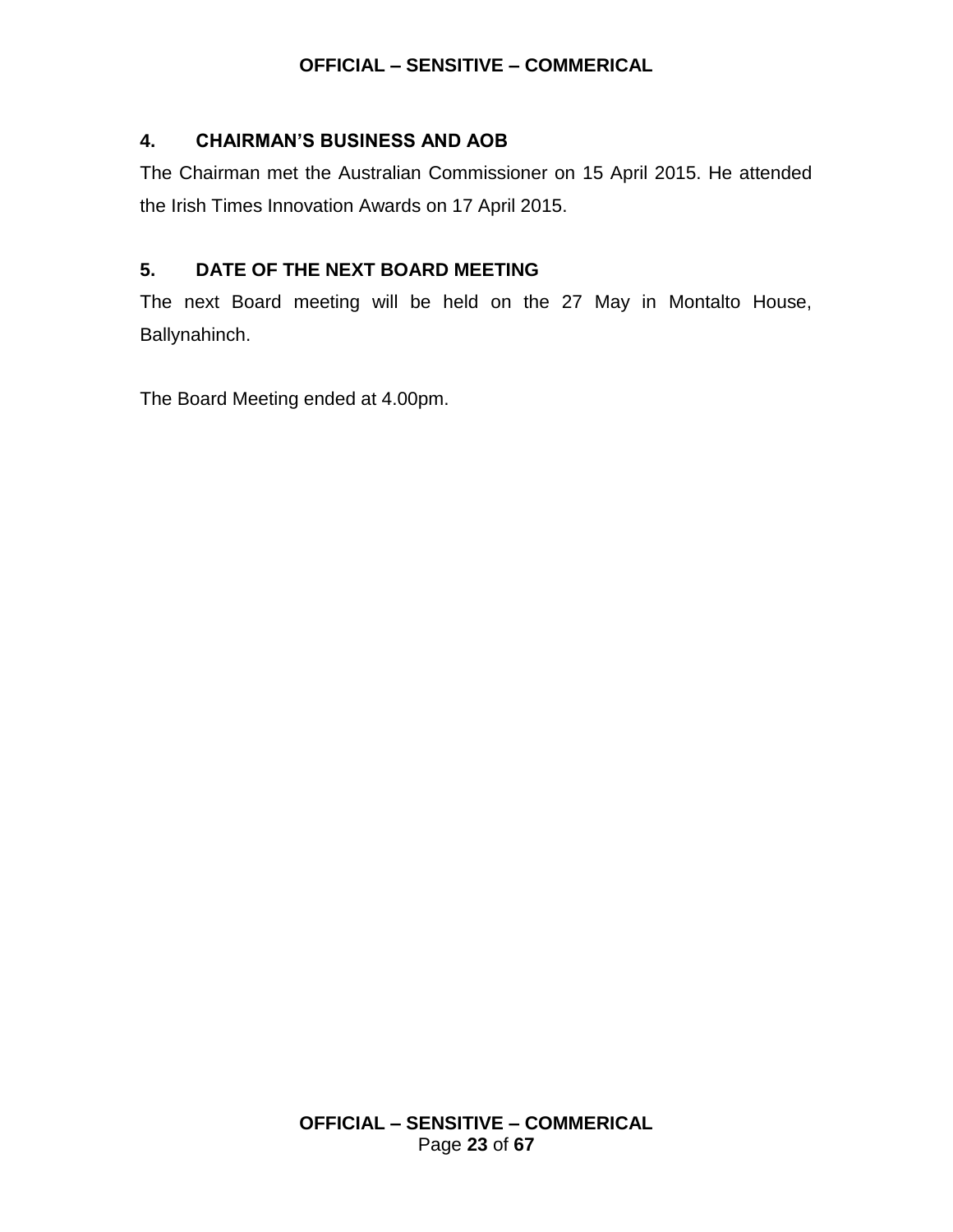# <span id="page-23-0"></span>**ONE HUNDRED AND TWENTY-FIFTH MEETING OF THE INVEST NORTHERN IRELAND BOARD 27 MAY 2015, MONTALTO HOUSE**

#### **Present:**

### **Invest NI Board**

Mark Ennis (Chairman) Brian Baird Padraig Canavan **Rose Mary Stalker** Rose Mary Stalker Deborah Lange **Dr Gerard O'Hare** Peter McNaney **Mark Sweeney** Mark Sweeney

Ken Nelson **Accord Contract Contract Contract Contract Contract Contract Contract Contract Contract Contract Contract Contract Contract Contract Contract Contract Contract Contract Contract Contract Contract Contract Contr** 

**Apologies:** Scott Rutherford, Mark Nodder

**In Attendance:** Alastair Hamilton, Amanda Braden, Mel Chittock, Brian Dolaghan, Donal Durkan, Jeremy Fitch, Peter Harbinson, Oonagh Hinds, Bill Scott, Damian McAuley and Michelle McBride

Charles Hamilton and Joanne Coyle joined the meeting to present to the Board

**Minute Taker:** Karen Hendrie

# **1. APOLOGIES & DECLARATIONS OF INTEREST**

The meeting commenced at 2.00pm

Apologies as noted above. The Chairman asked members to declare any conflicts of interests relating to today's agenda. None to note.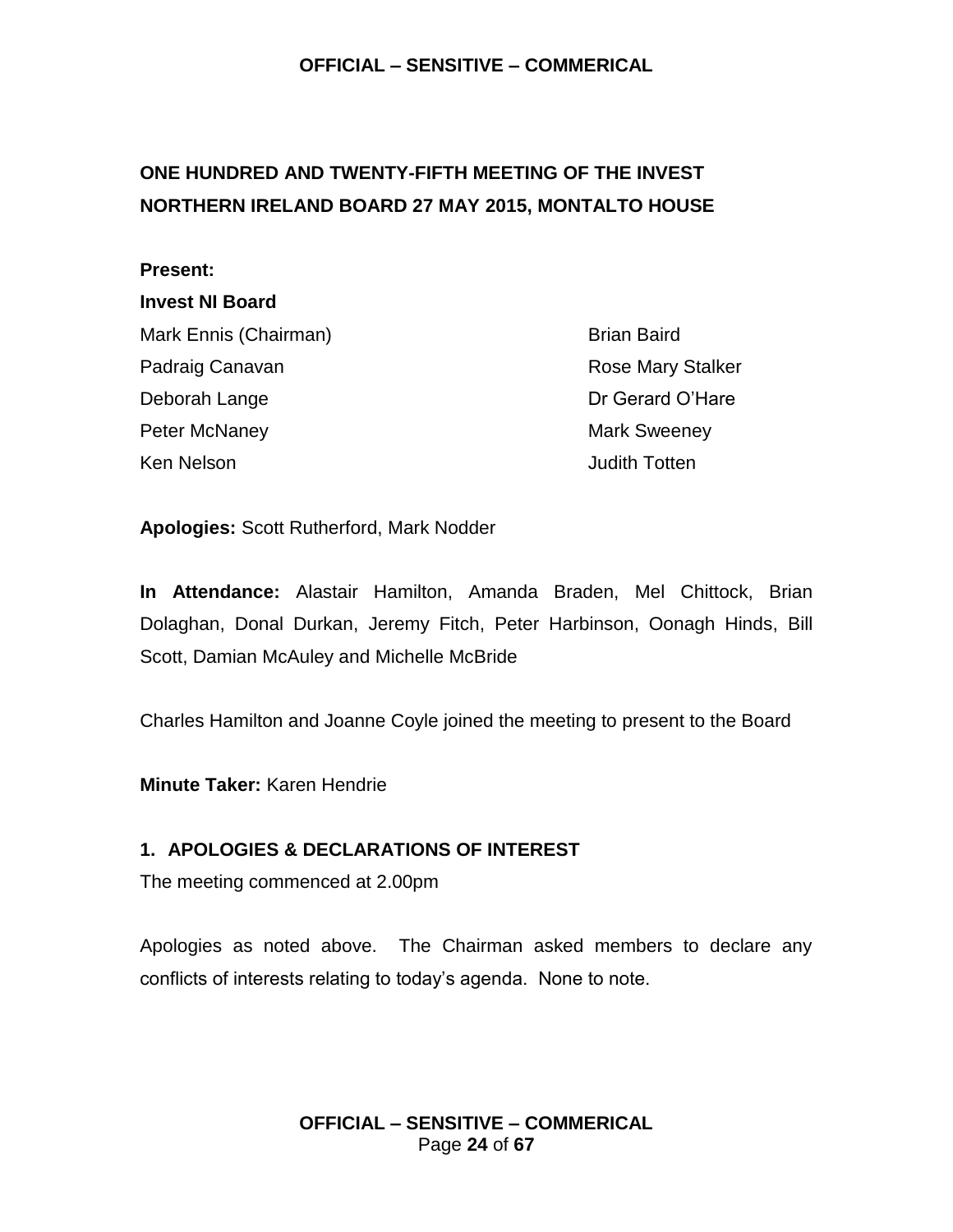### **2. MONTHLY REPORTING TO BOARD**

### **2.1. MINUTES**

The minutes of the April Board meeting were agreed as a true record of the meeting.

### **2.2. MATTERS ARISING**

The Actions table was reviewed and addressed.

The draft Outline of the Corporate Plan will come to the Board in June. **ACTION: DONAL DURKAN**

Chairman has discussed the Emerging Risk Register with Keith Millar, Carol Keery to update the Board (June). **ACTION: CAROL KEERY**

Peter Harbinson updated the board on the external communication of the End of Year results. The Chairman noted that the Communications team did a good job on managing the communication of these results and the associated press briefings.

Amanda Braden confirmed that an email was sent to board yesterday in relation to leadership alignment (Tue 26 May) with the change in communication flow explained and an organisation chart attached.

Paula Wilson (Director of Wilson Sloan Consulting) to present to the Board regarding the Leadership Development Programme (scheduled for August). **ACTION: AMANDA BRADEN**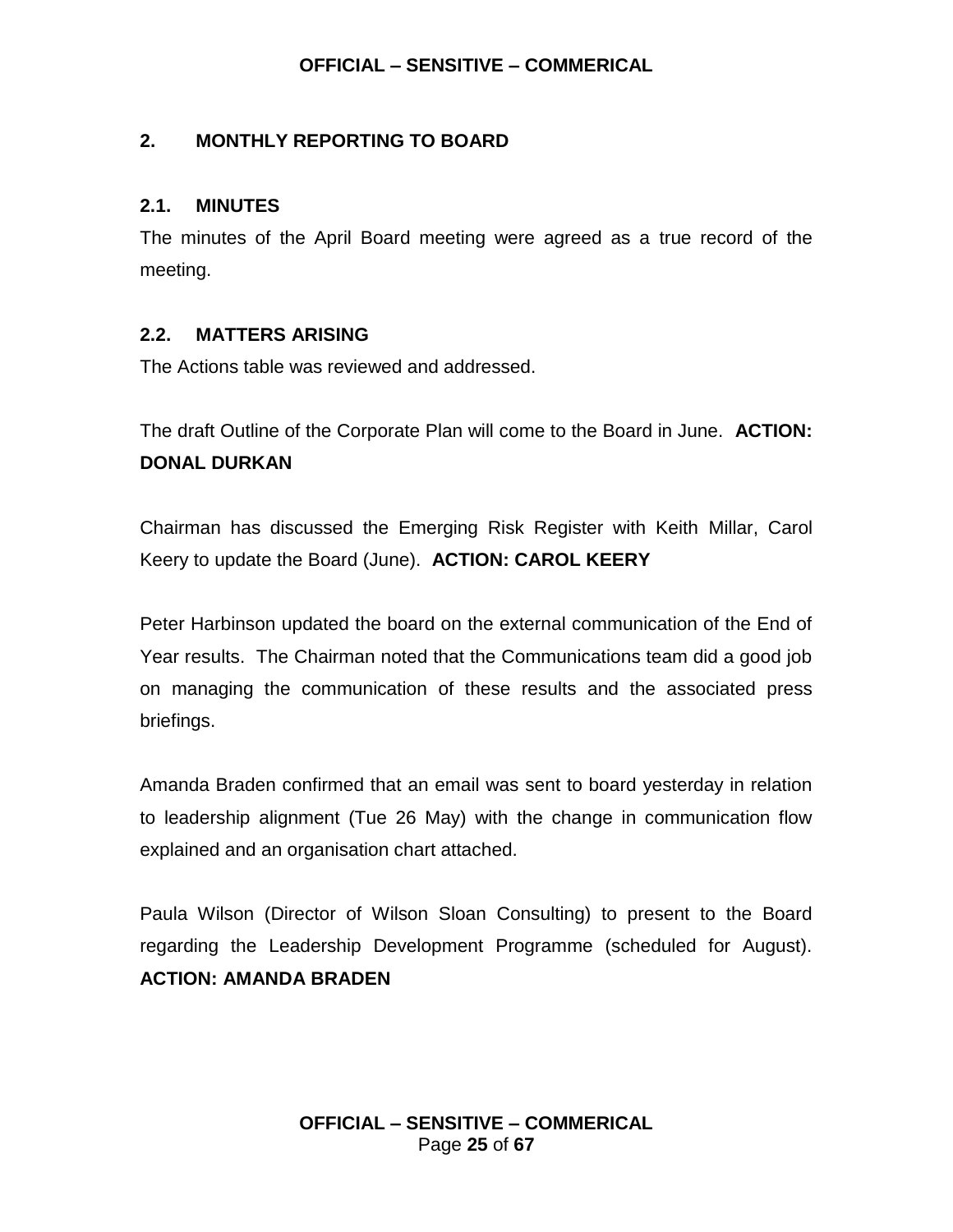Amanda Braden advised that consideration regarding potential secondments for staff is ongoing. Amanda will provide update to the board in August. **ACTION: AMANDA BRADEN**

Amanda Braden advised that action is ongoing around themed monthly interaction of Non-Executives with Staff (as Leadership event, Corporation Tax etc) and lists are currently being prepared for circulation in June. **ACTION: AMANDA BRADEN AND PETER HARBINSON** 

The Board noted the importance of communicating the logic of how targets were agreed and asked that a note was added by way of explanation- Mel Chittock to circulate information on this to the Board by June. **ACTION: MEL CHITTOCK**

Economist Forum follow up meeting – Donal Durkan will follow up with Board members who were unable to attend the Effectiveness Working Group meeting. **ACTION: DONAL DURKAN**

Invest NI International Sales & Marketing Plan will be presented to the Board in September 2015. **ACTION: BILL SCOTT** 

Bill Scott to present on DETI's Export Action Plan recommendation for a 'First time Exporters' programme in October's board. **ACTION: BILL SCOTT** 

# **2.3. CEO REPORT**

The Chief Executive asked members to note his report to the Board.

Jeremy agreed to follow-up with Deborah Lange regarding Start Planet NI website. **ACTION: JEREMY FITCH**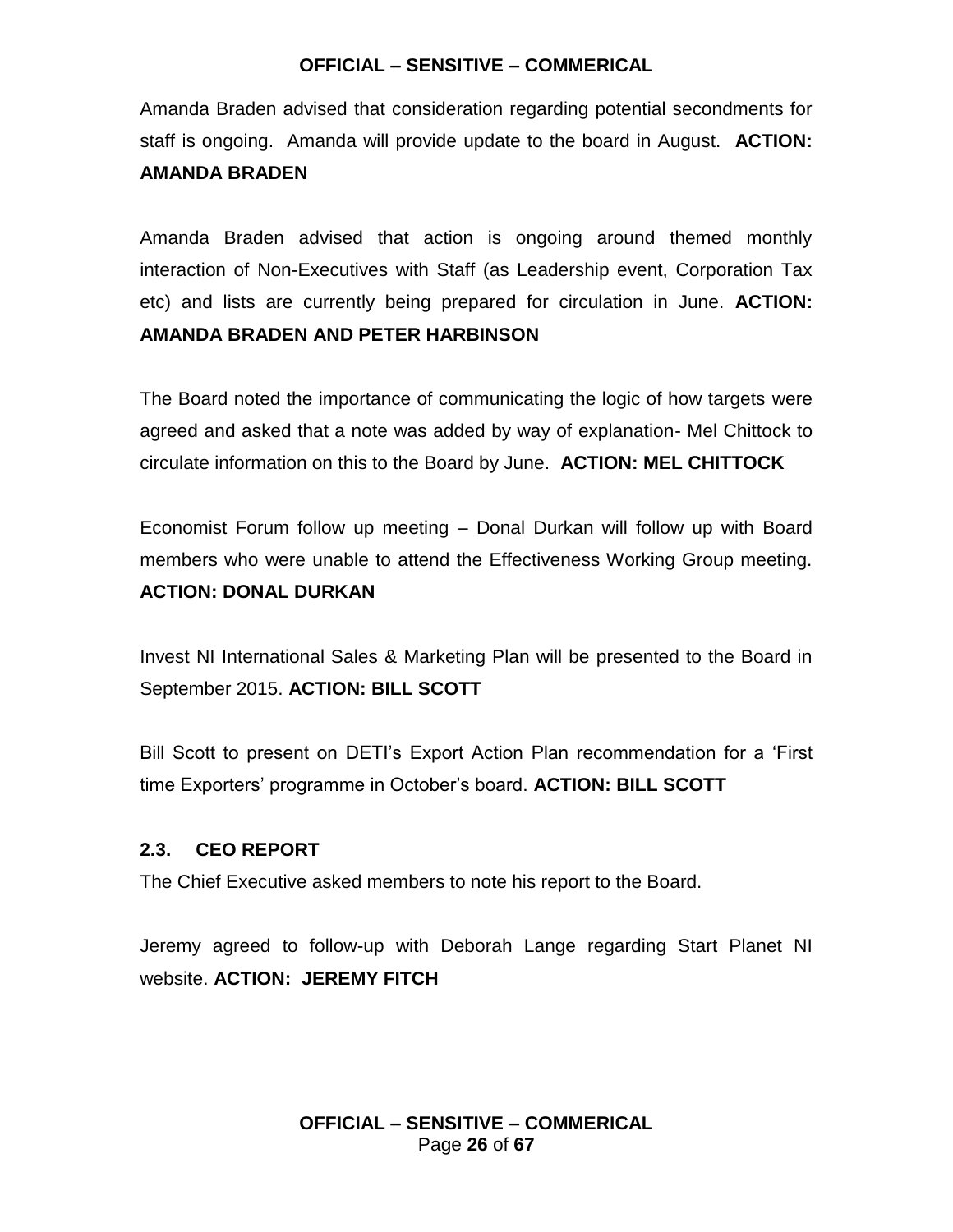The Chief Executive provided an update on the Grade A Office Accommodation scheme. Jeremy Fitch advised that so far the scheme has received in excess of 15 expressions of interest and will begin accepting applications from June 2015.

The Chief Executive provided an update on the GREAT Campaign. He and Donal Durkan met with Conrad Bird the director of the GREAT Britain campaign in London on 21<sup>st</sup> May 2015 and advised the Board that four NI images will be carried as part of the campaign.

The Chief Executive thanked the Board for their attendance at the Staff Conference which took place on  $12<sup>th</sup>$  May. He advised that both the new and outgoing DETI Minister had attended and that overall the feedback has been positive. However it has been noted that it did overrun in time. The theme of the Staff conference was Performance.

The Board provided positive feedback on the Staff Conference. Comment was made about lack of gender diversity amongst the presenters at this year's conference.

The Board requested an update on the NI Economic Development Branding steering group. Peter Harbinson advised that the steering group is due to meet on 12<sup>th</sup> June and it was agreed that Peter would provide an update and presentation to the Board at the June meeting: **ACTION: PETER HARBINSON**

The Board requested that the sector salaries and skills strategies be presented to the Board. Brian Dolaghan will present a paper to the Board in June as part of the CEO report. **ACTION: BRIAN DOLAGHAN**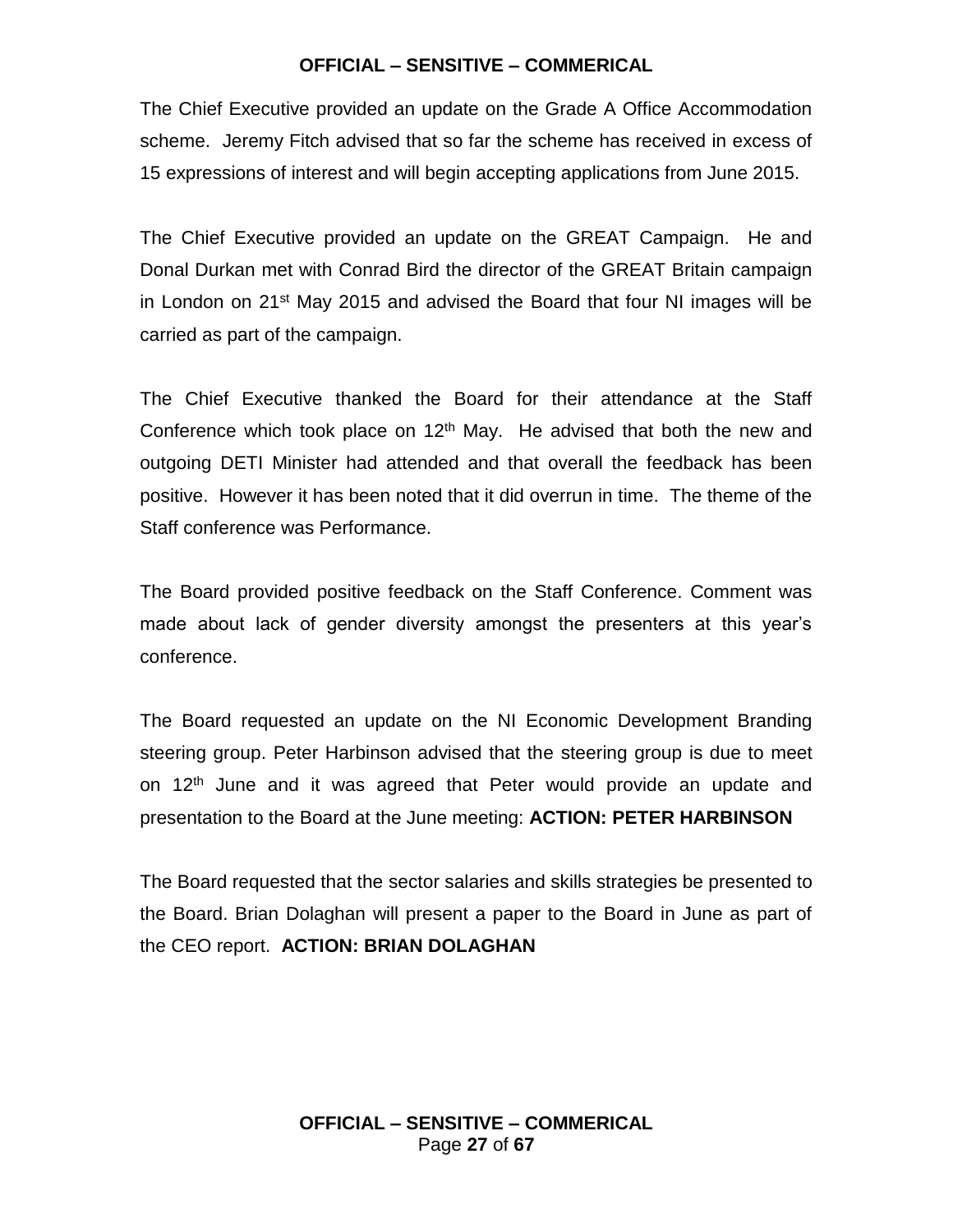### **2.4. FINANCE REPORT TO BOARD**

The Board noted the Finance Report. Mel Chittock provided an update. He noted a change to paragraph 9 of the report in relation to the Bombardier Nacelle project bid.

# **2.5 MARKETING AND COMMUNICATIONS REPORT TO THE BOARD**

Peter Harbinson provided an update on the report.

### **2.6 CASEWORK REPORT TO THE BOARD**

The Board noted this report.

# **2.7 BOARD AUDIT COMMITTEE UPDATE**

Deborah Lange provided a verbal update following the committee meeting which took place immediately prior to today's Board meeting. Full minutes of the meeting will be provided ahead of the next Board meeting in June.

Chairman requested that Mel Chittock follow-up with Helen Lennon (Secure Broadcast Ltd) regarding potential implications for NI companies relating to the 1921 Act. **ACTION: MEL CHITTOCK**

# **3. DISCUSSION**

# **3.1 Current Board Priorities**

The Chief Executive provided an update on the current Board priorities which are currently sitting at amber or red.

Brian Dolaghan is to present the Agri Food Strategy to the Board in November. **ACTION: BRIAN DOLAGHAN**

Export Action Plan is to be presented to the Board in October. **ACTION: BILL SCOTT**

### **OFFICIAL – SENSITIVE – COMMERICAL** Page **28** of **67**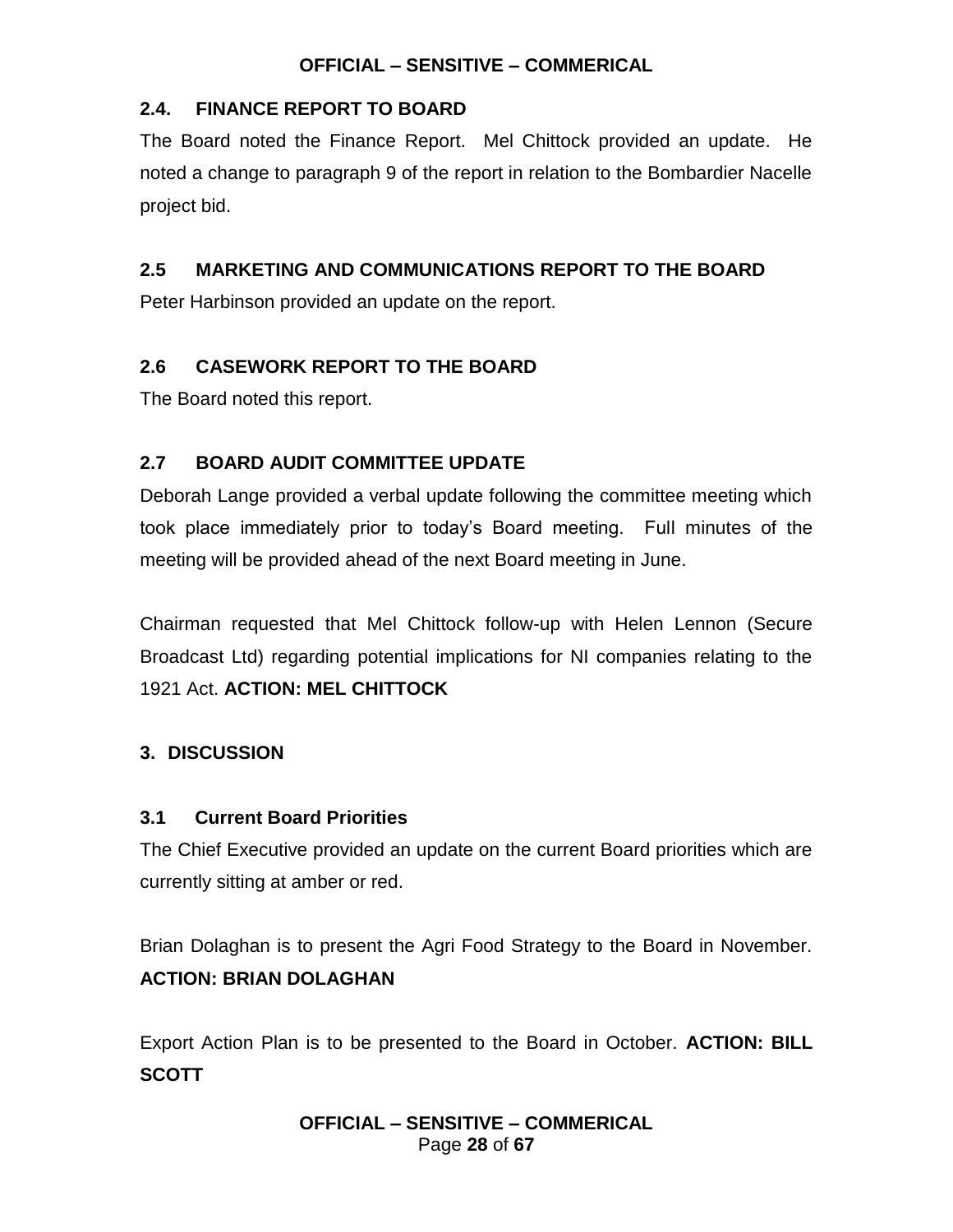Amanda Braden updated the Board regarding the staff personal development fair held on 21 May 2015.

Oonagh Hinds has advised that an advertising approach has been agreed with the Councils. This item is to be updated from red to green on the Current Board Priorities tracker.

# **3.2 Update on European Funding (including briefing on New ICJ Programme)**

Jeremy Fitch presented to the Board an update on European Funding. He was joined by Charles Hamilton and Joanne Coyle.

Charles Hamilton updated on Invest NI's involvement in the different areas of EU funding administered and supported by Invest NI.

Joanne Coyle outlined in detail the funds available to Northern Ireland companies and the challenges they face in this process.

The Board asked that a simplified map providing an overview of the sources of European funds available to businesses be produced. **ACTION: JEREMY FITCH**

# **3.3 Customer Survey**

Brian Dolaghan presented to the Board, he gave an overview of the results from the Annual Customer Satisfaction Survey, and presented the Action Plan for 2015/16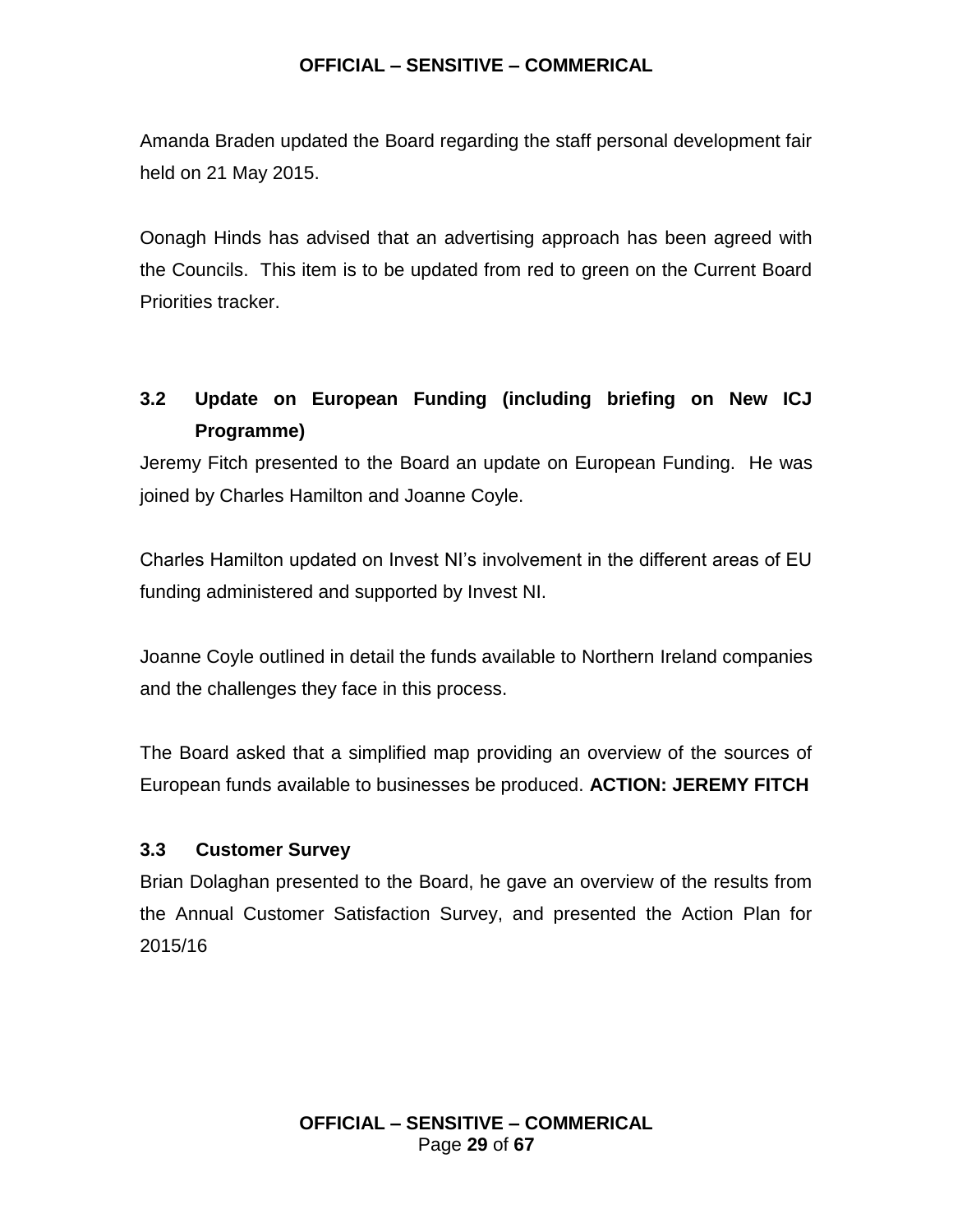# **4. CHAIRMAN'S BUSINESS AND AOB**

The Chairman attended a screening of a Northern Ireland film produced by Cinemagic at the Cannes Film Festival. As a follow up, the Chairman plans to write to Northern Ireland Screen regarding the issue of film funding.

The Chairman and Deborah Lange met with the US Ambassador to Ireland Kevin O'Malley on 26<sup>th</sup> May 2015 at the US Consulate in Belfast.

The Chairman met with Liam Nagle, CEO Norbrook on 25th May 2015. Liam Nagle invited the Board to hold a meeting and stakeholder event at their premises. Carol will take forward and add this to the Board planner for 2016. **ACTION: CAROL KEERY**

# **5. DATE OF THE NEXT BOARD MEETING**

The next Board meeting will be held on the 25 June in Invest NI HQ, Belfast

The Board Meeting ended at 4.50pm.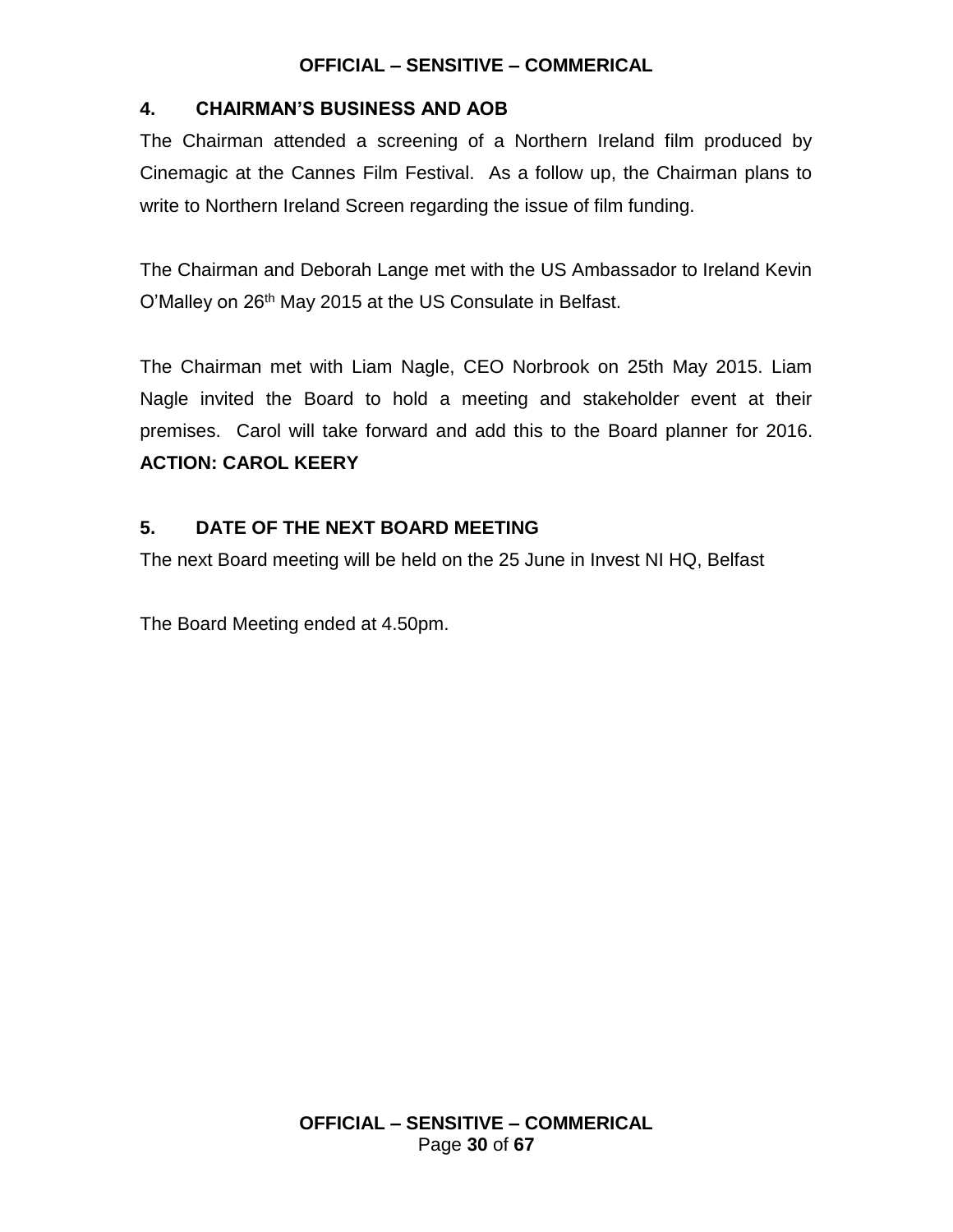# <span id="page-30-0"></span>**ONE HUNDRED AND TWENTY-SIXTH MEETING OF THE INVEST NORTHERN IRELAND BOARD 25 JUNE, INVEST NI HQ**

#### **Present:**

#### **Invest NI Board**

Mark Ennis (Chairman) Brian Baird Padraig Canavan **Rose Mary Stalker** Rose Mary Stalker Deborah Lange **Dr Gerard O'Hare** Peter McNaney **Mark Sweeney** Mark Sweeney

Ken Nelson Scott Rutherford Scott Rutherford

**Apologies:** Judith Totten, Mark Nodder

**In Attendance:** Alastair Hamilton, Amanda Braden, Mel Chittock, Brian Dolaghan, Donal Durkan, Jeremy Fitch, Peter Harbinson, Oonagh Hinds, Bill Scott, Carol Keery

Ken Nelson joined the Board at 2.15pm

Michelle McLoughlin and Katrina O'Dowd of the Finance team joined the meeting to discuss Annual Accounts and Report.

Caryn Topping joined the meeting to present to the NI Economic Development Branding to the Board.

**Minute Taker:** Karen Hendrie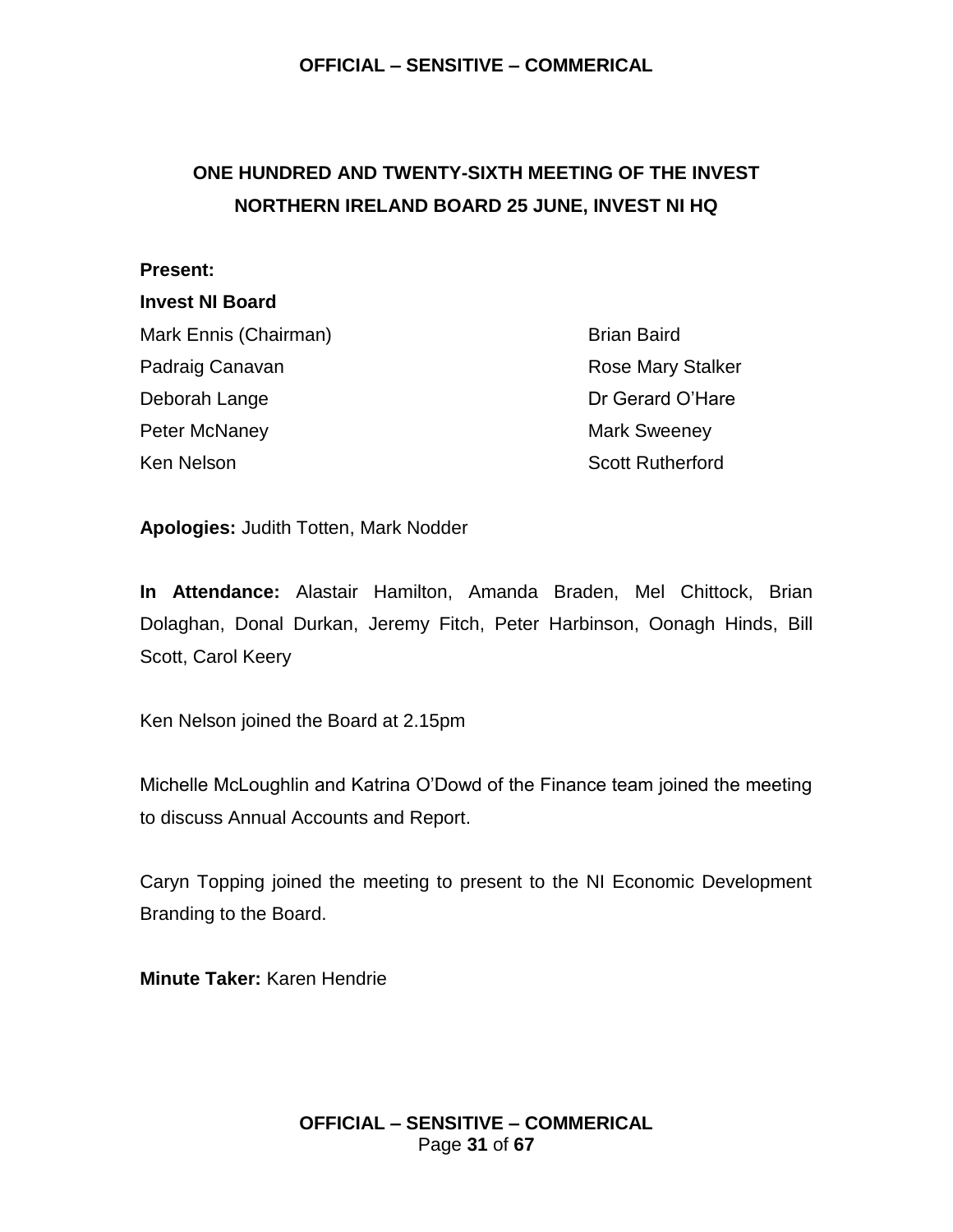### **1. APOLOGIES & DECLARATIONS OF INTEREST**

The meeting commenced at 1.00pm

Apologies as noted above. The Chairman asked members to declare any conflicts of interests relating to today's agenda. None to note.

### **2. MONTHLY REPORTING TO BOARD**

### **2.1. MINUTES**

The minutes of the May Board meeting were agreed as a true record of the meeting.

### **2.2. MATTERS ARISING**

The Actions table was reviewed and addressed.

Amanda Braden provided an update on Non-Executives engagement with Staff and noted that Board members will be invited to present to staff as part of the Leadership Programme in the autumn. Invites are to go out to board members in the summer and Amanda will provide a further update at the August board meeting. **ACTION: AMANDA BRADEN** 

Donal Durkan updated the board following the meeting of the Economist Forum which took place on Friday 19<sup>th</sup> June.

The Chief Executive met with Liam Nagle, CEO Norbrook on 17<sup>th</sup> June 2015 and accepted his invitation for Board to hold a meeting at their premises. Carol Keery will now add this to the Board planner for 2015/16. **ACTION: CAROL KEERY**

Mel Chittock provided an update regarding a point raised at last month's Board meeting in relation to the 1921 Act. Mel confirmed that the query raised relates to the 2013 Defamations Act and has written to the Department to request

#### **OFFICIAL – SENSITIVE – COMMERICAL** Page **32** of **67**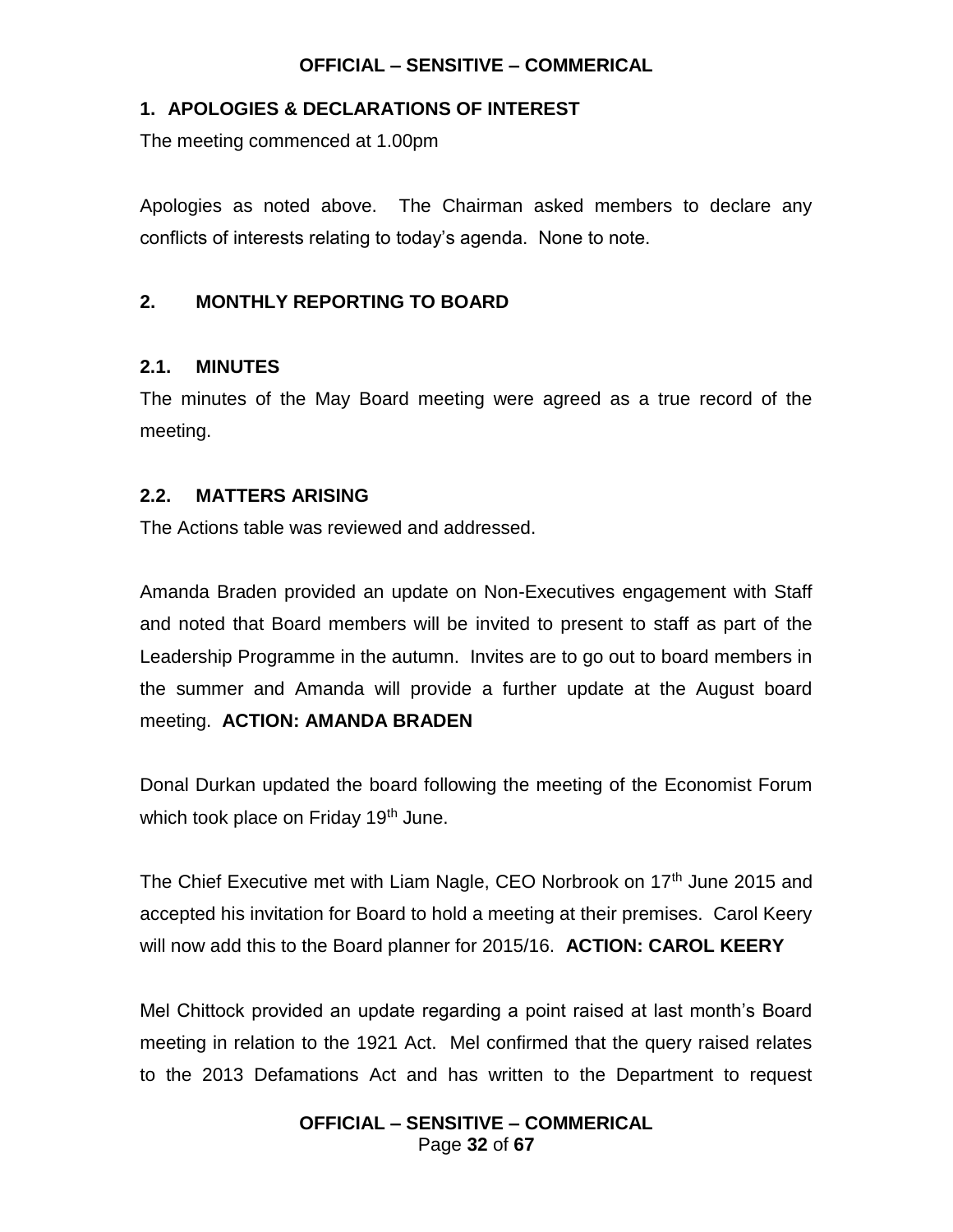additional information and will provide a final update to the Board in August. **ACTION: MEL CHITTOCK**

Brian Dolaghan provided a paper outlining the NI Salary & Skills Availability Surveys. Rose Mary Stalker asked that this paper be discussed at the next Effectiveness Working Group. **ACTION: BRIAN DOLAGHAN**

### **2.3. EMERGING RISK REGISTER**

Carol Keery updated the board on the Emerging Risk Register.

Chairman has requested that an updated draft with emerging risks fully outlined be brought back to the Board in September for discussion. **ACTION: CAROL KEERY**

The Board would like to express their appreciation and thanks for the contribution of Keith Millar towards the effective operation of the Audit and Risk Committee. They would also like to wish Keith success in his future career.

### **2.4. CEO REPORT**

The Chief Executive asked members to note his report to the Board.

The Chief Executive provided feedback on his visit to Japan and the Japanese Embassy in London and the success of both visits. He noted the continued importance of promoting the Invest NI proposition.

The Chief Executive provided an update on absenteeism levels and the efforts the organisation is taking to proactively manage this including a focus on health and wellbeing activities and phased returns for staff.

The Chief Executive presented a Performance Update to the board and in particular noted the importance of rebuilding and rebalancing the jobs pipeline.

### **OFFICIAL – SENSITIVE – COMMERICAL** Page **33** of **67**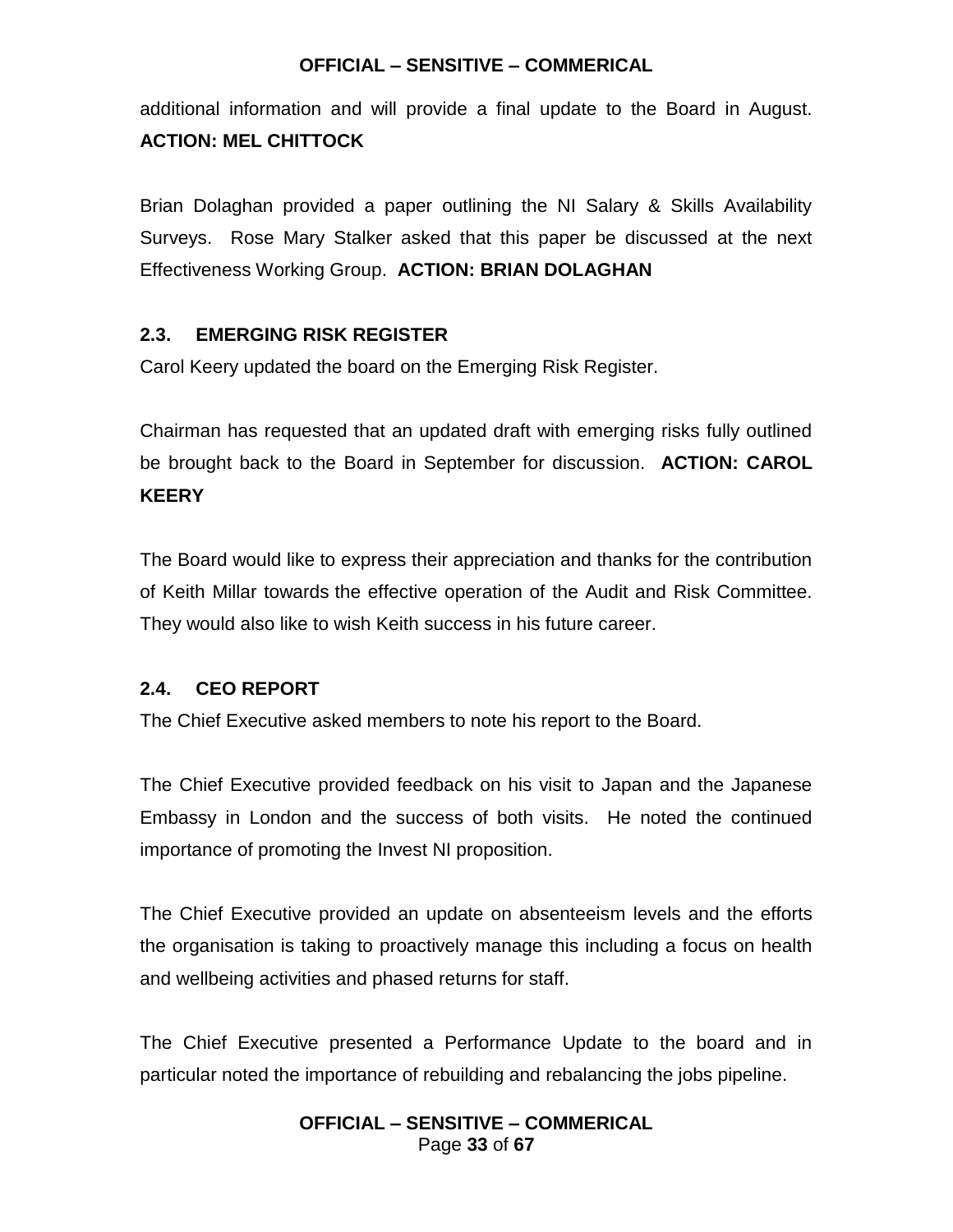The Board requested that a summary of the NI Cost Comparison research report to be circulated to Board. **ACTION: BILL SCOTT**

# **2.5. FINANCE REPORT TO BOARD**

The Board noted the Finance Report.

Mel Chittock provided an update on year end which is due to be finalised w/c  $29<sup>th</sup>$ June.

# **2.6. MARKETING AND COMMUNICATIONS REPORT TO THE BOARD**

Peter Harbinson provided an update on the report.

# **2.7. CASEWORK REPORT TO THE BOARD**

The Board noted this report.

# **2.8. BOARD AUDIT COMMITTEE MINUTES**

The minutes of the May meeting were agreed as a true record of the meeting.

# **3. DISCUSSION**

# **3.1 Annual Accounts and Report**

Michelle McLoughlin and Katrina O'Dowd of the Finance team joined the meeting.

Deborah Lange introduced the Annual Report and Accounts. She congratulated the team and thanked them for their work.

The Chairman and the Chair of the Audit and Risk Committee noted that they were content for the Annual Report and Accounts to be signed by the Accounting Officer and the Board endorsed this proposal.

### **OFFICIAL – SENSITIVE – COMMERICAL** Page **34** of **67**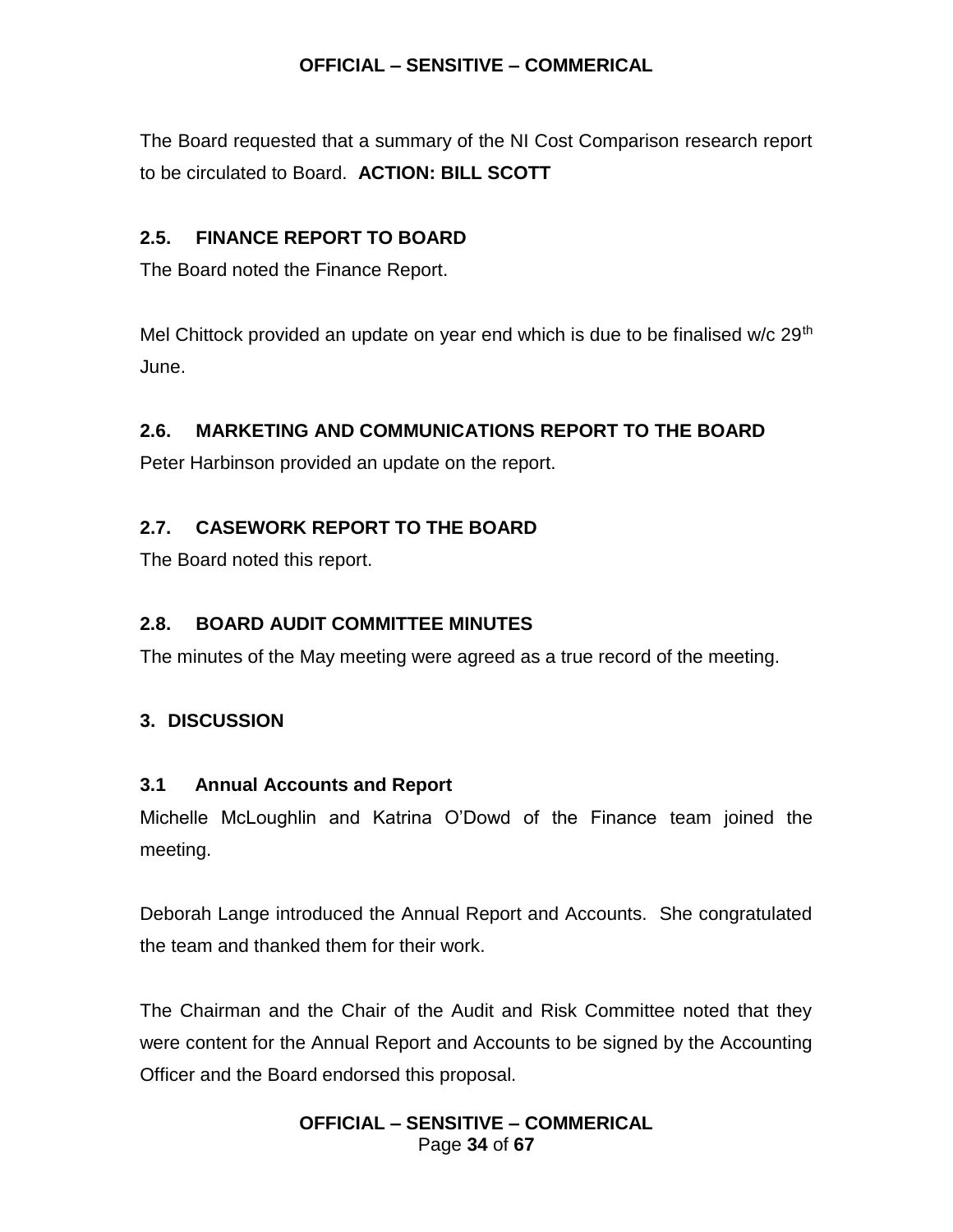### **BOARD RESOLUTION: AGREED**

The Chief Executive thanked the Chair, the Audit and Risk Committee and all of the team.

### **3.2 Verbal Updates from the following Board Working Groups**

### **Sub Regional**

Gerard O'Hare provided an update to the Board including an update on the successful Trade workshop which took place in May. Gerard noted that all Invest NI regional managers are fully engaged at a regional level with the councils and councils are currently developing their individual Economic Development Plans which currently have a 2016 timescale for completion.

Regional performance results for 2014/15 were published on 16 June and this has been followed up with council workshop event that took place on 25 June 2015 at which 10 of the 11 councils were present. General feedback from the audience was positive.

Oonagh Hinds agreed to share details of regional briefing with board members. **ACTION: OONAGH HINDS**

### **Effectiveness**

Rose Mary Stalker, Chair of the Working Group provided the Board with an update on the Effectiveness working group and highlighted a number of reviews underway.

The focus of the next Working Group will be on the Corporate Plan.

The Chair wished to thank Donal Durkan, Mel Chittock and their respective teams for their support and assistance to the Working Group.

### **OFFICIAL – SENSITIVE – COMMERICAL** Page **35** of **67**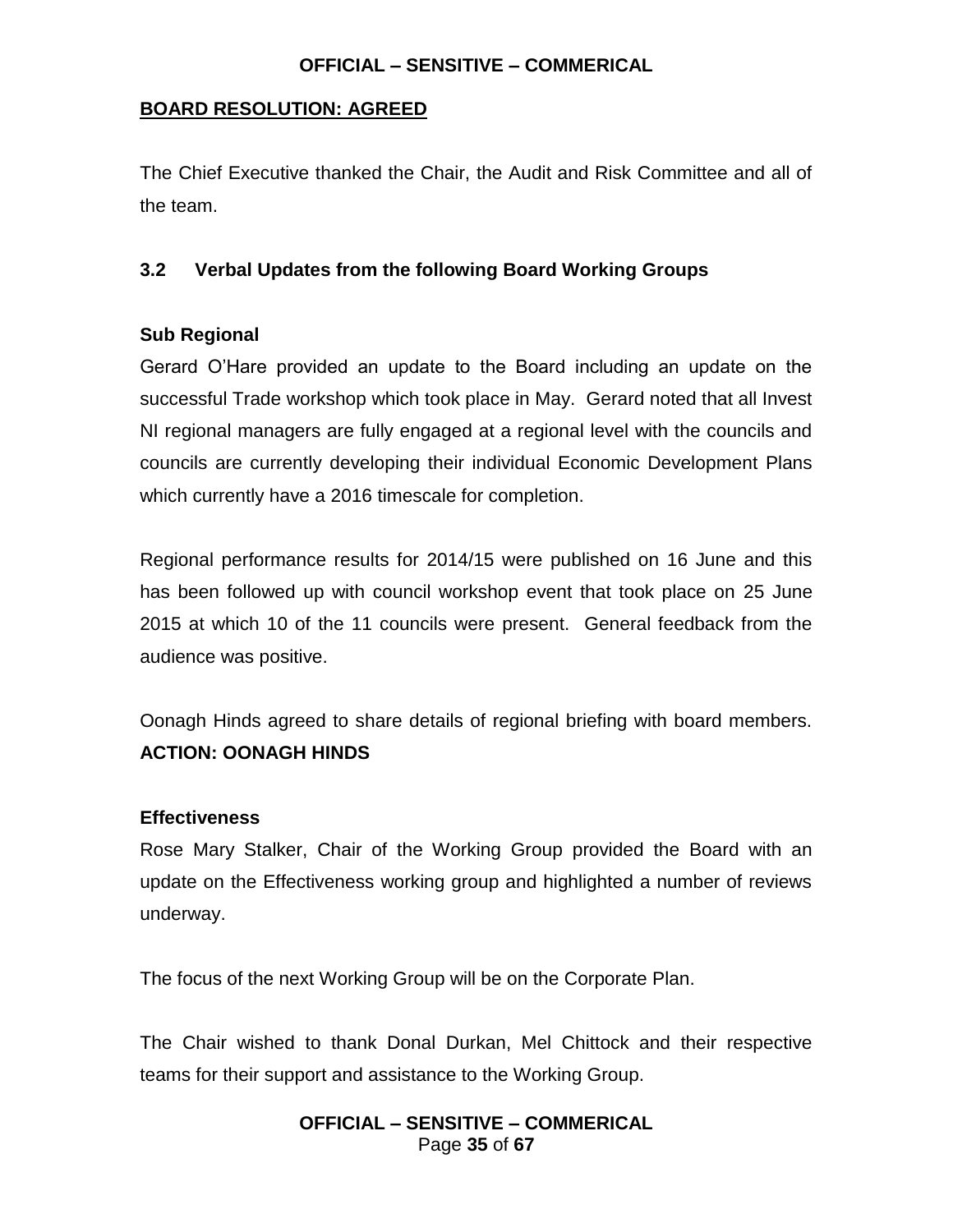#### **Access to Finance**

Peter McNaney provided an update on the Access to Finance Working Group.

Peter has taken over from Gerry McGinn as Chair of the group effective  $1<sup>st</sup>$  April 2015.

Mike McKerr's was co-opted to the Working Group in January 13. This has been extended for a further two year period pending approval by the Permanent Secretary on 29<sup>th</sup> June 15.

Wilson Graham has been proposed for co-opting onto the Working Group and this is also pending approval by the Permanent Secretary on 29<sup>th</sup> June 15.

A query was raised around the availability of the Export Guarantee Scheme in Northern Ireland. Jeremy Fitch to provide an update at the next Access to Finance meeting. **ACTION: JEREMY FITCH**

### **Competence Centres**

Mark Sweeney provided an update on the Competence Centres Working Group.

The Working Group has visited the Connected Health Innovation Centre (CHIC) and plan to visit the other 3 NI Competence Centres over the coming year.

Mark Sweeney outlined a number of challenges in this area, including the need for further collaboration and sustained industry engagement.

The Board queried if the private sector understand the importance of clusters and competence centres and if further work was needed in order to communicate what is available.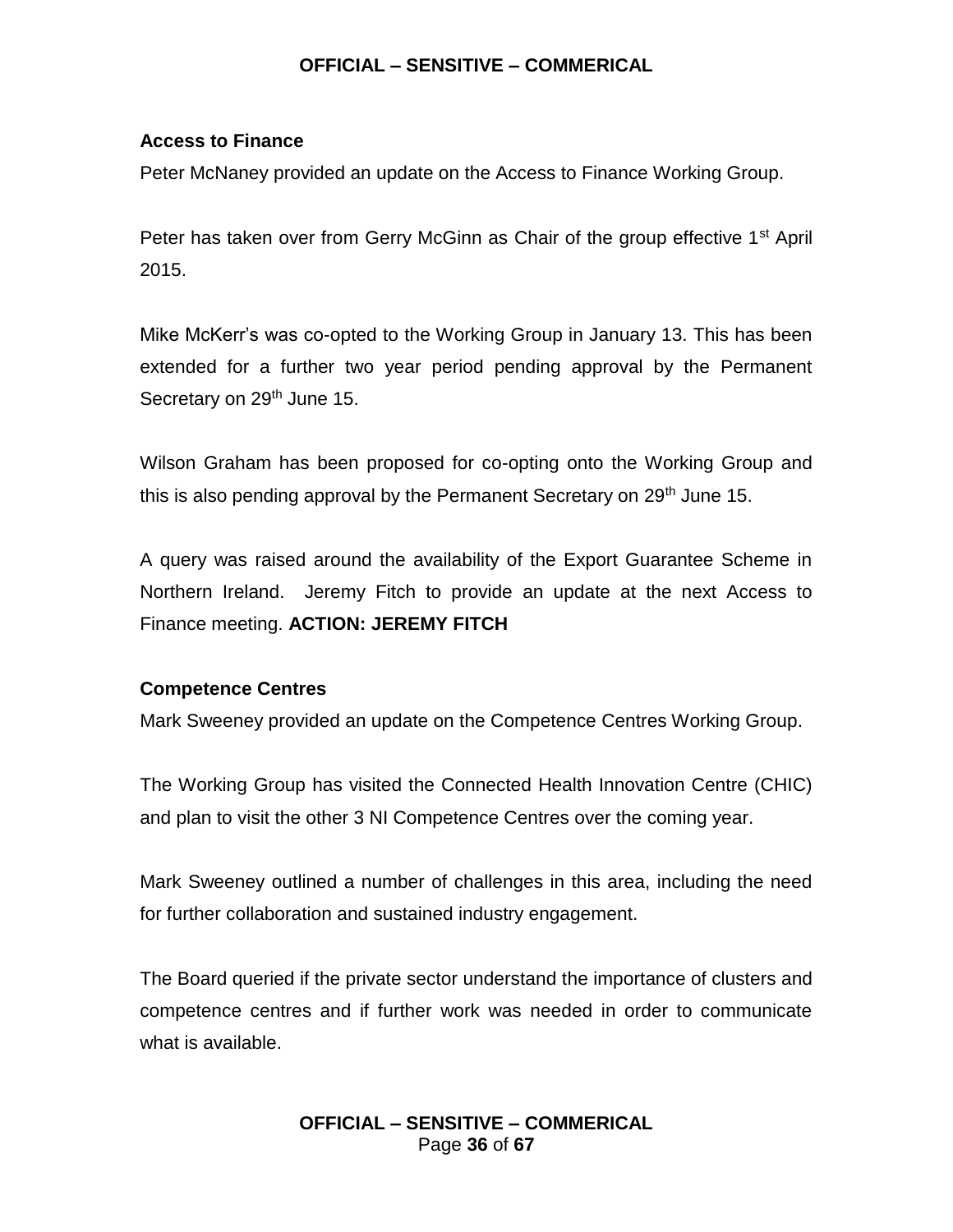### **Corporation Tax**

Deborah Lange, Chair of the Working Group provided an update and discussed the likelihood of achieving a 2017 date for devolution of Corporation Tax.

The Chair advised that work was ongoing internally within the organisation regarding action to be taken post a rate and a date being confirmed.

She also provided an update on the current status of State Aid review.

### **3.3. NI Economic Development Branding**

Update presented to the Board by Peter Harbinson and Caryn Topping including feedback from steering group and next steps to be taken.

There was positive feedback from the Board.

### **3.4. Outline Corporate Plan**

Donal Durkan circulated an overview of the draft Business Strategy Document and asked that the Board's feedback focus on the following three questions:

- 1. Does this adequately reflect the direction of travel to date?
- 2. Is the emphasis on the strategic priorities appropriately balanced?
- 3. Are there any additional priorities or focus areas that need to be included?

Donal asked the board to note that this is an early draft of the document which provides a high level overview, and that this will be subject to further and ongoing change.

The Strategy document is be considered at the next Effectiveness Working Group.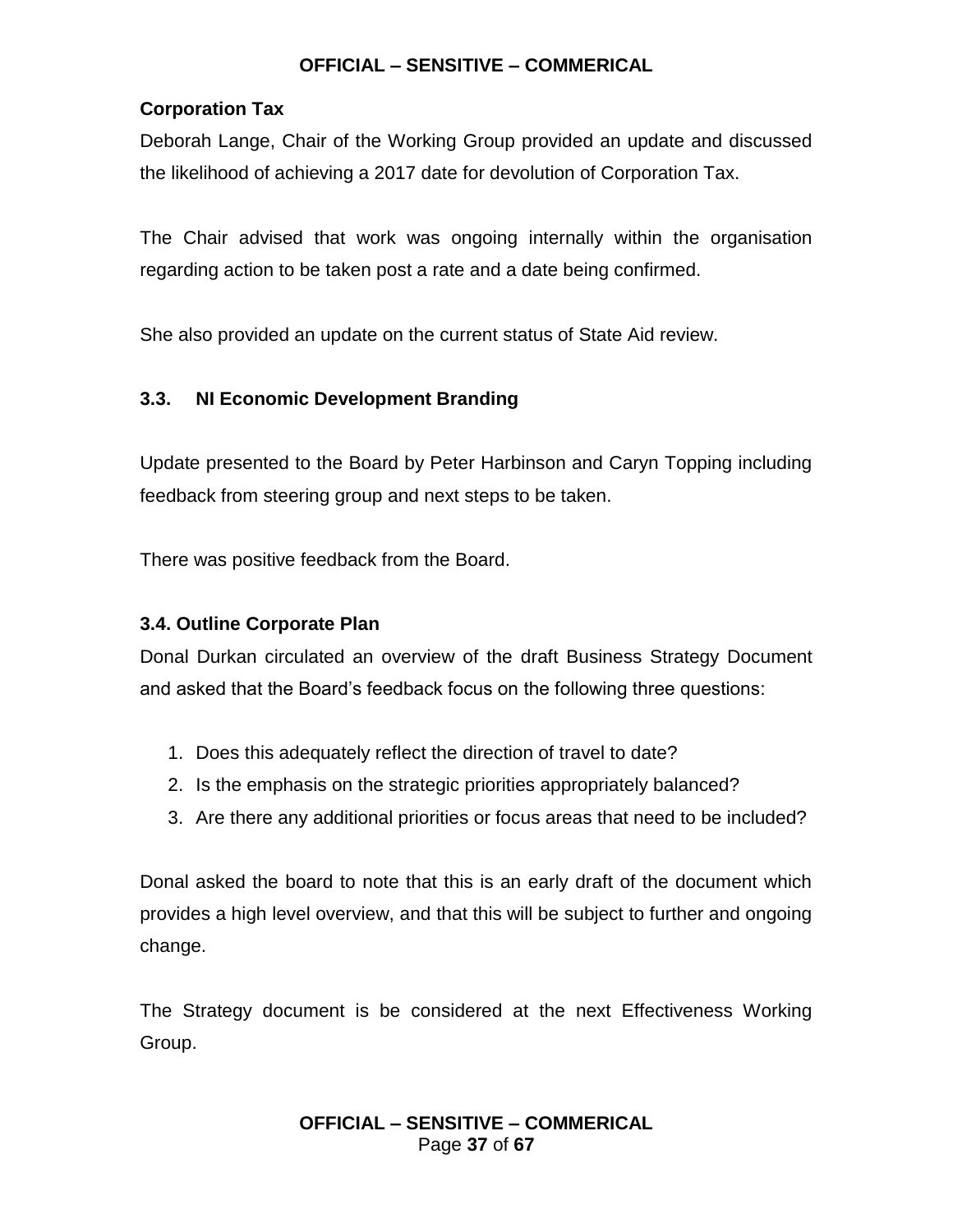The Board also noted the importance of education and felt that it is important to consider education separate to skills in the plan. The Chairman also noted that education represents a significant export opportunity for Northern Ireland.

The revised Corporate Strategy document is to be discussed at the August Board Meeting. **ACTION DONAL DURKAN**

# **4. CHAIRMAN'S BUSINESS AND AOB**

The Chairman provided the board with an update on his visit to Australia leading the Invest NI Trade Mission and advised that he had received positive feedback from the companies who participated in the mission.

The Chairman congratulated Mark Nodder on being awarded an OBE in the Queens' Birthday Honours.

Carol Keery provided an update to the Board regarding personnel changes in the Invest NI Dubai office.

It was proposed that a total of 4 separate resolutions be considered by the Board in relation to the transferring of responsibility for Invest NI Dubai bank account and Trade license from the outgoing Regional Manager to the current Business Development Manager.

# **BOARD RESOLUTION: AGREED**

The Board confirmed that it has no objection to the above resolutions upon which it has agreed.

# **5. DATE OF THE NEXT BOARD MEETING**

The next Board meeting will be held on the 26 August in Invest NI HQ, Belfast

The Board Meeting ended at 4.00pm.

### **OFFICIAL – SENSITIVE – COMMERICAL** Page **38** of **67**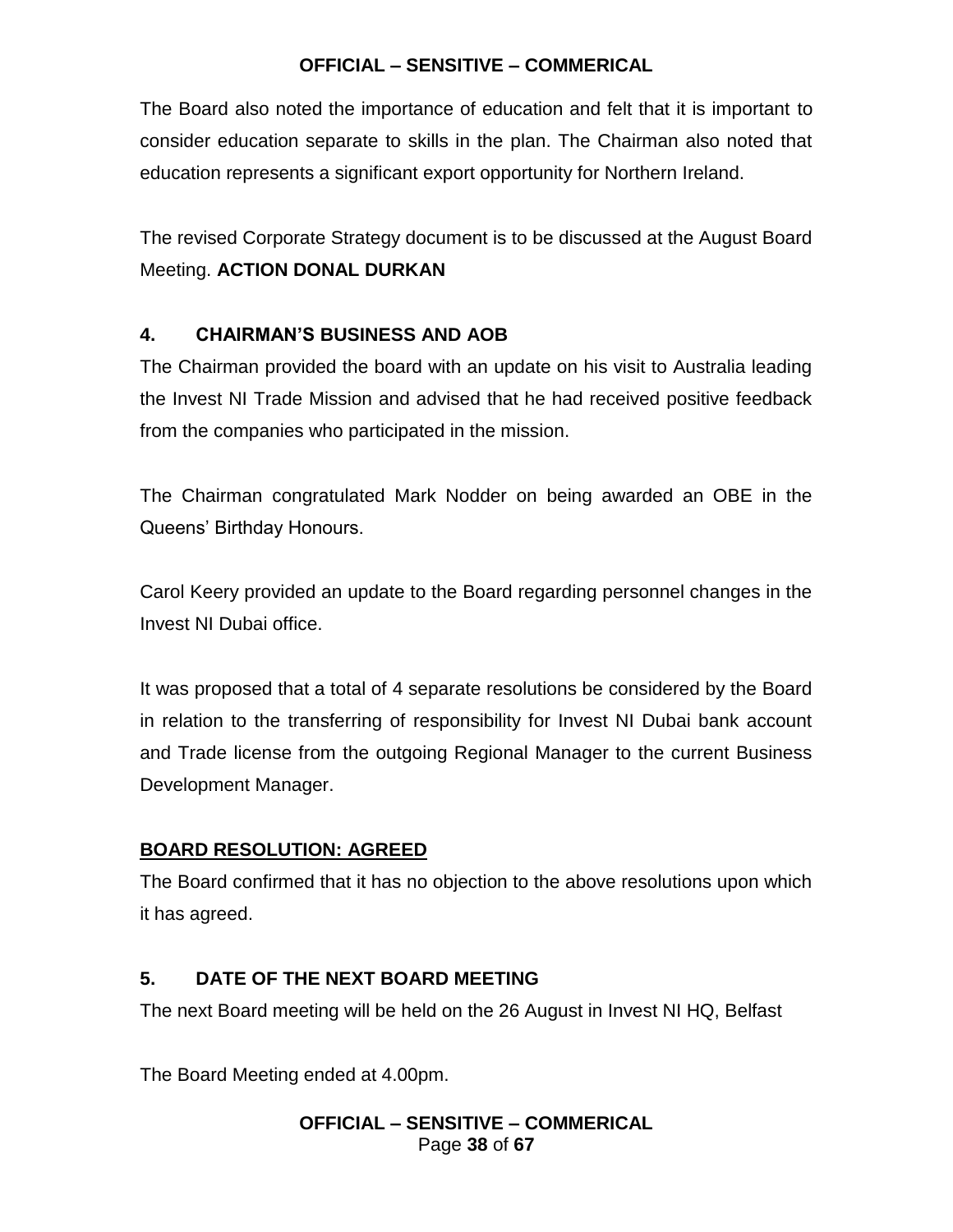# <span id="page-38-0"></span>**ONE HUNDRED AND TWENTY-SEVENTH MEETING OF THE INVEST NORTHERN IRELAND BOARD 26 AUGUST 2015, INVEST NI HQ**

#### **Present:**

#### **Invest NI Board**

Mark Ennis (Chairman) Brian Baird Padraig Canavan **Rose Mary Stalker** Rose Mary Stalker Deborah Lange Deborah Lange Dr Gerard O'Hare Judith Totten

**Apologies:** Mark Nodder, Peter McNaney, Ken Nelson, Scott Rutherford and Mark Sweeney, Martin Robinson

**In Attendance:** Alastair Hamilton, Amanda Braden, Mel Chittock, Brian Dolaghan, Jeremy Fitch, Peter Harbinson, Oonagh Hinds, Bill Scott, Carol Keery

John McClune joined the meeting to present on the End to End Project.

Paula Wilson, Wilson Sloan Consulting joined the meeting to present on the Leadership Development Programme.

**Minute Taker:** Collette McGuinness

### **1. APOLOGIES & DECLARATIONS OF INTEREST**

The meeting commenced at 1.00pm.

Apologies as noted above. The Chairman asked members to declare any conflicts of interests relating to today's agenda. Members declared the following Interests:-

> **OFFICIAL – SENSITIVE – COMMERICAL** Page **39** of **67**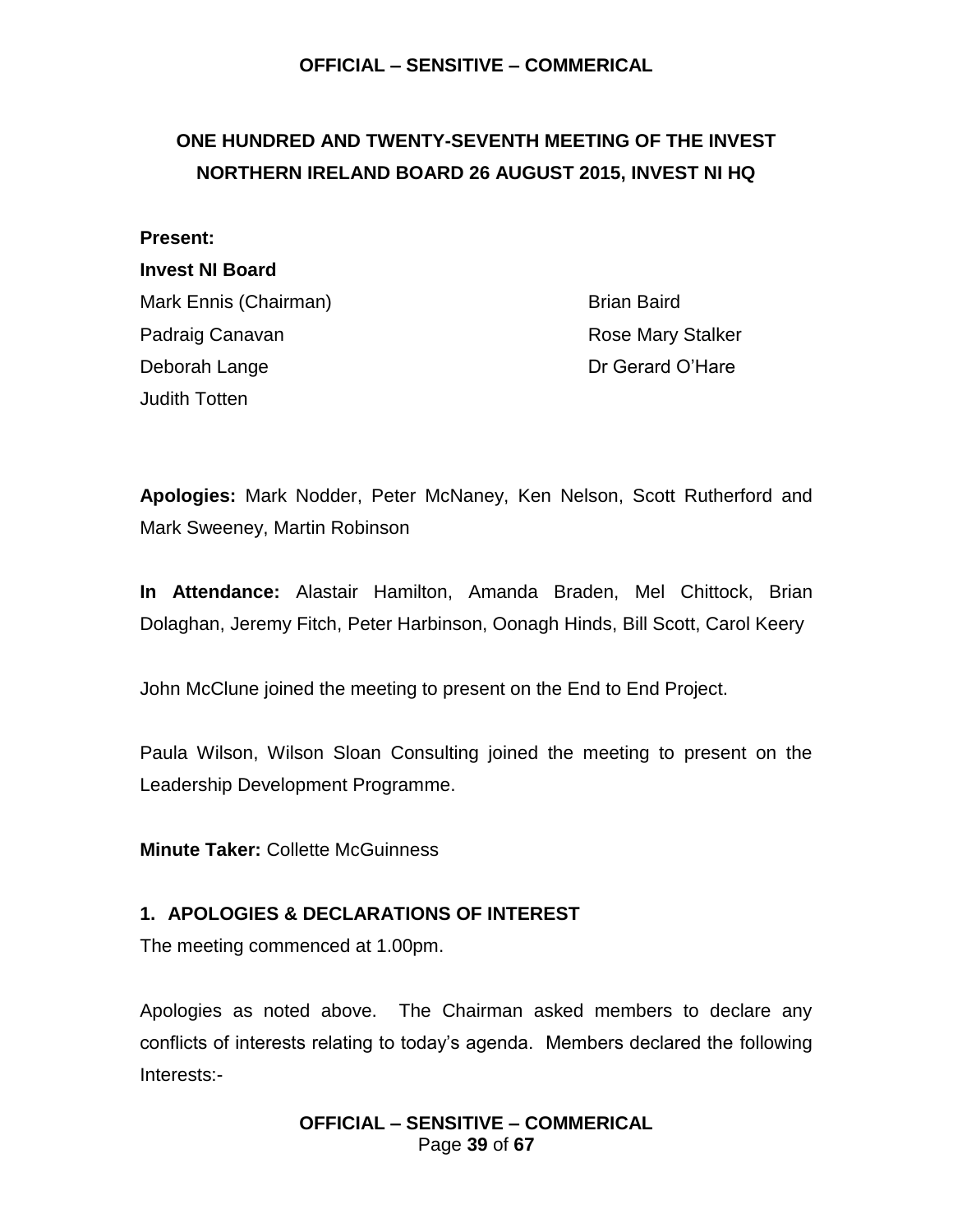Mark Ennis – Liberty Insurance Padraig Canavan - CultureTECH 2015 Judith Totten – Aria/Libra Clothing Limited Rose Mary Stalker – NISP Connect/NISP

The Board concluded that since there would not be any substantive discussion on any of the above declared interests no conflict of interest could be perceived.

# **2. MONTHLY REPORTING TO BOARD**

### **2.1. MINUTES**

The minutes of the June Board meeting were agreed as a true record of the meeting.

Subsequent to the meeting, it was pointed out that the name Wilson Graham (Page 6) should read Wilson Gillespie, under Section 3.2 Access to Finance.

### **2.2. MATTERS ARISING**

The Actions table was reviewed and addressed.

Amanda Braden provided an update on options for non-Executive engagement with staff participating on the Leadership Development Programme (Phase 2). She highlighted a number of opportunities in which Board Members' participation would be welcome. Invitations will be issued to each Board Member once dates have been confirmed. The Chairman welcomed this opportunity and requested that Amanda write directly to each Board Member requesting their participation on specific activities**. ACTION: Amanda Braden.**

Mel Chittock provided an update on discussions he has had with the Department in relation to Libel legislation. He reported that he would be meeting with DETI

### **OFFICIAL – SENSITIVE – COMMERICAL** Page **40** of **67**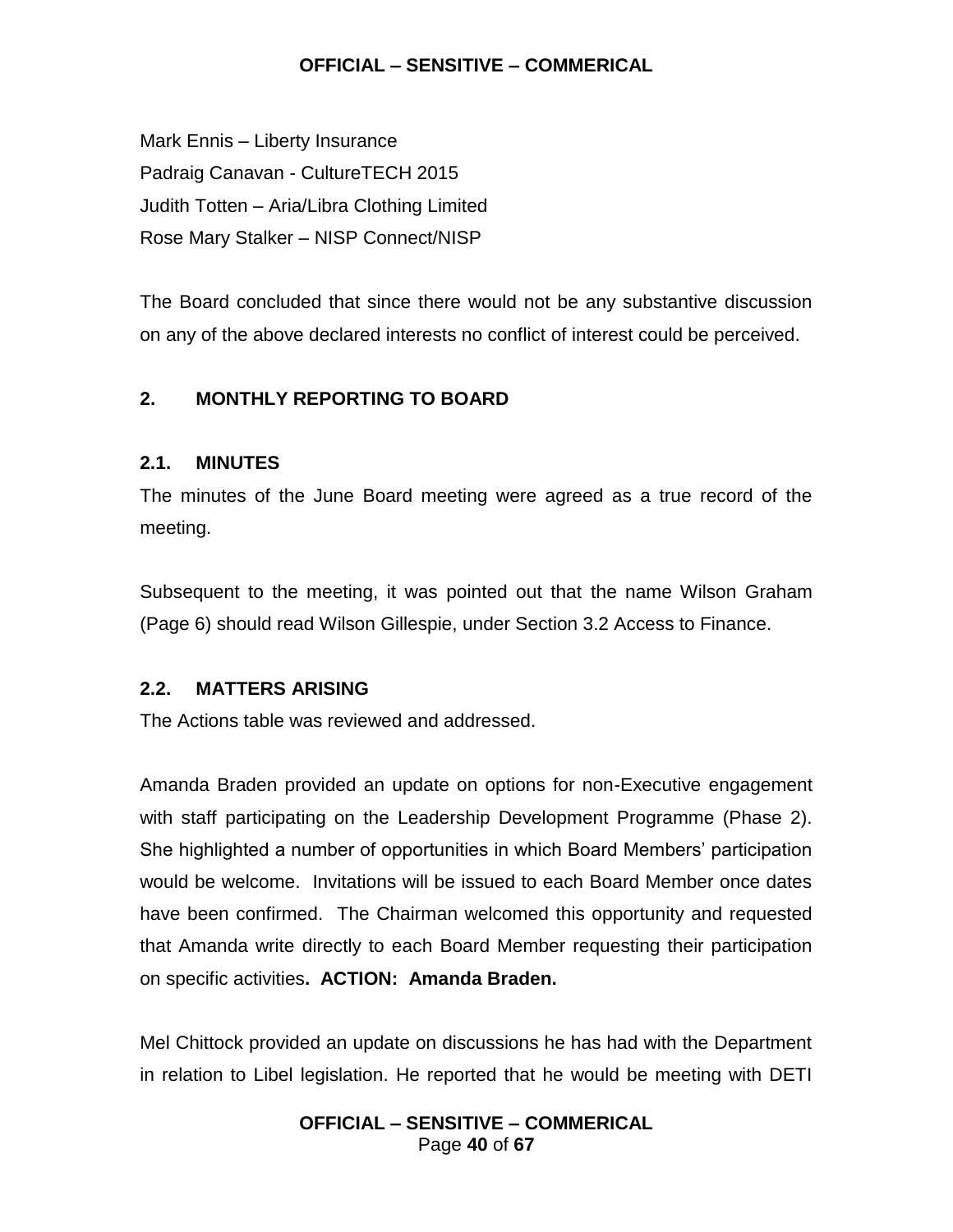and DFP in mid-September and that any material developments in the proposed legislation would be notified to the Board.

Deborah Lange queried the absence of two actions from the June Board minutes. These were:-

- A summary of the NI Cost Comparison research report.
- Productivity Model

The NI Cost Comparison report to be circulated to Board**.** 

# **ACTION: Brian Dolaghan**

Productivity – A Copy of the Effectiveness Working Group presentation including regional productivity comparisons to be circulated to Board.

### **ACTION: Martin Robinson**

### **2.3. CEO REPORT**

The Chief Executive asked members to note his report to the Board.

The Chief Executive presented a Performance Update to the Board and in particular referenced performance in Customer Satisfaction, Absenteeism and Budget.

Amanda Braden provided an update on absenteeism levels and the efforts the organisation is taking to proactively manage this including a focus on health and wellbeing activities, the use of support services and phased returns for staff.

On the jobs target the Chief Executive reinforced that whilst we are in good shape to meet the overall target, there is a need to focus on the rebalancing jobs target that sits within this.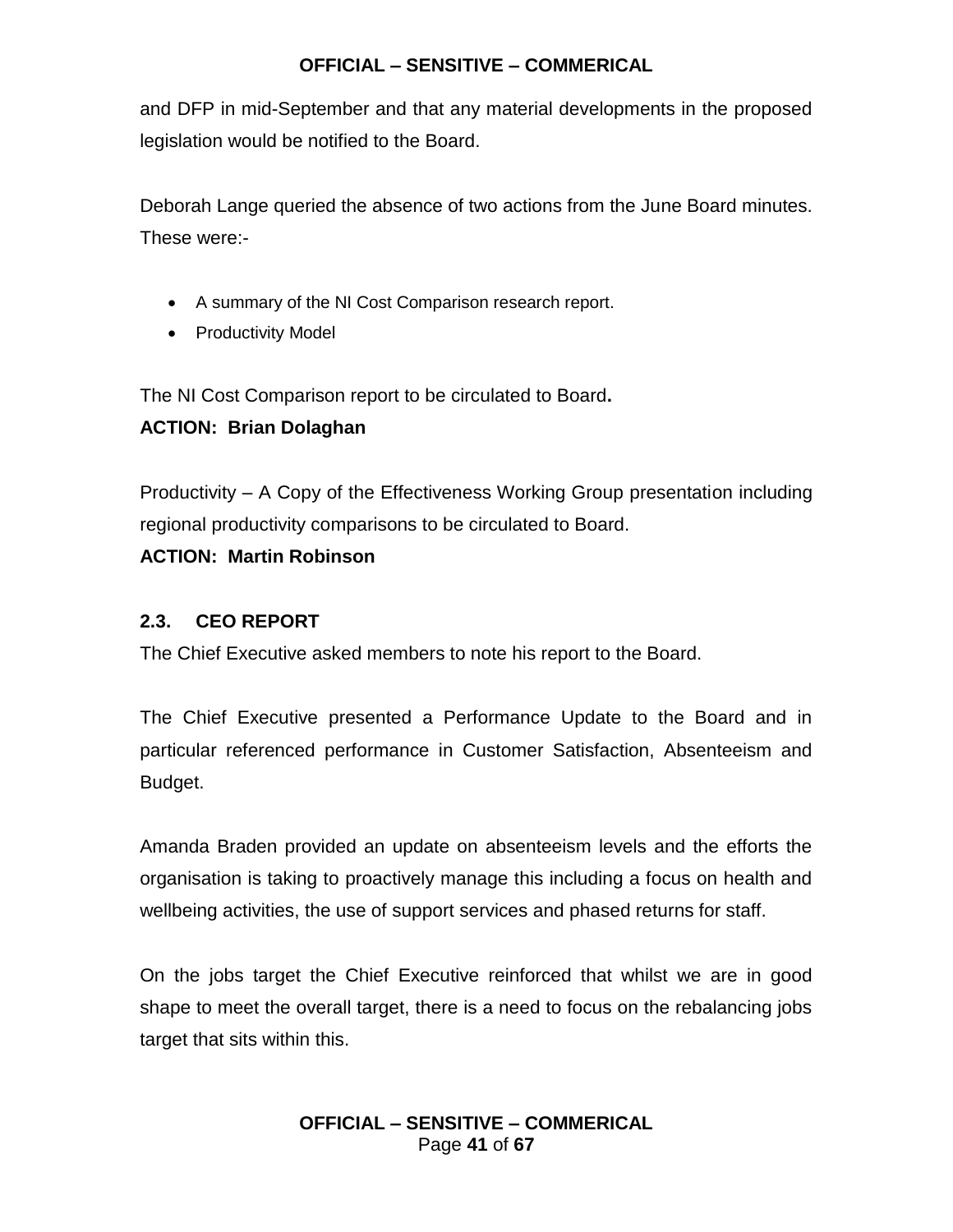On the Operating Plan, the Chief Executive said that the three main outstanding targets had been resolved and sought the Board's agreement to submit the Operating Plan to the Department for onward approval. The Board signalled they were content with this proposal.

The Chief Executive sought the Board's agreement to delay consultation with business partners on the Corporate Plan until October. The Board were content.

The Chief Executive reported to the Board that he had attended the first meeting of the DETI/DEL Restructuring Advisory Board. He highlighted the need for the Board to be aware of the opportunity for future engagement in this initiative.

# **2.4. FINANCE REPORT**

Mel Chittock provided an update on the financial position.

The Board noted the Finance Report.

# **2.5. MARKETING AND COMMUNICATIONS REPORT TO THE BOARD**

Peter Harbinson provided an update on the report.

# **2.6. CASEWORK REPORT TO THE BOARD**

The Board noted this report.

# **3. DISCUSSION**

# **3.1 Briefing on End-to-End Project**

John McClune, Lean Process Manager from the Productivity Tools and Best Practice team joined the meeting and gave a presentation on the End-to-End Project and the work undertaken to date.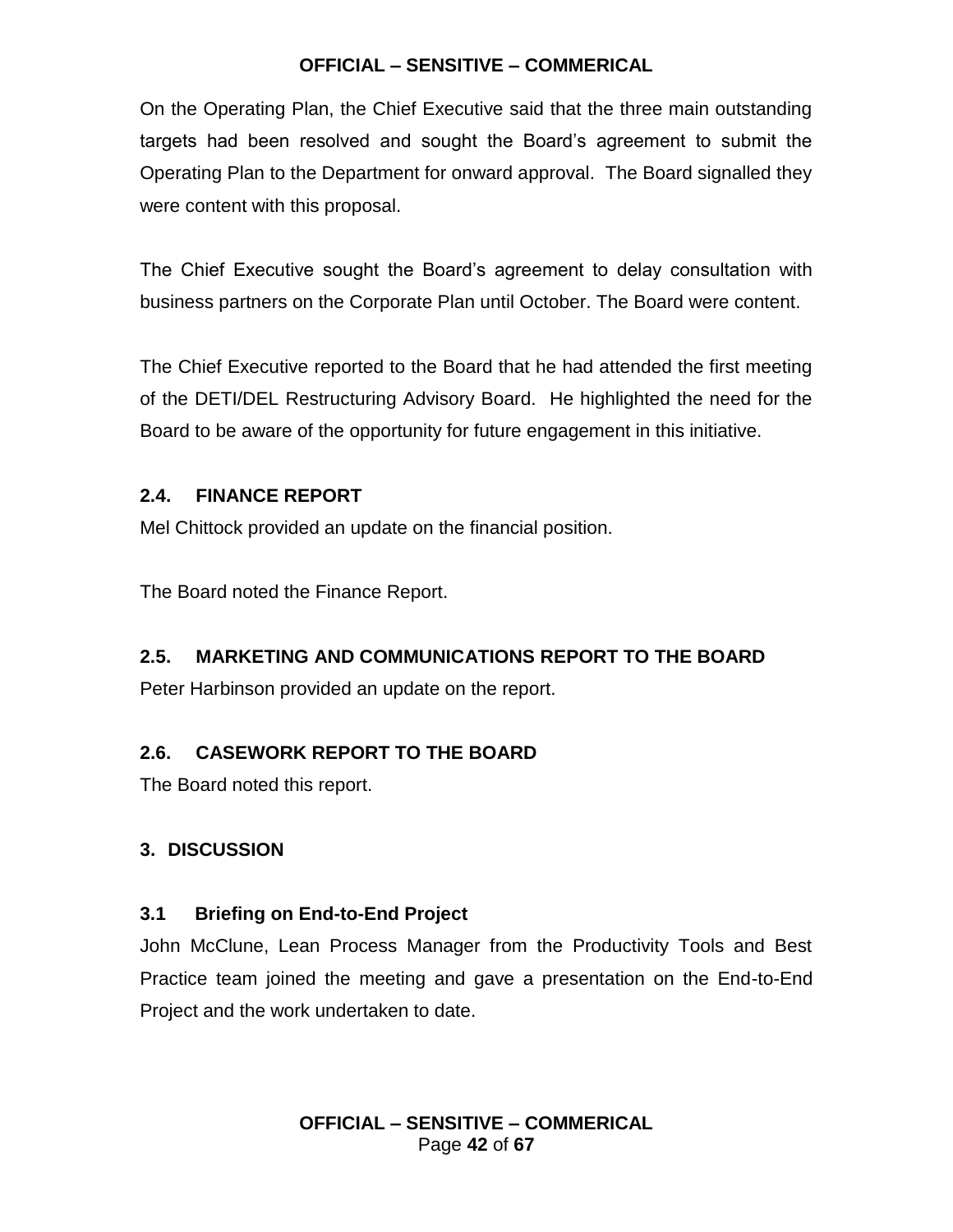The Board congratulated the Team on the work which ultimately would help simplify and assist clients' understanding of our processes and improve claim processing times.

### **3.2 Corporate Plan**

Peter Harbinson provided an update on the Corporate Plan.

The Chairman asked that the Corporate Plan be brought back to the September Board meeting and to include targets and if required, any tracked changes to the document to aid discussion. **ACTION: Peter Harbinson/Martin Robinson to provide an update on the Corporate Plan including initial targets for discussion.**

### **3.3. Leadership Development Programme**

Amanda Braden said that the first phase of the programme was coming to an end and feedback was being sought as to the direction of a further phase and how the Board might support the leadership agenda. She said that it was important to focus on the momentum, embed learning and make this the culture within the organisation.

Paula Wilson, Wilson Sloan Consulting, joined the meeting and gave a presentation on the Leadership Development Programme to date.

The Chairman thanked Paula for the work undertaken with staff and the Board were encouraged by the outputs.

Discussion ensued as to how Board Members could become involved. Some suggestions of note included: encourage middle management to present to Board; Board members to become involved in the next Shadowing Day; involve the Board in a Q&A Panel at the ELT/ Direct Report session which is being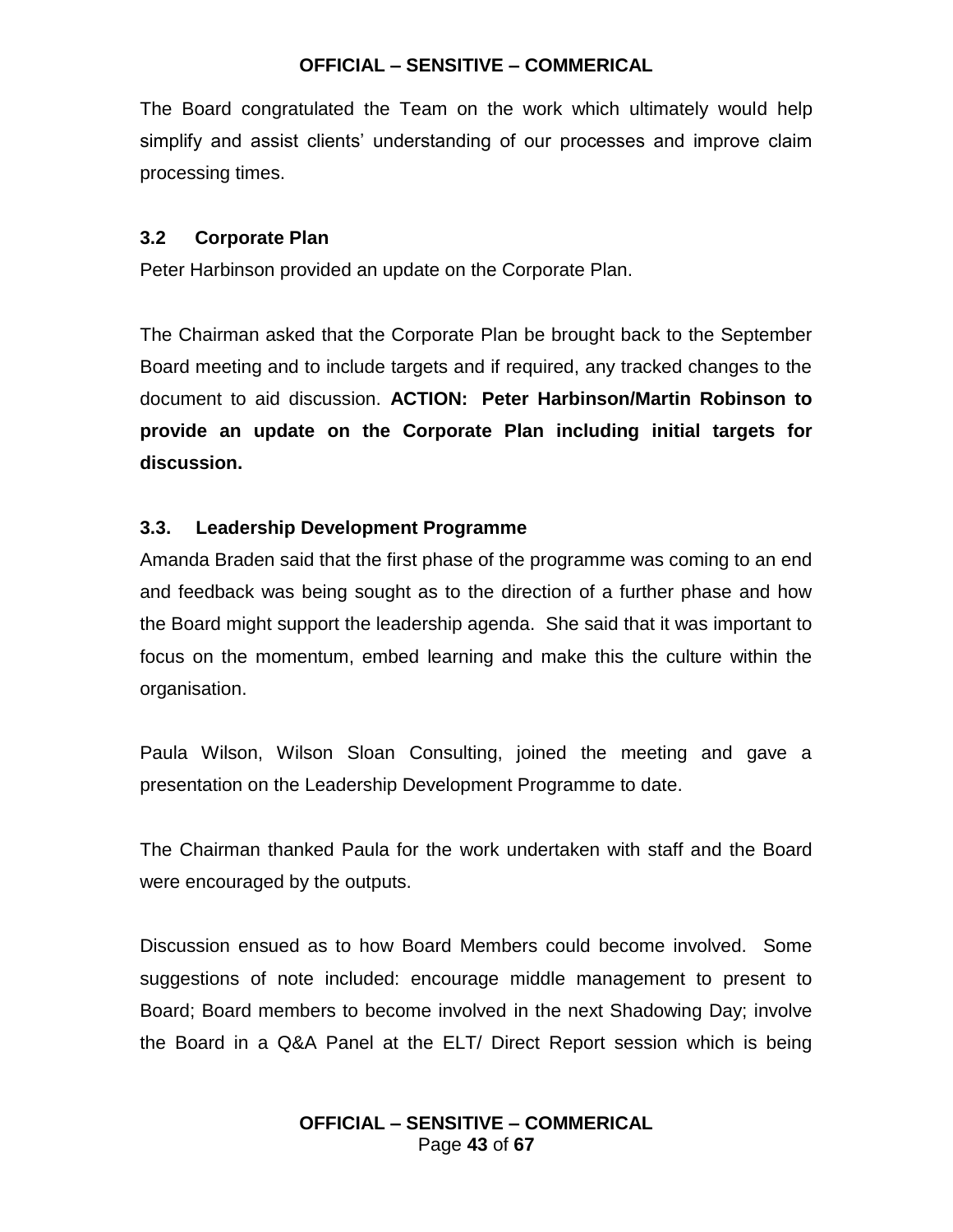organised following the Staff Conference next year; invite staff to spend a day with a Board member as part of a collaborative experience.

Amanda Braden asked the Board that any further feedback or suggestions be forwarded to her. **ACTION: All Board**

# **4. CHAIRMAN'S BUSINESS AND AOB**

### Board Operating Framework

Carol Keery said that a draft Board Operating Framework had been developed by the Board Secretariat. This is a high level guidance document setting out the arrangements, ie Membership, Roles and Responsibilities, Reporting etc for the Board. She agreed to circulate the Draft to Board Members seeking feedback or comments. **ACTION: CAROL KEERY**

### Board Resolutions

Three Board Resolutions in relation to updating documentation for the overseas office network were tabled:-

Dubai Office – The removal of current Directors (retired) as signatories and replaced with the current Regional Director and Executive Director International Business Group.

Proposed by Mark Ennis Seconded by Brian Baird

India Operations – In line with the decision to close our office network in India, a Board resolution was required to confirm our intention to relinquish the status of "Liaison Office" and to close the Bank Account.

Proposed by Judith Totten

### **OFFICIAL – SENSITIVE – COMMERICAL** Page **44** of **67**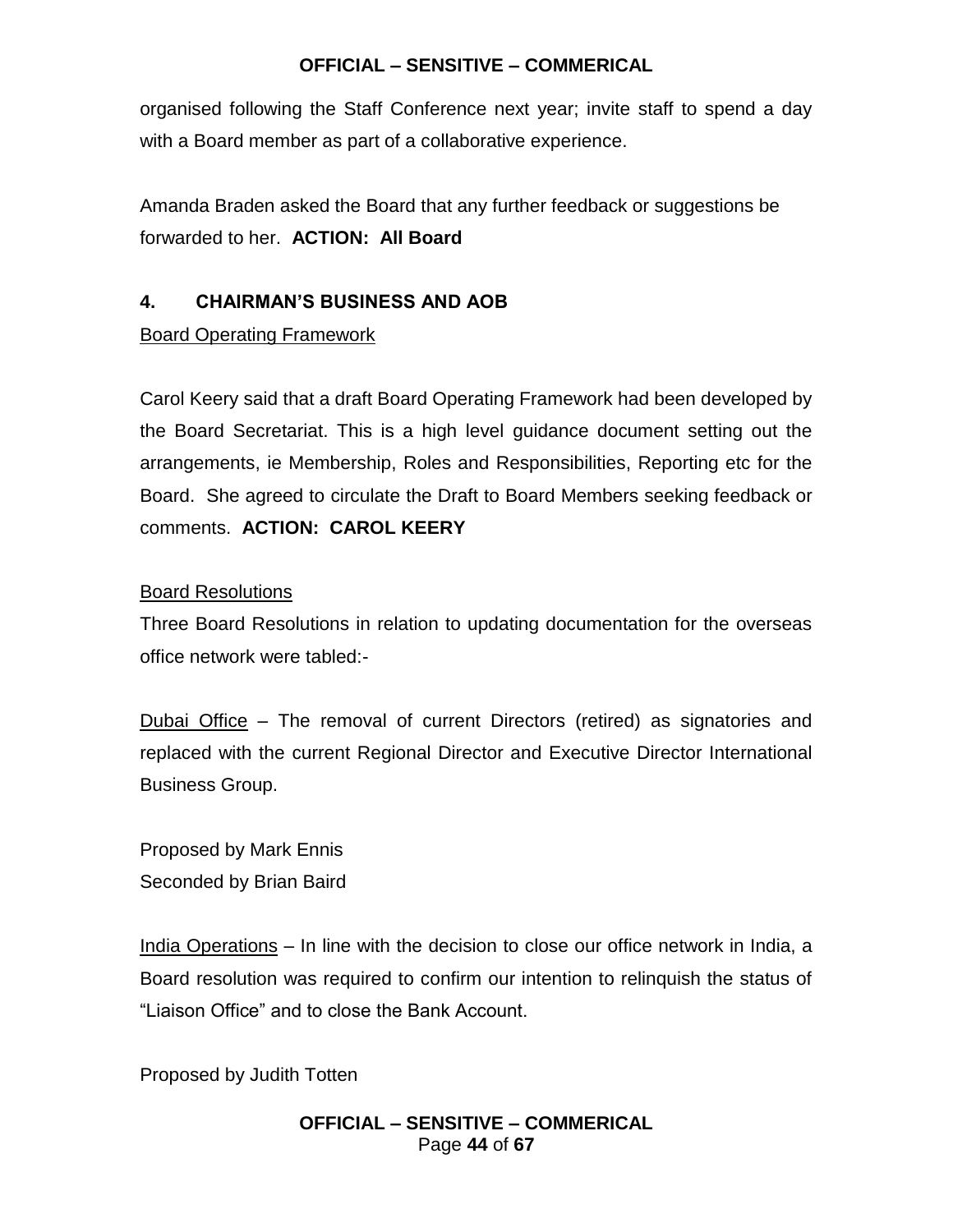Seconded by Brian Baird

Germany Bank Account – Bank account authorisation.

Proposed by Gerard O'Hare Seconded by Rose Mary Stalker

# **BOARD RESOLUTIONS: AGREED**

The Board confirmed that it has no objection to the above resolutions upon which it has agreed.

# **5. DATE OF THE NEXT BOARD MEETING**

The next Board meeting will be held on the 23<sup>rd</sup> September 2015 in Armagh.

The Board Meeting ended at 4.20pm.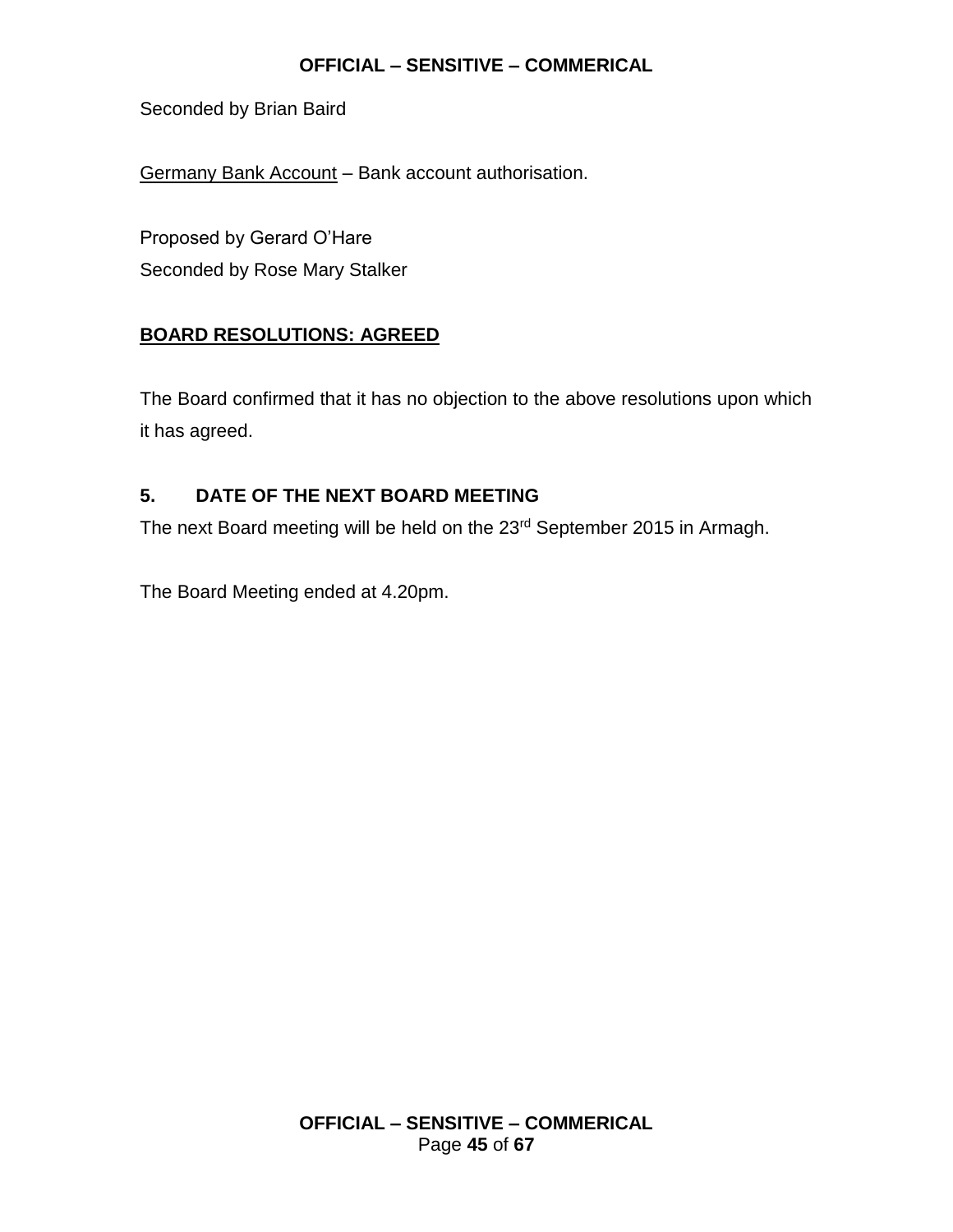# <span id="page-45-0"></span>**ONE HUNDRED AND TWENTY-EIGHTH MEETING OF THE INVEST NORTHERN IRELAND BOARD 23 SEPTEMBER 2015, ARMAGH CITY HOTEL**

### **Present:**

#### **Invest NI Board**

Mark Ennis (Chairman) Brian Baird Padraig Canavan **Scott Rutherford Scott Rutherford** Deborah Lange Deborah Dr Gerard O'Hare Peter McNaney **Mark Sweeney** Mark Sweeney Ken Nelson

**In Attendance:** Alastair Hamilton, Brian Dolaghan, Jeremy Fitch, Peter Harbinson, Martin Robinson and Carol Keery

Katrina O'Dowd joined the Board meeting to deliver the Finance Report.

John Hood joined the meeting to present the Agri Food Strategy to the Board.

**Minute Taker:** Karen Hendrie

# **1. APOLOGIES & DECLARATIONS OF INTEREST**

The meeting commenced at 1.55pm.

**Apologies:** Mark Nodder, Judith Totten, Rose Mary Stalker, Mel Chittock, Bill Scott, Oonagh Hinds and Amanda Braden.

The Chairman asked members to declare any conflicts of interests relating to today's agenda. Members declared the following Interests:-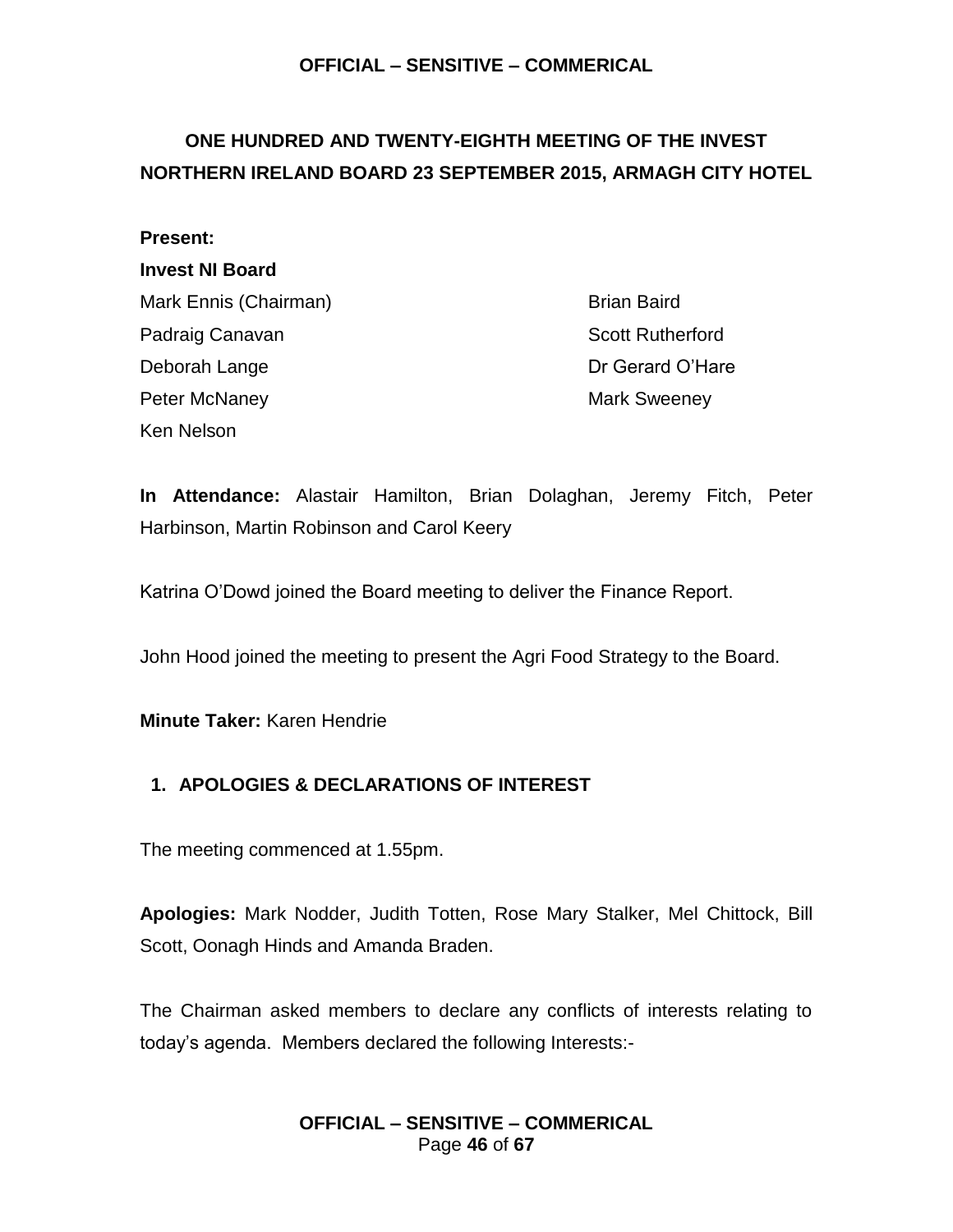Mark Ennis – Liberty Insurance, Teleperfomance Scott Rutherford – Path XL, Analytic Engines (QUB interest)

The Board concluded that since there would not be any substantive discussion on any of the above declared interests no conflicts existed. If during discussions this position changed the relevant Board members would be asked to leave the meeting for the duration of the discussion.

# **2. MONTHLY REPORTING TO BOARD**

### **2.1. MINUTES**

The minutes of the August Board meeting were agreed as a true record of the meeting.

### **2.2. MATTERS ARISING**

The Actions table was reviewed and addressed.

Peter Harbinson provided an update on non-Executive engagement. The list of events to be reviewed and Board members will be advised of details of their role at specified engagements.

# **ACTION: PETER HARBINSON/AMANDA BRADEN**

### **2.3. CEO REPORT**

The Chief Executive asked members to note his report to the Board.

The Corporate Scorecard remains unchanged from last month.

The Chief Executive presented a Performance Update to the Board and in particular referenced performance in Absenteeism and Exports.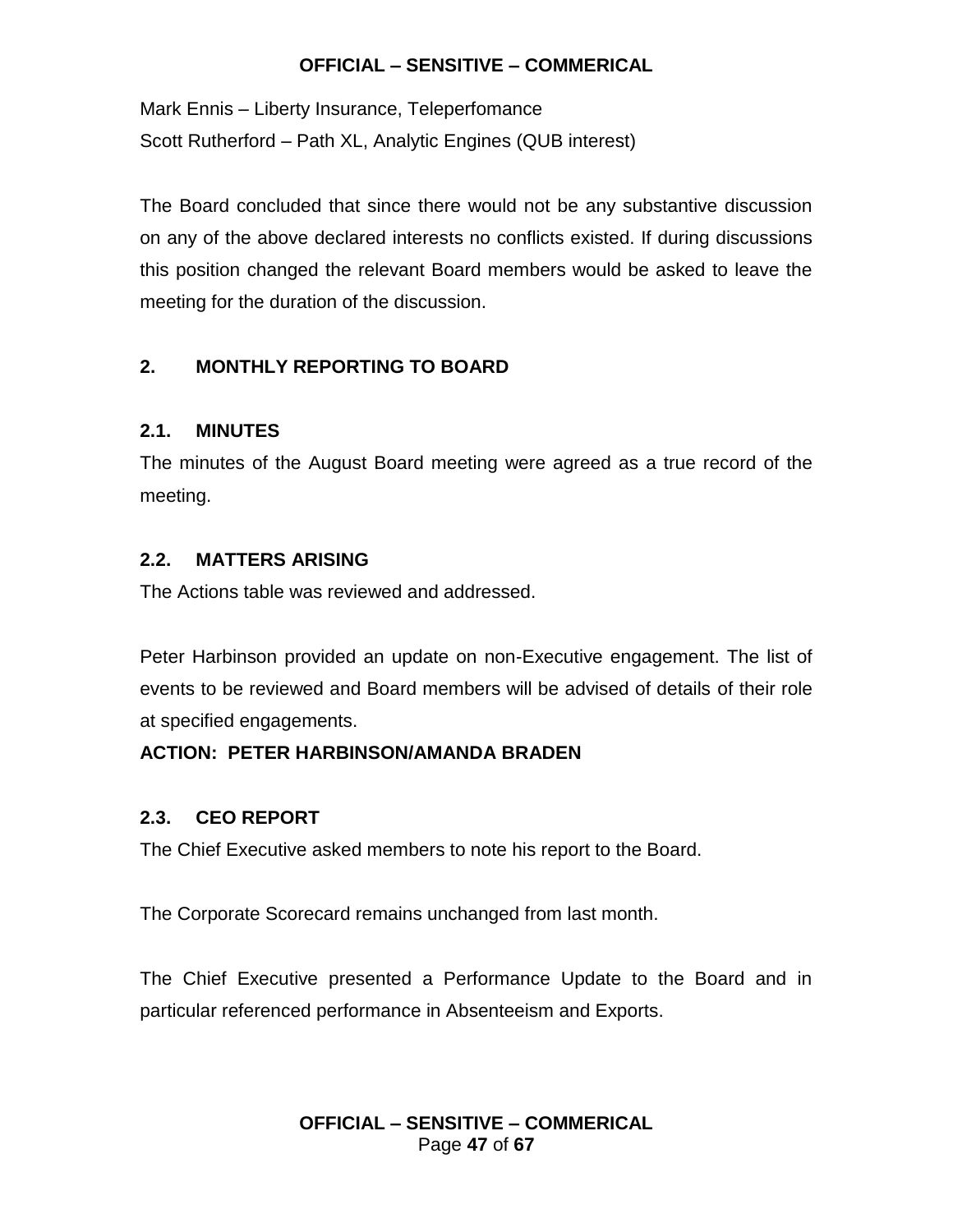The Chief Executive provided an update on absenteeism levels and the increase in long term sick in August. He noted that the HR team have completed an intensive report to look at the issue of long term sickness and the causes. The Chief Executive is assured that all best practices are in place to proactively manage this.

The Chief Executive provided an update on HMRC Manufacturing Exports for the period Apr-Jun 2015 which had been positive for N.I.

As a key factor influencing the level of exports in the future, The Chairman asked that The Use of Education to build Exports be presented to Board at some time in the future. **ACTION: BILL SCOTT/JEREMY FITCH**

The Chief Executive updated the Board on recent Ministerial changes at DETI. He advised that Invest NI personnel have supported all of the Minister's planned engagements to ensure it is business as usual for INI including upcoming overseas visits.

The Chief Executive advised Board that the NIAO have notified us of their intention to conduct a review of "Access to Finance for SMEs in Northern Ireland" and that this will include our Access to Finance Strategy.

The Chairman noted the update provided on Big Data and Data Analytics within the CEO Report and asked that Big Data & Data Analytics are presented to Board at a future meeting.

# **ACTION: BRIAN DOLAGHAN**

### **2.4. FINANCE REPORT**

Katrina O'Dowd provided an update on the financial position.

The Board noted the Finance Report.

### **OFFICIAL – SENSITIVE – COMMERICAL** Page **48** of **67**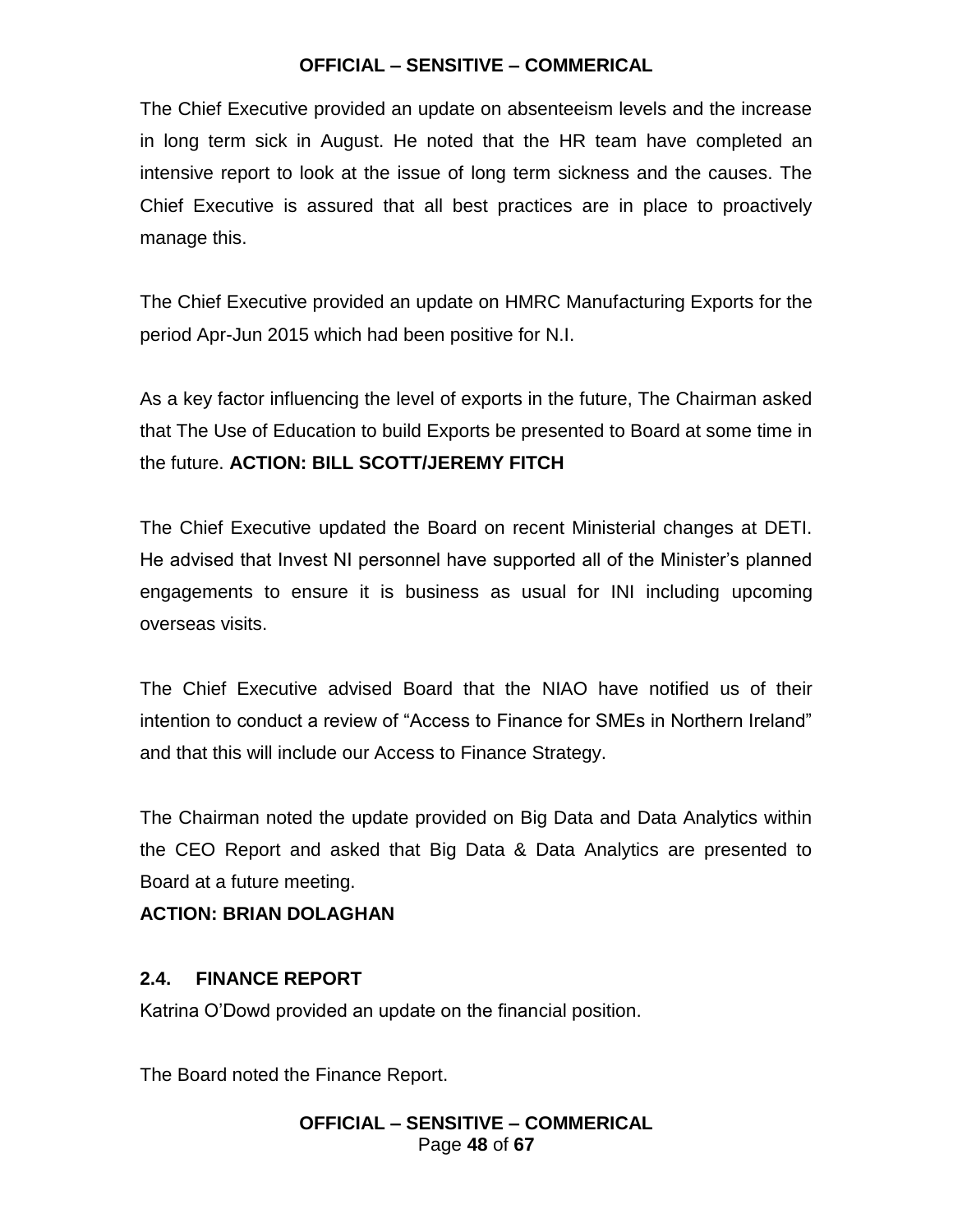### **2.5. MARKETING AND COMMUNICATIONS REPORT TO THE BOARD**

Peter Harbinson provided an update on the report.

### **2.6. CASEWORK REPORT TO THE BOARD**

The Board noted this report.

### **2.7 BOARD AUDIT COMMITTEE UPDATE**

Deborah Lange provided a verbal update following the committee meeting which took place immediately prior to today's Board meeting. Full minutes of the meeting will be provided ahead of the next Board meeting in October.

### **3. DISCUSSION**

### **3.1 Secondments**

The Chief Executive provided an update on the use of Inward and Outward Secondments by Invest NI.

There are currently five Invest NI staff members on Outward Secondments including two with local councils.

The Chief Executive noted that the use of Inward and Outward Secondments have brought Invest NI a range of benefits in recent years but that the implementation of additional secondments would represent a number of challenges such as creating additional pressures on existing headcount.

It is therefore recommended that Invest NI only continue to use inward secondments to fill positions that require particular skillsets and consideration will also be given to short term periods of secondments (3 or 4 weeks) including company placements.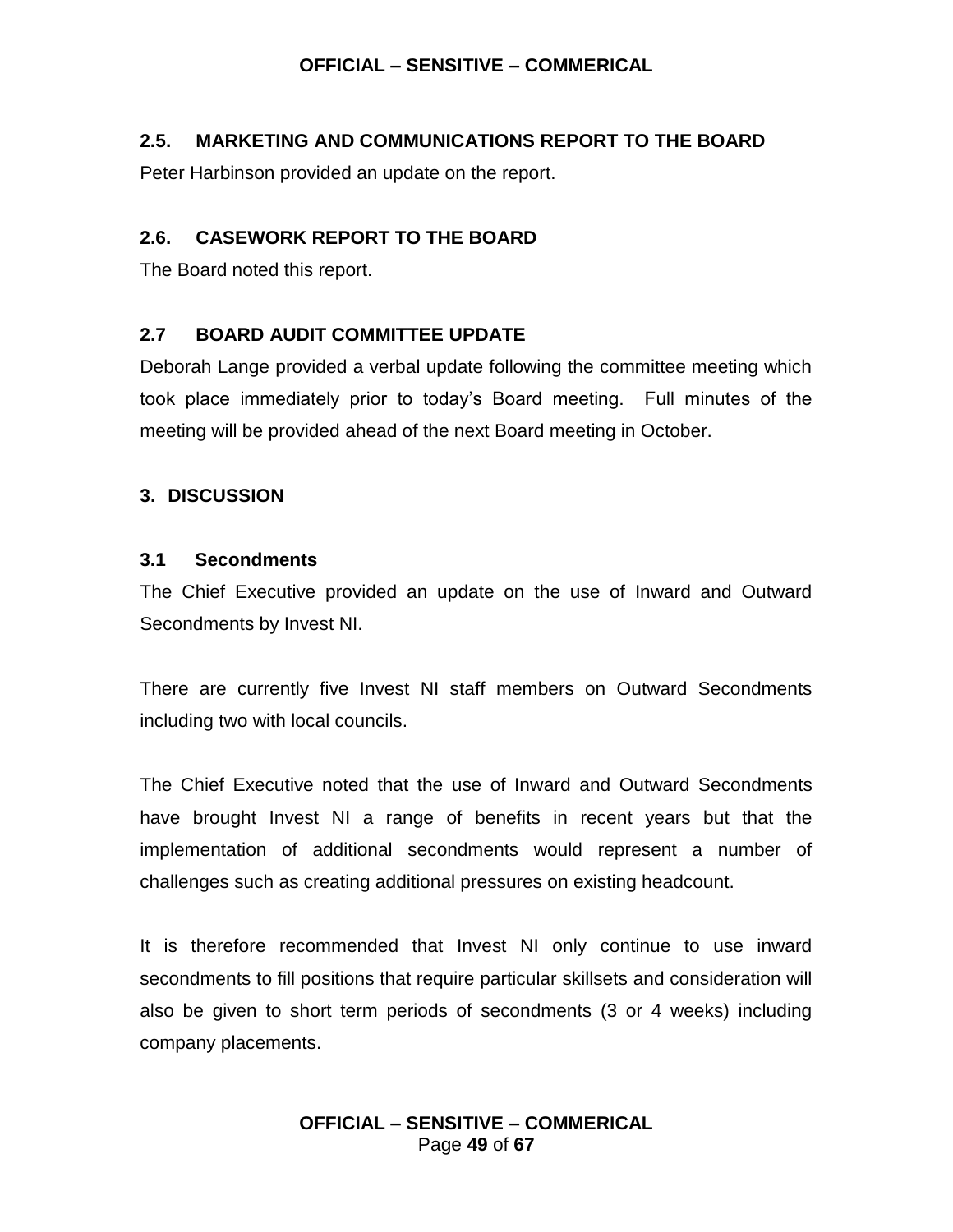Board suggested that INI staff on secondment outside the organisation are asked to present to Board to provide insight to key learnings from external organisations.

### **ACTION: AMANDA BRADEN**

# **3.2 Risk Management Strategy and Emerging Risk Register**

### **(a) The Risk Management Strategy**

The Risk Management Strategy and Risk Management Policy were discussed. It was noted that Risk Appetite Framework which provides important context for both, is embedded in the Risk Management Policy which was approved in January 2015.

The Strategy document has been revised to take on-board feedback and recommendations from Board members following its presentation to Board in March 2015. Board are now asked to consider the revised Risk Management Strategy for approval.

Approval proposed by: Mark Sweeney

Seconded by: Gerard O'Hare

### **Risk Management Strategy – Approved by Board**

### **(b) Emerging Risk Register**

The Emerging Risk Register was reviewed and this is to be used as part of risk management process and to be reviewed on a six monthly basis to allow management to identify any potential risks which should be added.

The Chairman noted that a number of the risks currently outlined in the Emerging Risk Register should be considered as topics for discussion at upcoming Board meetings.

> **OFFICIAL – SENSITIVE – COMMERICAL** Page **50** of **67**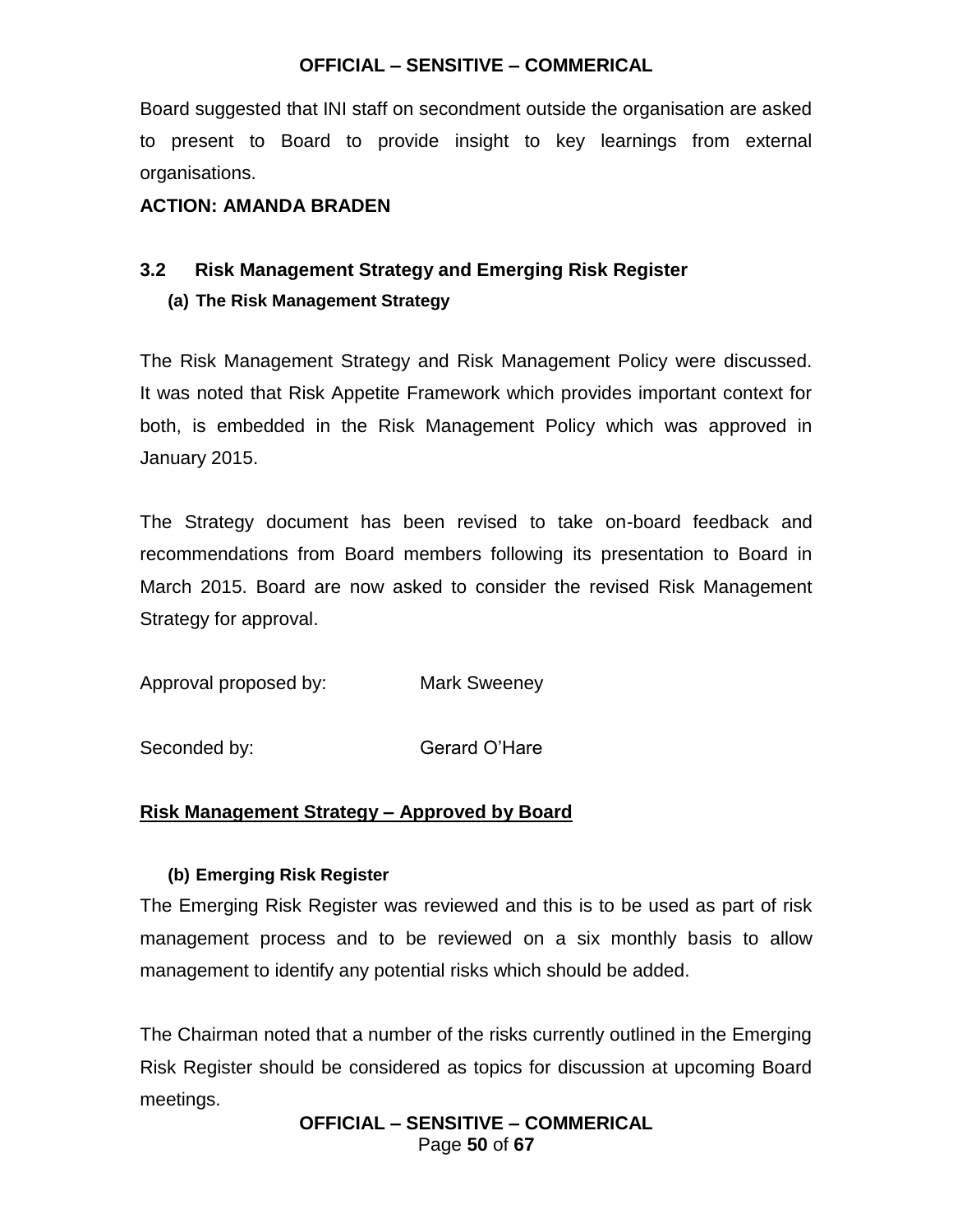#### **3.3 Agri-food Sector Strategy**

John Hood, Director of Food & Tourism presented an update on the Implementation of the Agri-Food Sector Strategy.

John provided an overview of the key sub-sectors and discussed the main opportunities for growth as well as the main challenges facing the individual sub sectors.

He highlighted the key short and medium term priorities facing the industry including the establishment of Single Strategic (Industry-Led) Marketing Entity.

### **3.4 Corporate Plan**

The Chief Executive presented current priorities for Invest NI's Corporate Plan including the strategies influencing the development of the plan. He also provided an overview of the expected timeline for delivery of the Corporate Plan.

The Board noted that they would be pleased to receive Councils Economic Development Plans as they become available.

#### **4. CHAIRMAN'S BUSINESS AND AOB**

The Chairman advised that he had a meeting with NI Screen on 22<sup>nd</sup> September 2015. The Chairman described the meeting as interesting and constructive.

Jeremy Fitch advised the Board that for the first time the Ernst and Young Entrepreneur of the Year awards are being shown on UTV. The first programme aired on Monday 21<sup>st</sup> September and attracted over 109,000 viewers. The programme will run over five weeks and each week the programme will profile finalists in the 2015 Ernst and Young Entrepreneur of the Year awards.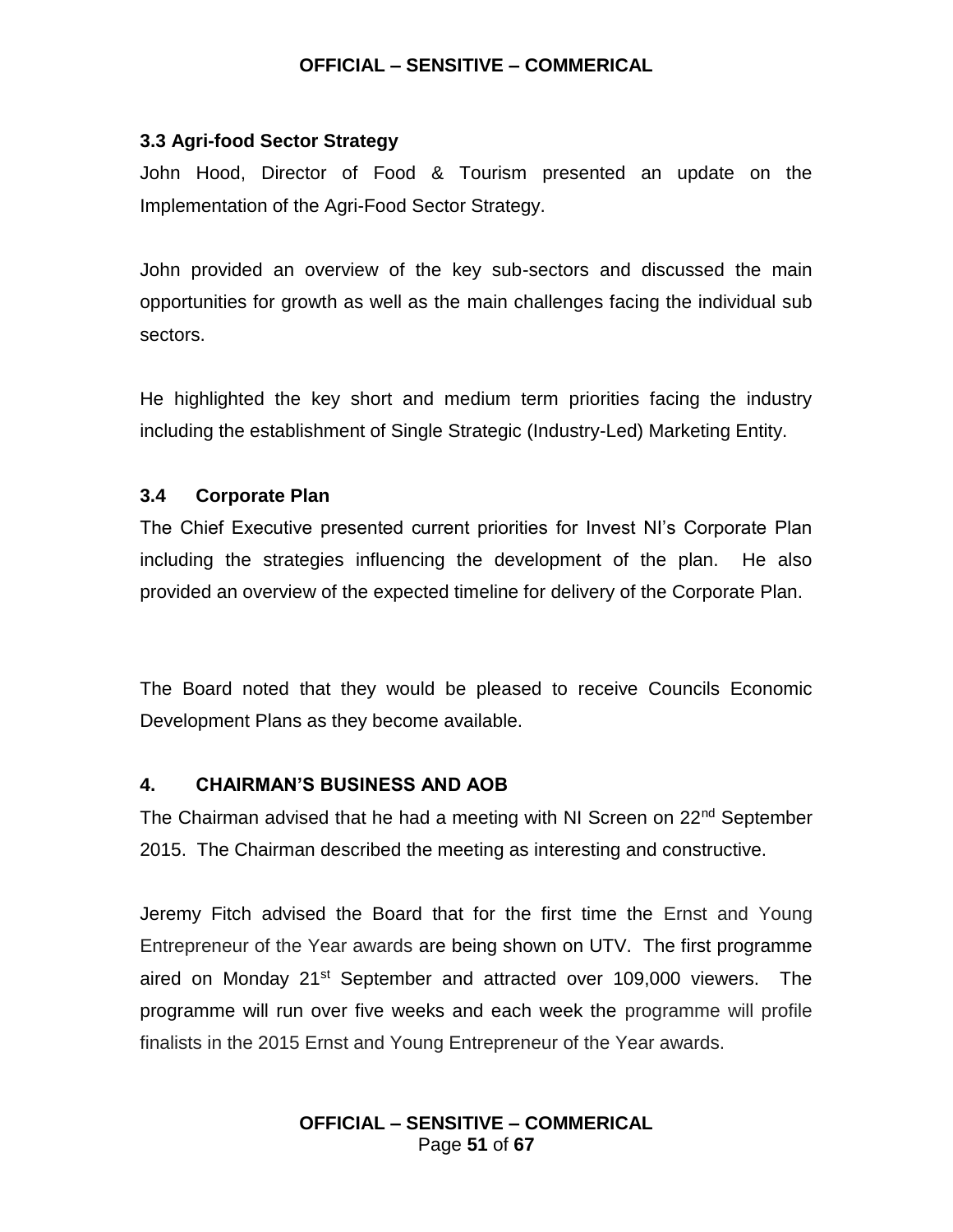### Board Operating Framework

Carol Keery confirmed that the Board Operating Framework has been circulated and Board member feedback has been incorporated. It is now requested that Board members formally ratify the Board Operating Framework.

Proposed by: Peter McNaney

Seconded by: Deborah Lange

### **Board Operating Framework – Approved by Board**

### **5. DATE OF THE NEXT BOARD MEETING**

The next Board meeting will be held on the  $28<sup>th</sup>$  October 2015 in Invest NI HQ, Belfast.

The Board Meeting ended at 5.10pm.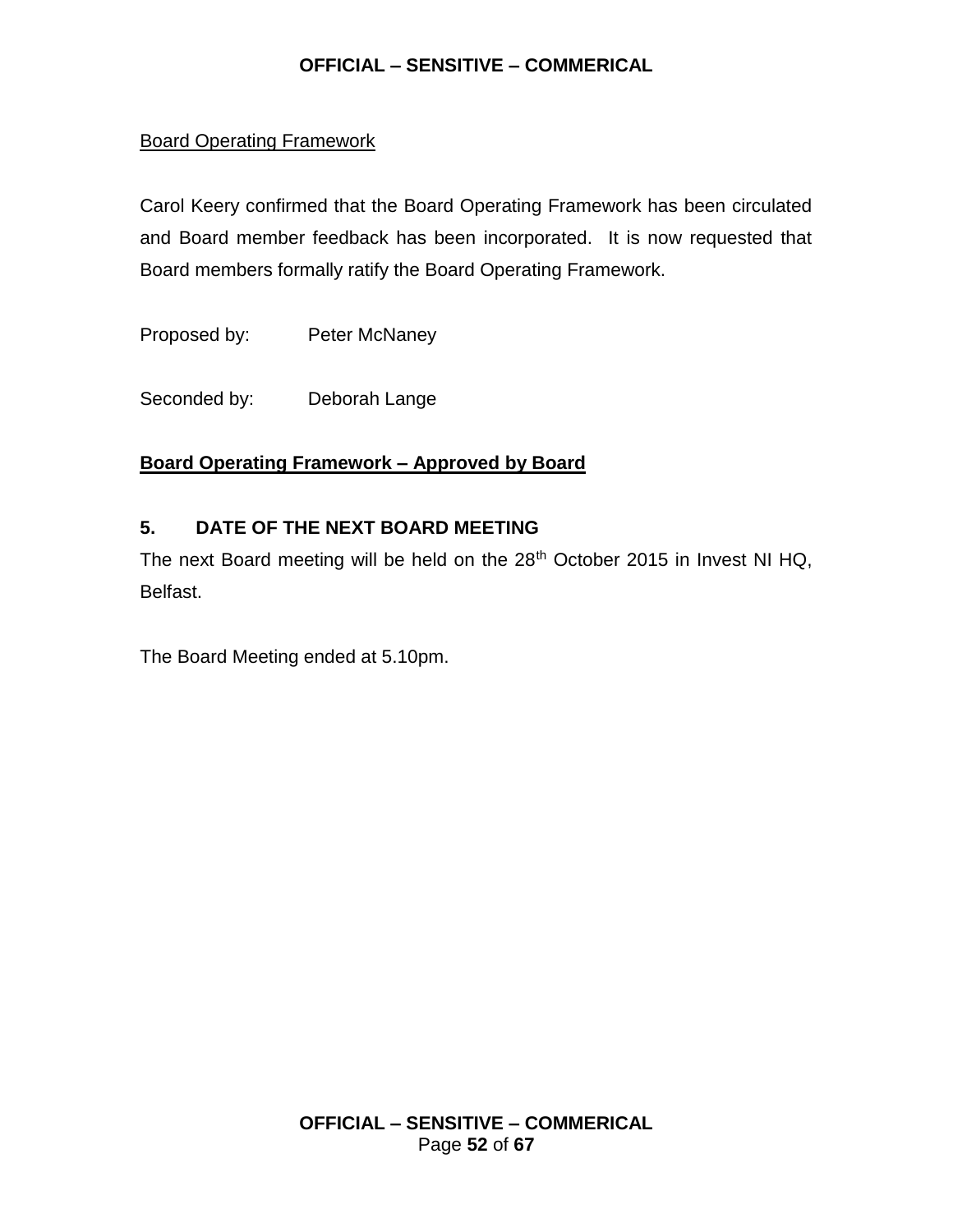# <span id="page-52-0"></span>**ONE HUNDRED AND TWENTY- NINTH MEETING OF THE INVEST NORTHERN IRELAND BOARD 28 OCTOBER 2015, INVEST NI HQ**

#### **Present:**

#### **Invest NI Board**

Mark Ennis (Chairman) Brian Baird Padraig Canavan **Scott Rutherford Scott Rutherford** Deborah Lange **Dr Gerard O'Hare** Peter McNaney **Mark Sweeney** Mark Sweeney Ken Nelson **Matter Strutter and Totten** Judith Totten Mark Nodder

**In Attendance:** Brian Dolaghan, Jeremy Fitch, Peter Harbinson, Martin Robinson, Bill Scott, Mel Chittock, Oonagh Hinds, Amanda Braden and Carol Keery

Chris Conway from NI-CO joined the Board meeting as an observer.

Alastair Hamilton joined the meeting at 2.45pm Ken Nelson left the meeting at 4.05pm Peter McNaney left the meeting at 4.35pm

**Minute Taker:** Karen Hendrie

### **1. APOLOGIES & DECLARATIONS OF INTEREST**

The meeting commenced at 1.55pm.

**Apologies:** Rose Mary Stalker

The Chairman asked members to declare any conflicts of interests relating to today's agenda. Members declared the following Interests:-

### **OFFICIAL – SENSITIVE – COMMERICAL** Page **53** of **67**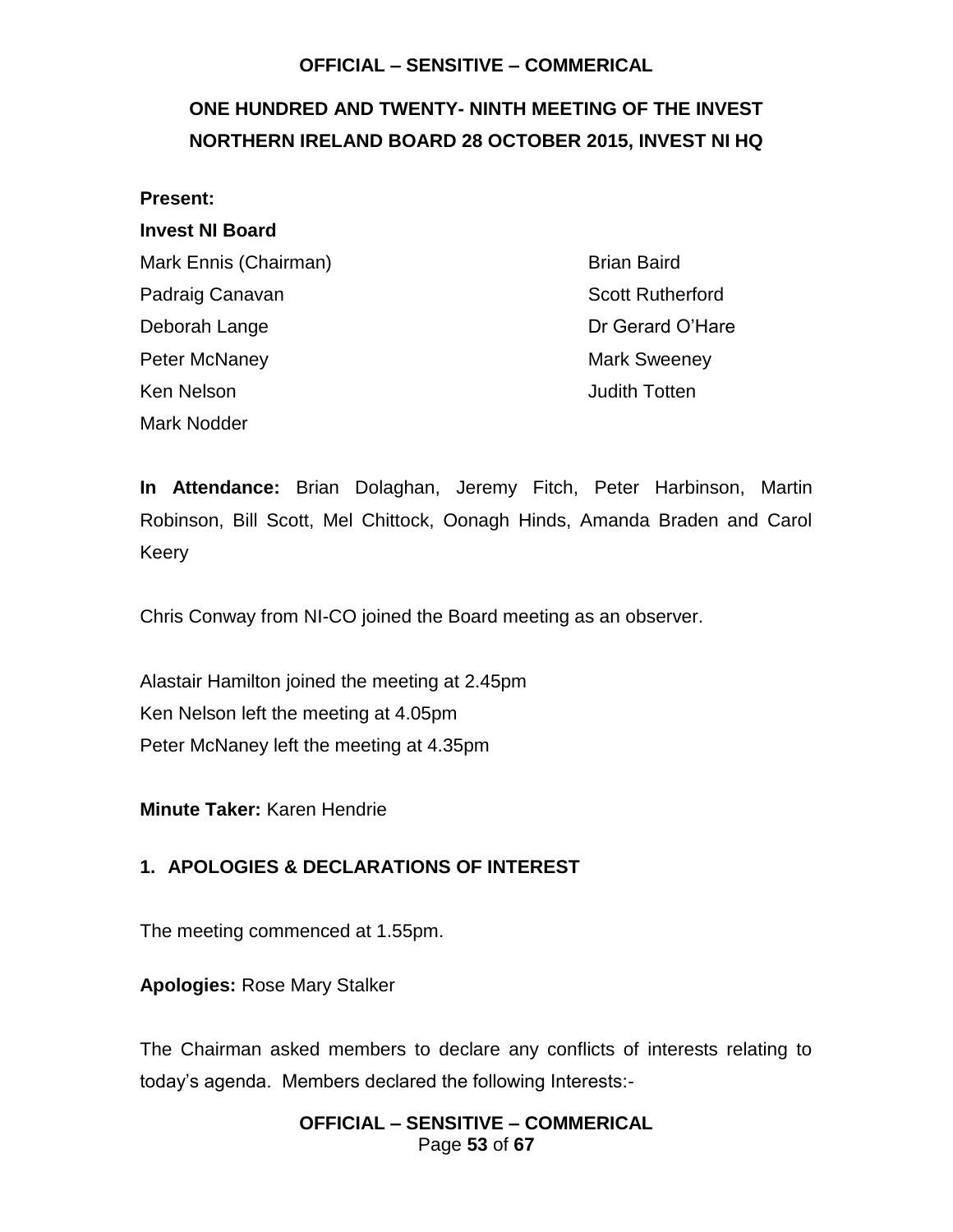Padraig Canavan – CultureTech Scott Rutherford – Almac (QUB interest)

The Board concluded that since there would not be any substantive discussion on any of the above declared interests no conflicts existed.

If during discussions this position changed the relevant Board members would be asked to leave the meeting for the duration of the discussion.

### **2. MONTHLY REPORTING TO BOARD**

### **2.1. MINUTES**

The minutes of the September Board meeting were agreed as a true record of the meeting.

### **2.2. MATTERS ARISING**

The Actions table was reviewed and addressed.

Mel Chittock provided an update on Invest NI's Data Retention Policy.

Invest NI's Data Retention Policy circulated to Board in October. Board asked for details of Invest NI's policy on email retention and data encryption. This to be brought to Audit & Risk Committee for further consideration.

### **ACTION: MEL CHITTOCK**

Jeremy Fitch provided an update on the digital solution being developed providing an overview of the sources of European funds available to businesses. Jeremy advised the Board that the landing page, escalator solution and associated content pages is likely to be developed by January 2016.

#### **OFFICIAL – SENSITIVE – COMMERICAL** Page **54** of **67**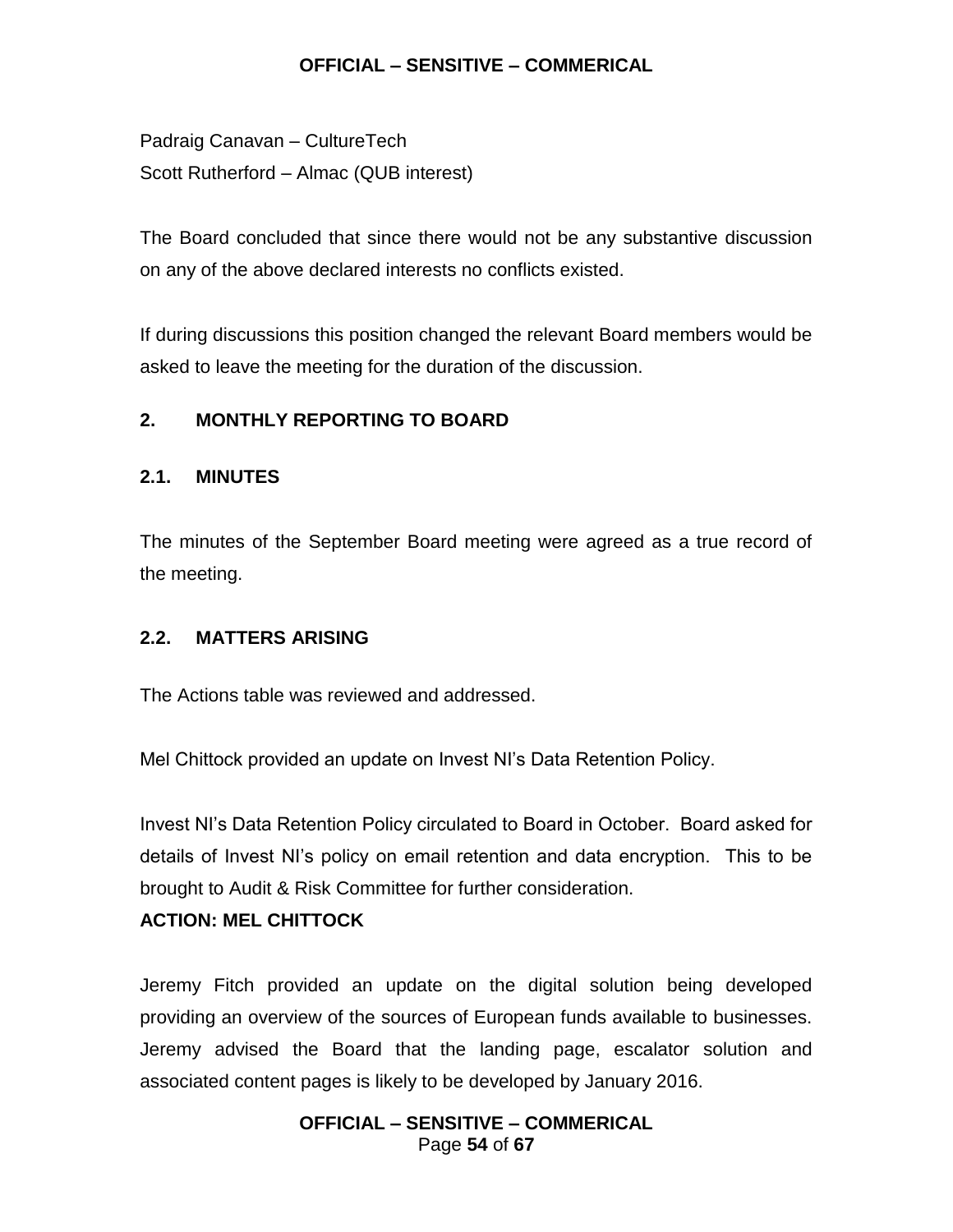Board Member Scott Rutherford offered to share a recently completed piece of work by QUB on Sources of EU funding. Jeremy will follow up directly with Scott Rutherford.

# **ACTION: JEREMY FITCH**

# **2.3. FINANCE REPORT**

Mel Chittock provided an update on the financial position.

The Board noted the Finance Report and asked for further details to be provided to Board on Invest NI's approach to Budget management in 2016/17.

# **ACTION: MEL CHITTOCK**

# **2.4. MARKETING AND COMMUNICATIONS REPORT TO THE BOARD**

Peter Harbinson provided an update on the report.

The Board noted the report. Board member Deborah Lange asked that a breakdown of pro-active and re-active print & media coverage be provided to Board.

# **ACTION: PETER HARBINSON**

# **2.5. CASEWORK REPORT TO THE BOARD**

The Board noted this report.

# **2.6 NI-CO Update**

Chris Conway, Chairman NI-CO, thanked the Board for inviting him to attend.

Chris provided a verbal update on NICO's current activities and future pipeline of opportunities looking ahead to 2016/17.

### **OFFICIAL – SENSITIVE – COMMERICAL** Page **55** of **67**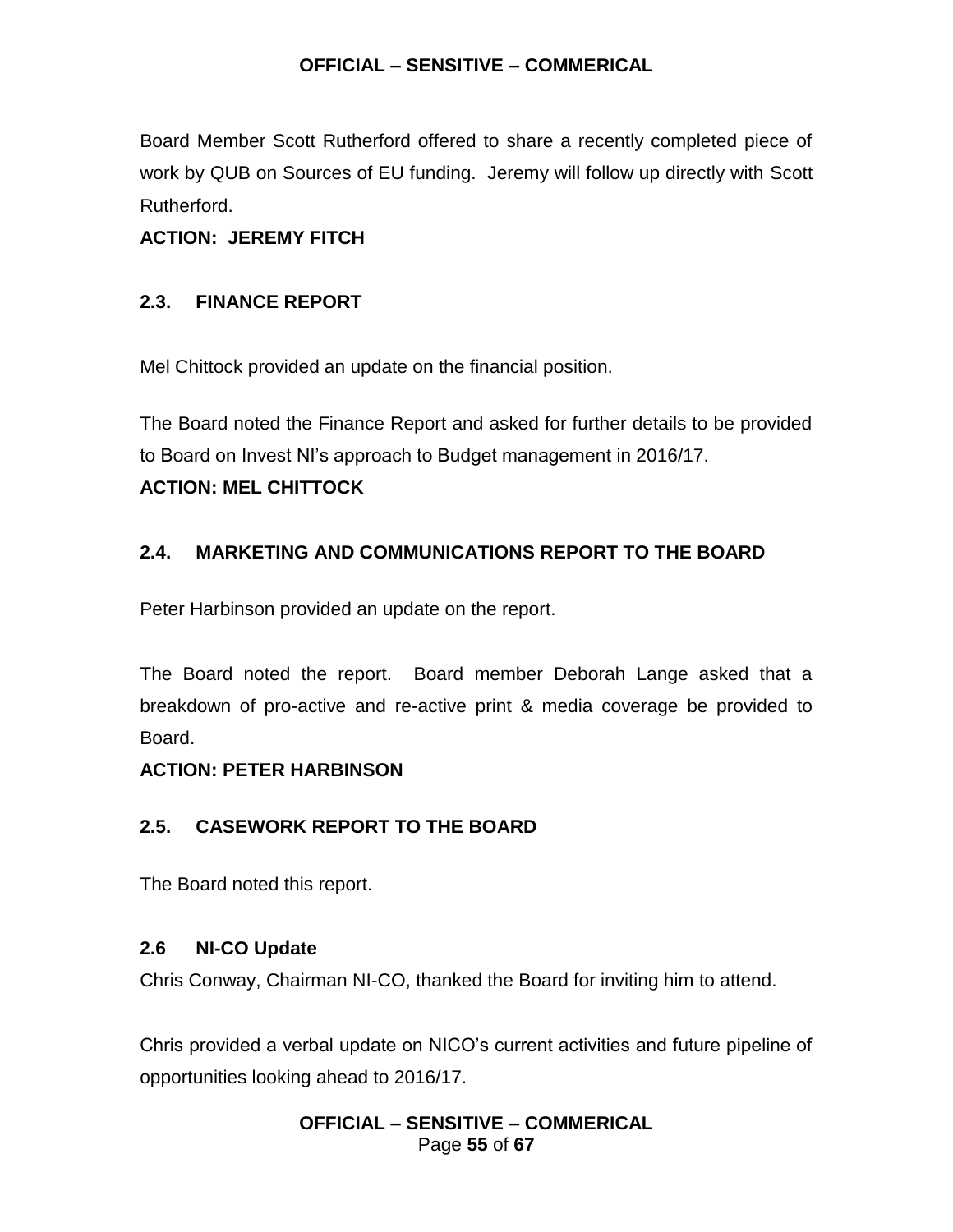### **3. DISCUSSION**

The Chief Executive joined the Board at this point

### **3.1. Export Action Plan**

Bill Scott provided an update on the DETI Export Action Plan including an overview of the key strategic and behavioural objectives of the plan including growing sales and increasing the number of exporters.

Bill summarised the role of key delivery partners in achieving these objectives and the development of the Broad Economy Exports (BEE) measure; a broader indicator for measuring export activity including service sectors and external sales to GB.

### **3.2. Programme for Government Update**

The Chief Executive provided an overview of the Scottish Framework to the Board as an example of a model focusing on macro strategic objectives.

### **3.3. The Social Agenda**

Oonagh Hinds presented an update on the Social Agenda providing an overview of how Invest NI's services and interventions improve the economic, social and well-being of Northern Ireland.

The Board agreed that the approach was logical and sound but noted that there could be potential delivery challenges around partnership and accountability which would need to be considered.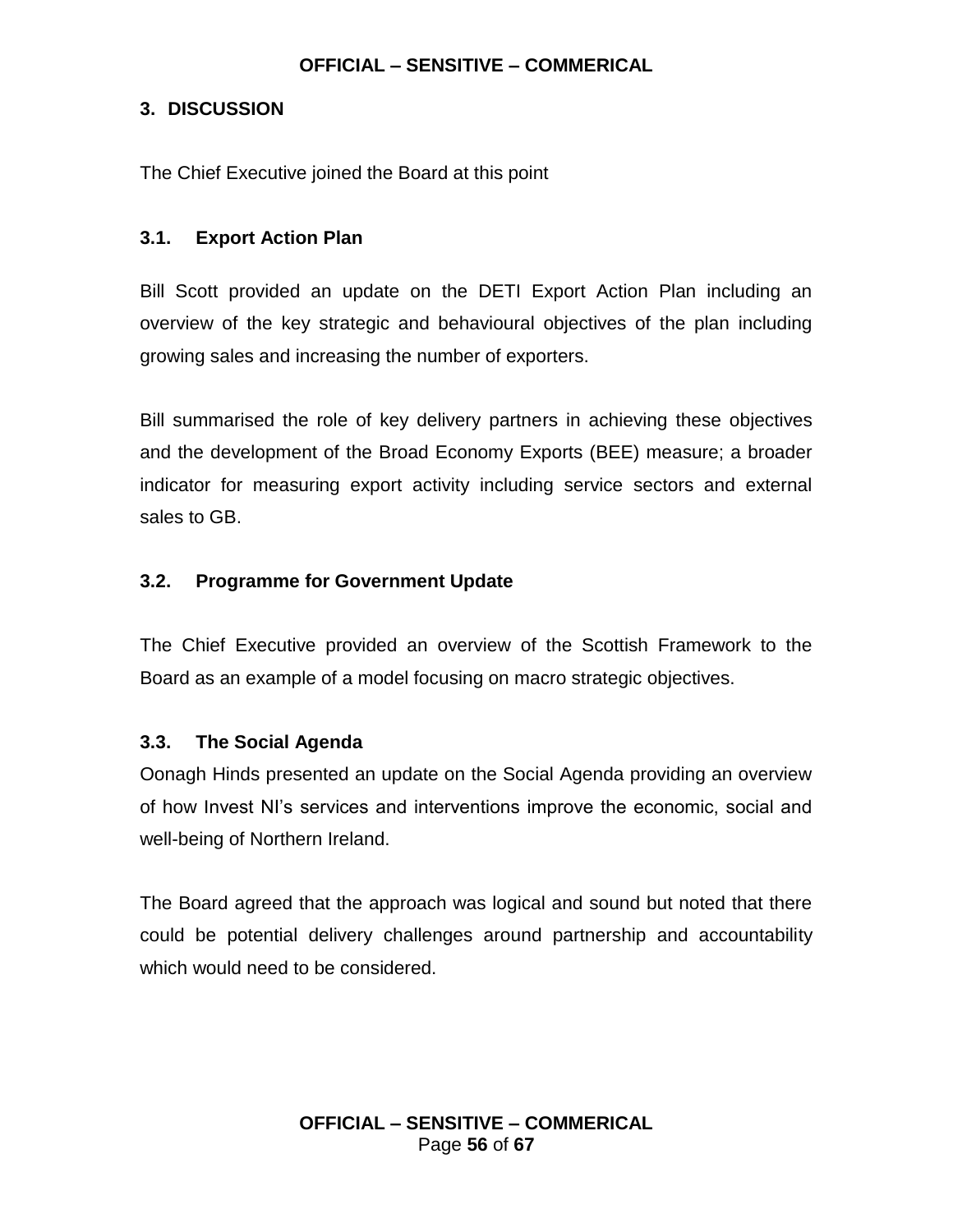### **3.4. CEO REPORT**

The Chief Executive asked members to note his report to the Board.

# **3.5. TARGETS REVIEW**

The Chief Executive referred the Board to Paper 7 and presented the Targets Review.

The Chief Executive went through each chart outlining areas being considered for target review.

Following discussions the Chief Executive proposed that all 2015/16 job targets be maintained and that the R&D target would be the only one to be revised.

The Board agreed with this as the way forward.

**BOARD RESOLUTION:** Agree the proposed changes to the 2015/16 R&D target levels and the need to manage the budget implications: **AGREED**

# **3.6. BOARD WORKING GROUPS**

Mel Chittock referred the Board to Paper 8. The Paper contains a number of recommendations aimed at bringing consistency to the Board Working Groups in order to maximise their output.

The Paper also outlines a number of potential areas of focus for new working groups.

The recommendations were discussed by Board who noted the need for the Board Working groups to be flexible in their approach but still retain their original remit.

> **OFFICIAL – SENSITIVE – COMMERICAL** Page **57** of **67**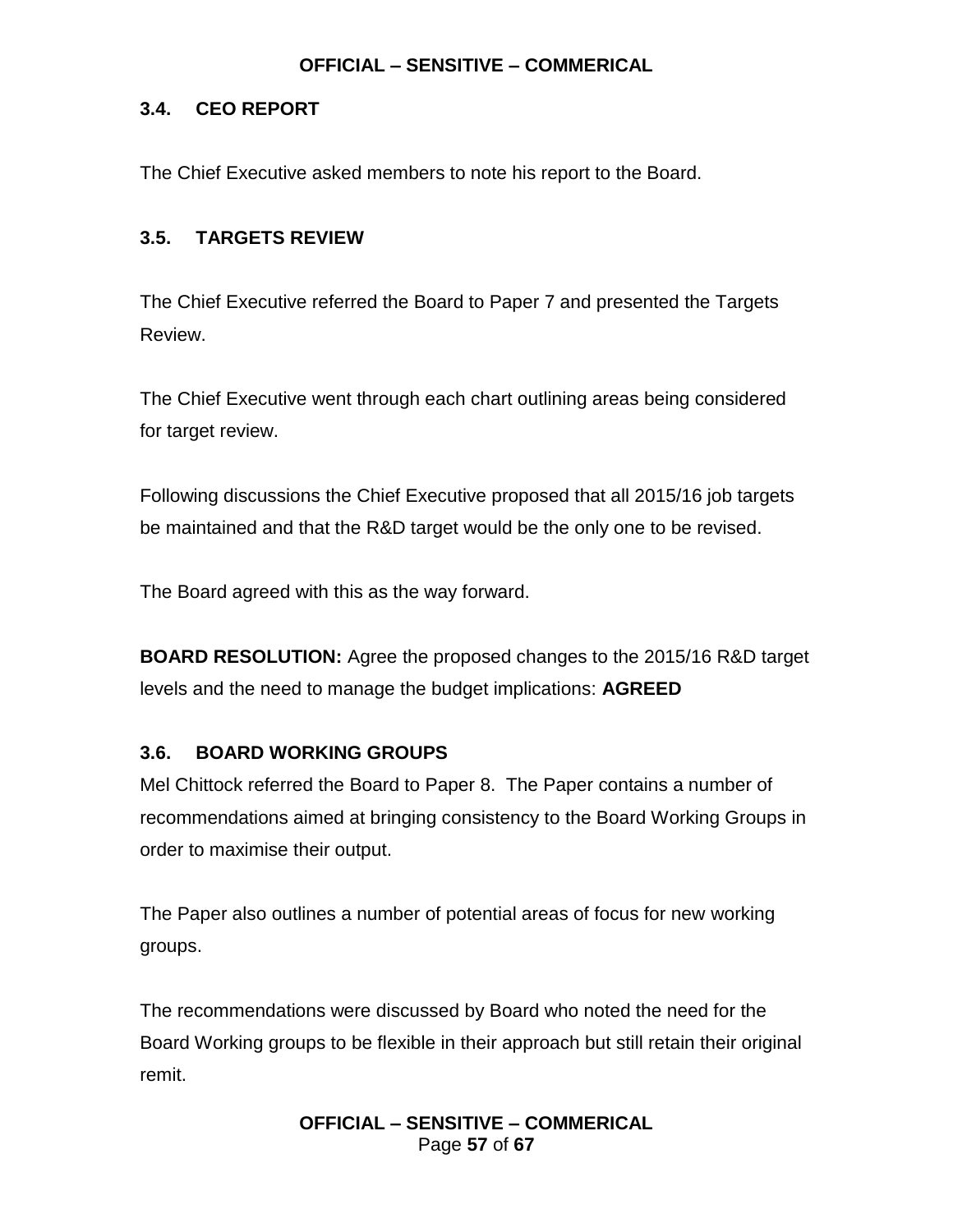The Board accepted the recommendations outlined in the paper as the approach going forward

New areas for consideration by Working Groups will be a topic for discussion at the Board Away day in January.

**BOARD RESOLUTION:** Agree the recommendations to the Board Working Groups as presented. **AGREED**

### **4. CHAIRMAN'S BUSINESS AND AOB**

The Chairman advised that he hosted a lunch meeting with Kiedanren, a Japanese business delegation on Tuesday 20<sup>th</sup> October during their recent visit to Belfast. The Chairman described the event as successful and said he had received positive feedback from the delegation and a number of possible leads and linkages had been identified.

The Chairman also hosted a dinner event with a delegation of UK and Chinese Aviation representatives on Tuesday 27<sup>th</sup> October.

Deborah Lange provided the Board with an update on Corporation Tax.

# **5. DATE OF THE NEXT BOARD MEETING**

The next Board meeting will be held on the  $25<sup>th</sup>$  November 2015 in Antrim & Newtownabbey Council Area.

The Board Meeting ended at 5.15pm.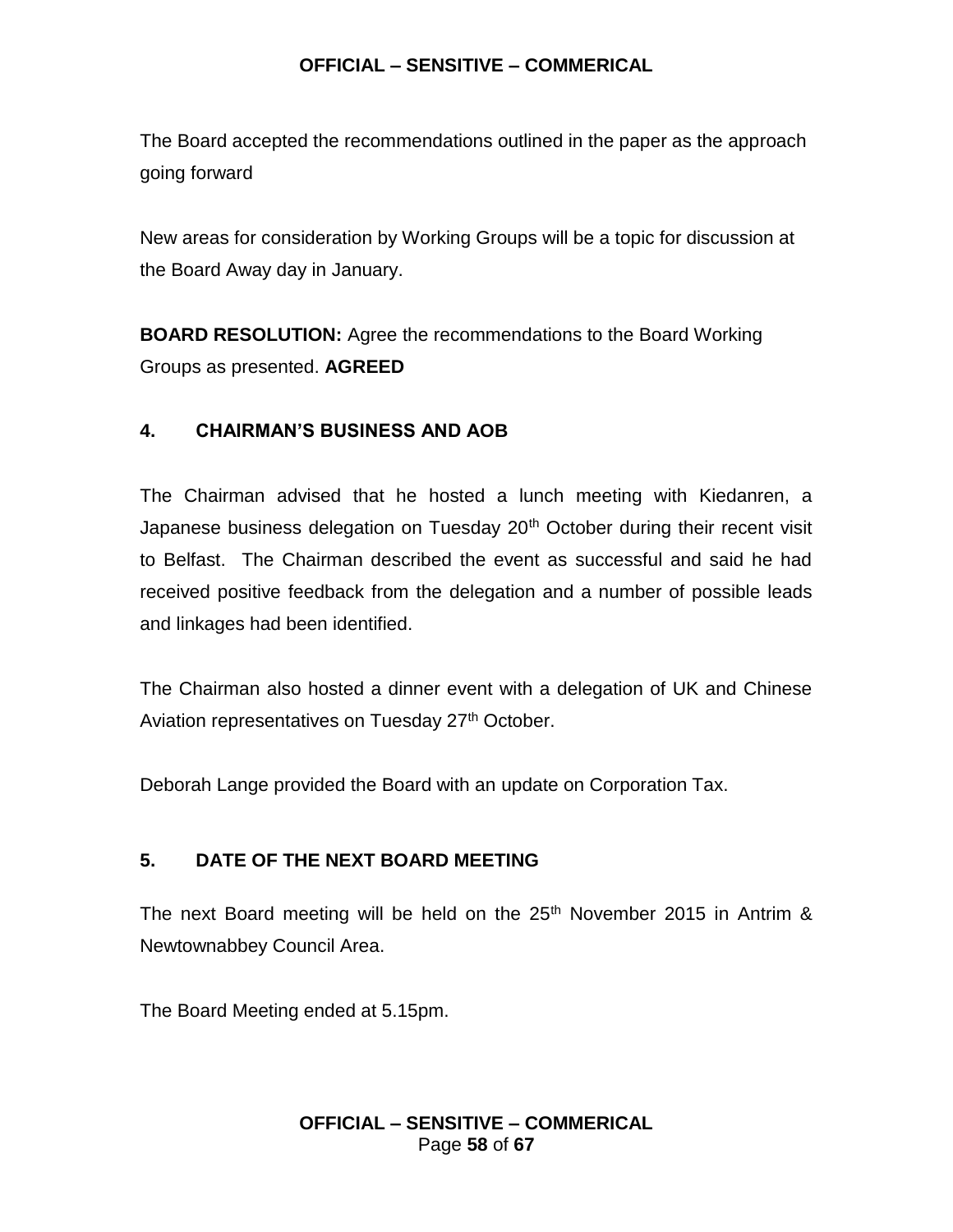# <span id="page-58-0"></span>**ONE HUNDRED AND THIRTIETH MEETING OF THE INVEST NORTHERN IRELAND BOARD 25 NOVEMBER 2015, INVEST NI HQ**

# **Present:**

# **Invest NI Board**

Mark Ennis (Chairman) Brian Baird Padraig Canavan **Scott Rutherford Scott Rutherford** Deborah Lange **Peter McNaney** Rose Mary Stalker Mark Sweeney Ken Nelson **Accord Contract Contract Contract Contract Contract Contract Contract Contract Contract Contract Contract Contract Contract Contract Contract Contract Contract Contract Contract Contract Contract Contract Contr** Mark Nodder

**In Attendance:** Brian Dolaghan, Jeremy Fitch, Peter Harbinson, Martin Robinson, Bill Scott, Mel Chittock, Oonagh Hinds, Amanda Braden and Carol Keery

Bill Montgomery joined the meeting at 3.20pm to present to the Board.

Alison Gowdy joined the meeting at 4.00pm to present to the Board.

Mark Nodder left the meeting at 4.35pm

**Minute Taker:** Karen Hendrie

# **2. APOLOGIES & DECLARATIONS OF INTEREST**

The meeting commenced at 1.55pm.

**Apologies:** Alastair Hamilton and Dr Gerard O'Hare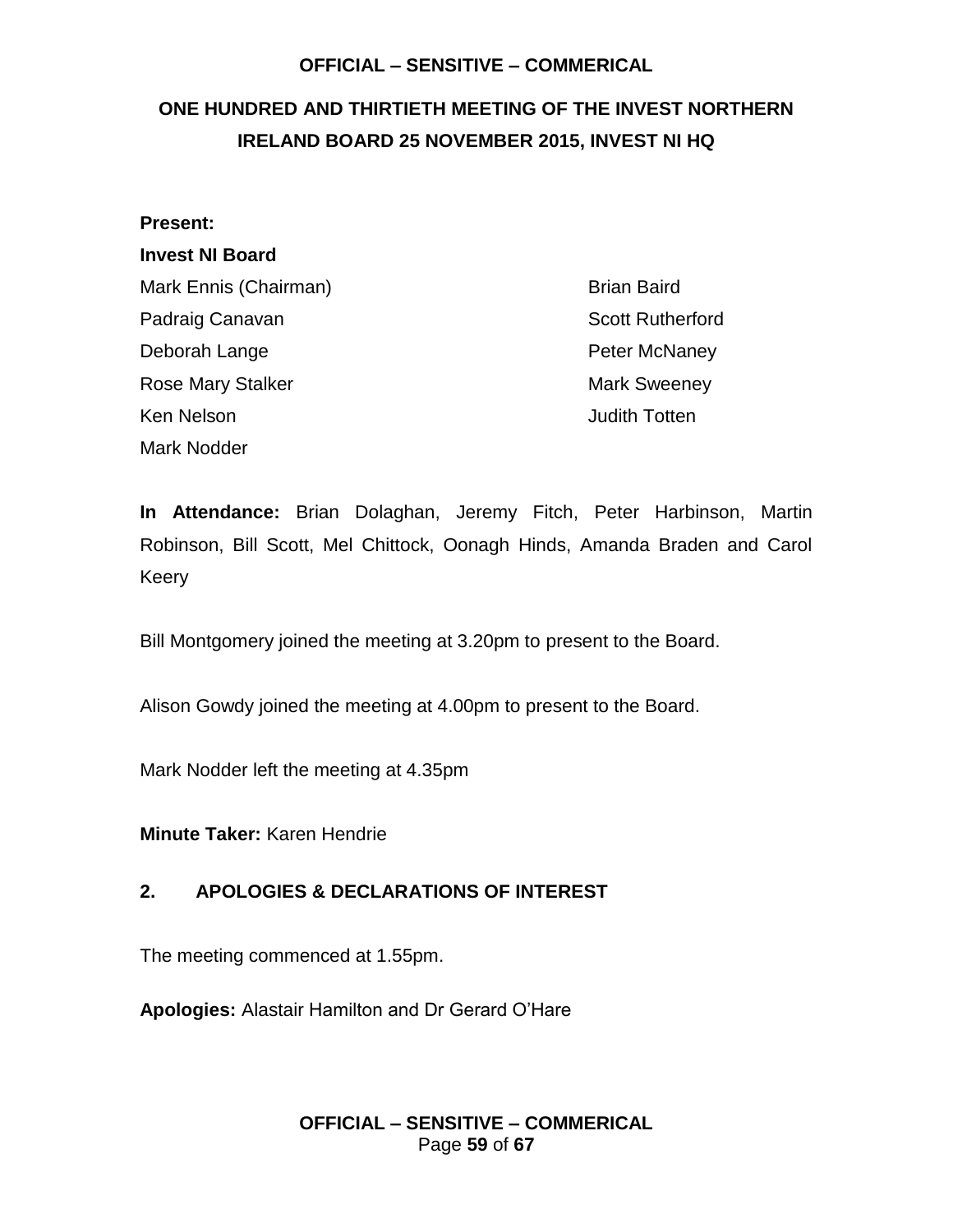The Chairman asked members to declare any conflicts of interests relating to today's agenda. Members declared the following Interests:-

Mark Ennis – Liberity IT & Teleperformance

Scott Rutherford – Aerospace Technology Institute (ATI), Lean Launch Pad (QUB interest)

Judith Totten – The McAvoy Group Limited

The Board concluded that since it was unlikely that there would be any substantive discussion on any of the above declared interests no conflicts existed.

If during discussions this position changed the relevant Board members would be asked to leave the meeting for the duration of the discussion.

# **2. MONTHLY REPORTING TO BOARD**

# **2.1. MINUTES**

The minutes of the October Board meeting were agreed as a true record of the meeting.

# **2.2. MATTERS ARISING**

The Actions table was reviewed and addressed.

Mel Chittock provided an update on 2016/17 Budget Management as part of his Finance Report.

Peter Harbinson provided an update on pro-active Media & Print Coverage. Board content with the additional information provided.

### **OFFICIAL – SENSITIVE – COMMERICAL** Page **60** of **67**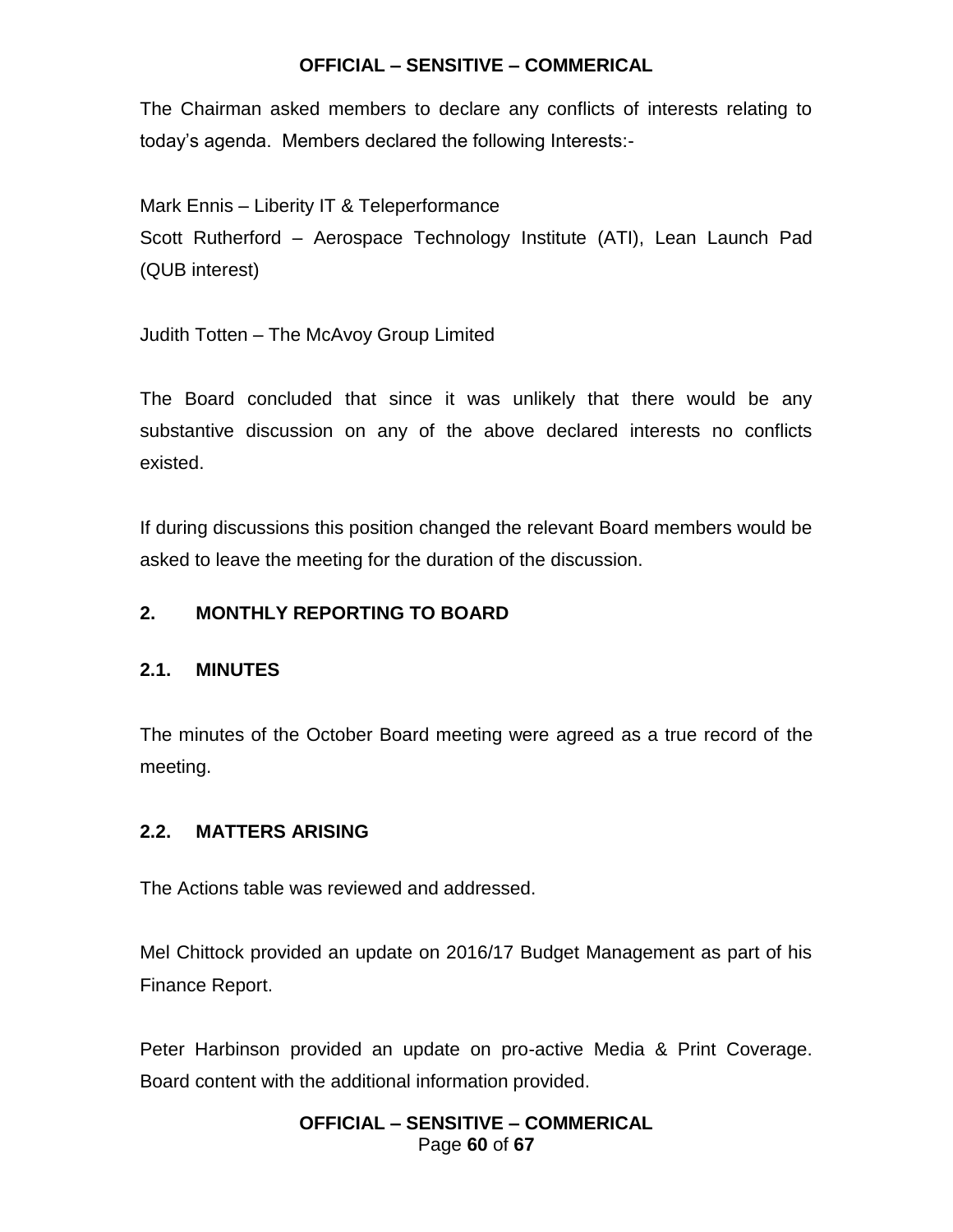Board agreed that last month's action regarding the Data Retention Policy should be taken forward by Audit & Risk Committee.

### **2.3. CEO REPORT**

Jeremy Fitch asked members to note the CEO report to the Board.

Jeremy provided the Board with an update on the recent job loss announcements.

The Board asked what the Invest NI strategy is for Manufacturing. Advised that Invest NI have a strategy for each sector within Manufacturing.

The Board asked for standard lines to take in relation to the Manufacturing Sector Strategy in response to recent job losses and also impact of Corporation Tax on the FDI proposition. **ACTION: PETER HARBINSON**

Board asked that lessons learned from company closures and job losses are provided to Board. **ACTION: BRIAN DOLAGHAN**

Jeremy also provided the Board with an update on the Skills Barometer Report which was published in November.

Board asked that the 'Skills Barometer Report' is presented to Board by the team responsible for its development. **ACTION: JEREMY FITCH** 

Jeremy provided the Board with an overview of the Invest NI Performance Update as at 31st October 2015.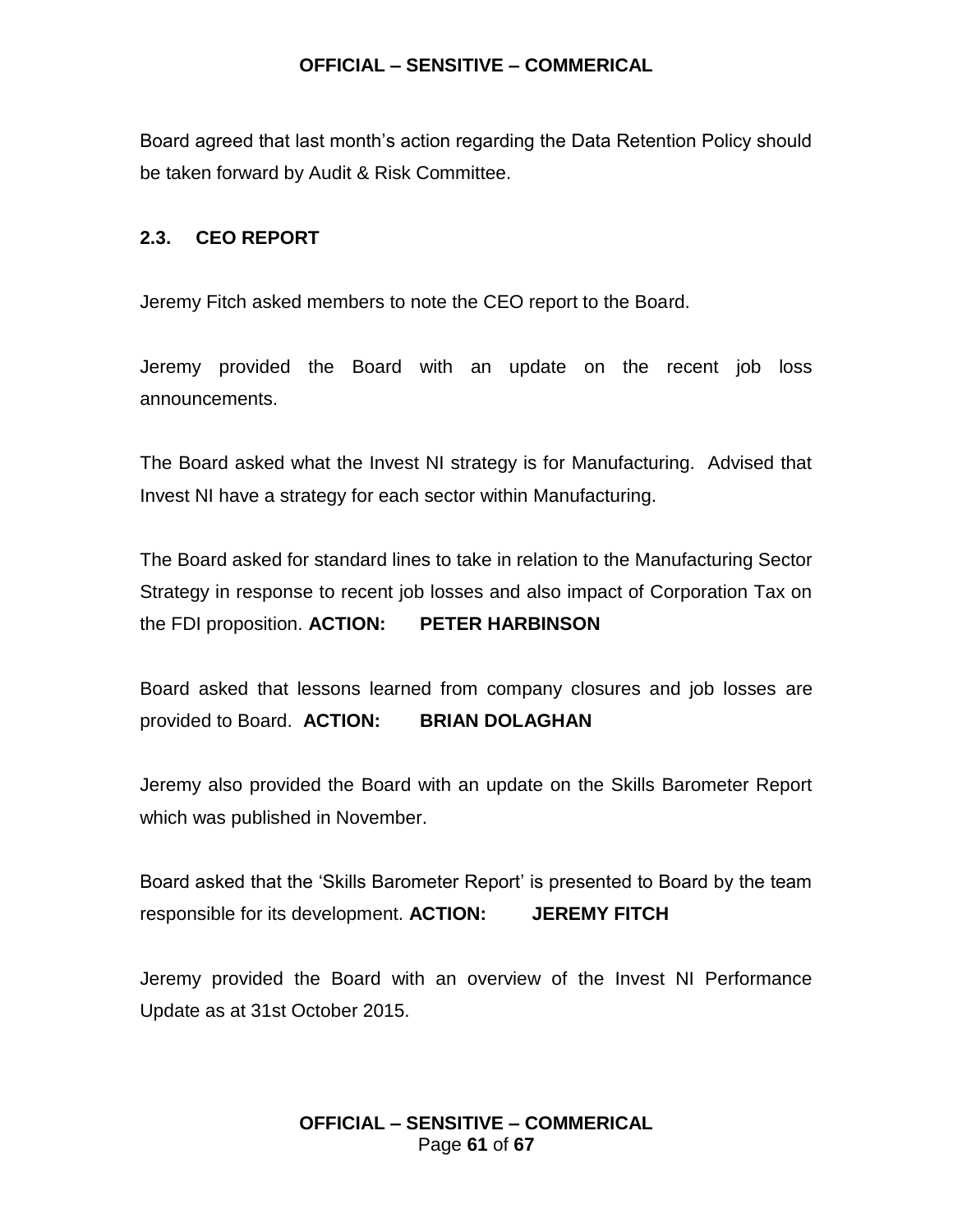Amanda Braden provided an update on Absenteeism levels for October noting that the absence rate for October was 3.74%; down from 4.19% in September. Although the rolling outturn has continued to rise, the pace has slowed, mainly due to the encouraging decrease in long-term absence since August peak.

Jeremy also advised the Board that the mid-year results are due to be presented to ETI Committee on 8th December.

### **2.4. FINANCE REPORT**

Mel Chittock provided an update on the financial position.

He advised the Board that a November monitoring round was commissioned and completed in the last week of October.

It is expected that DFP will commission a January monitoring round before Christmas, for technical transfers and Non-cash adjustments.

Mel noted that the budget exercise for 2016/17 has not yet been commissioned but we have been asked by DFP to provide a high level impact assessment of potential cut on budgets.

Mel also advised that the Claims Processing time was currently 29 days. It was noted that there are resource issues which are currently being addressed.

# **2.5. MARKETING AND COMMUNICATIONS REPORT TO THE BOARD**

Peter Harbinson provided an update on the report.

Peter advised the Board that at the recent 2015 CIM Awards, Invest NI won the 'Marketing with Impact – Public Sector' Award for the 'Go For It' campaign in conjunction with Genesis Advertising.

**OFFICIAL – SENSITIVE – COMMERICAL** Page **62** of **67**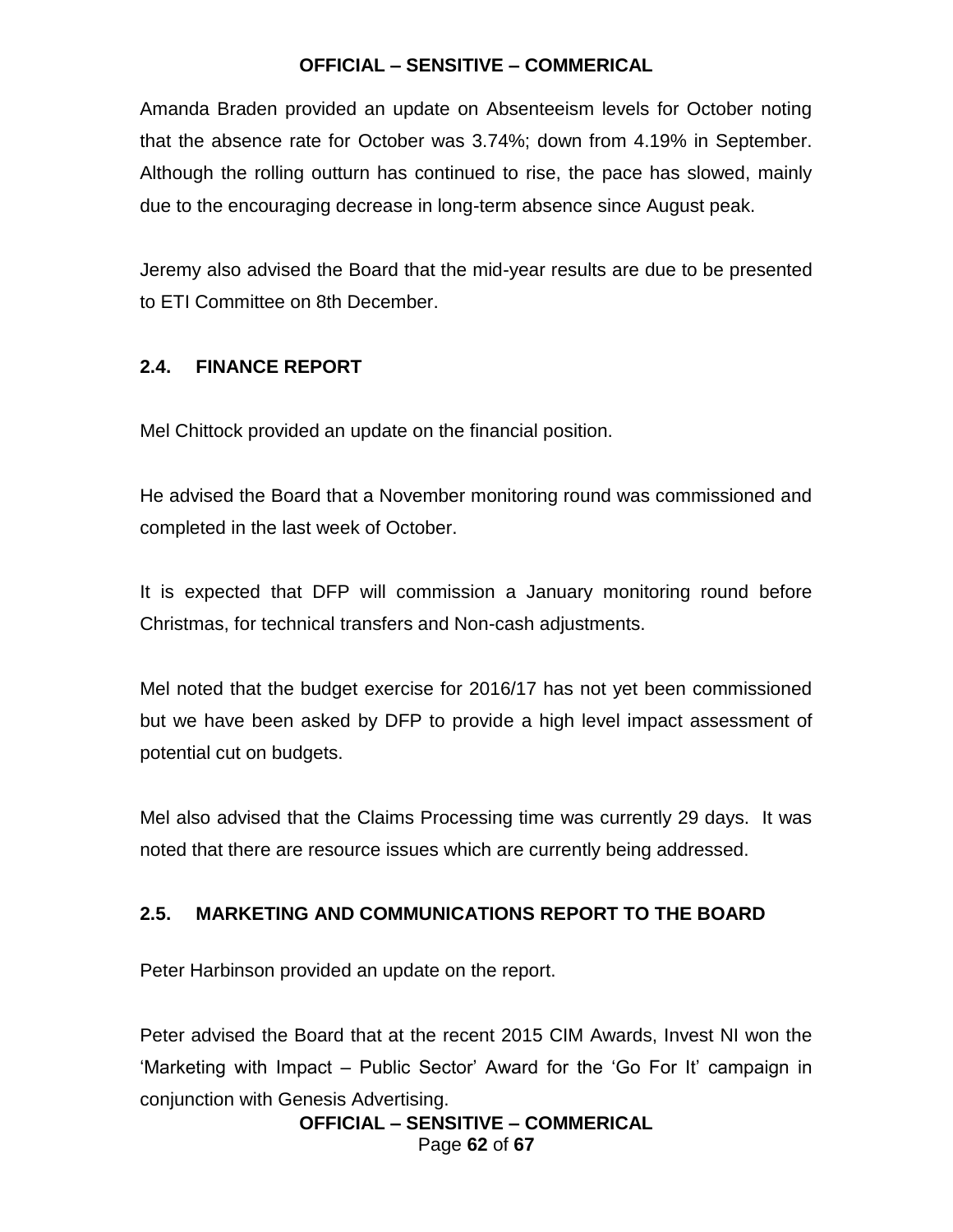The Board congratulated Peter and the team.

Peter also updated the Board on feedback from the first Leadership Development Forum which was held on Tuesday  $10<sup>th</sup>$  November. He advised that feedback from the participants had been positive and there are a number of key learnings they will take forward for the next event.

Peter thanked the Chairman and Board members Judith Totten and Peter McNaney for their attendance and participation in the event.

# **2.6. CASEWORK REPORT TO THE BOARD**

The Board noted this report.

# **2.7. AUDIT & RISK COMMITTEE UPDATE INCLUDING RISK REGISTER**

Deborah Lange provided a verbal update following the committee meeting which took place immediately prior to today's Board meeting. Full minutes of the meeting will be provided ahead of the next Board meeting in January 2016.

Board discussed the need to add 'skills supply' to the Risk Register. It was agreed that this would be discussed further by ELT to agree the approach to take this forward. **ACTION: ELT**

# **2.8. MINUTES OF JUNE & SEPTEMBER ARC MEETING**

The minutes of the June and September Audit & Risk Committee meeting were agreed as a true record of the meeting.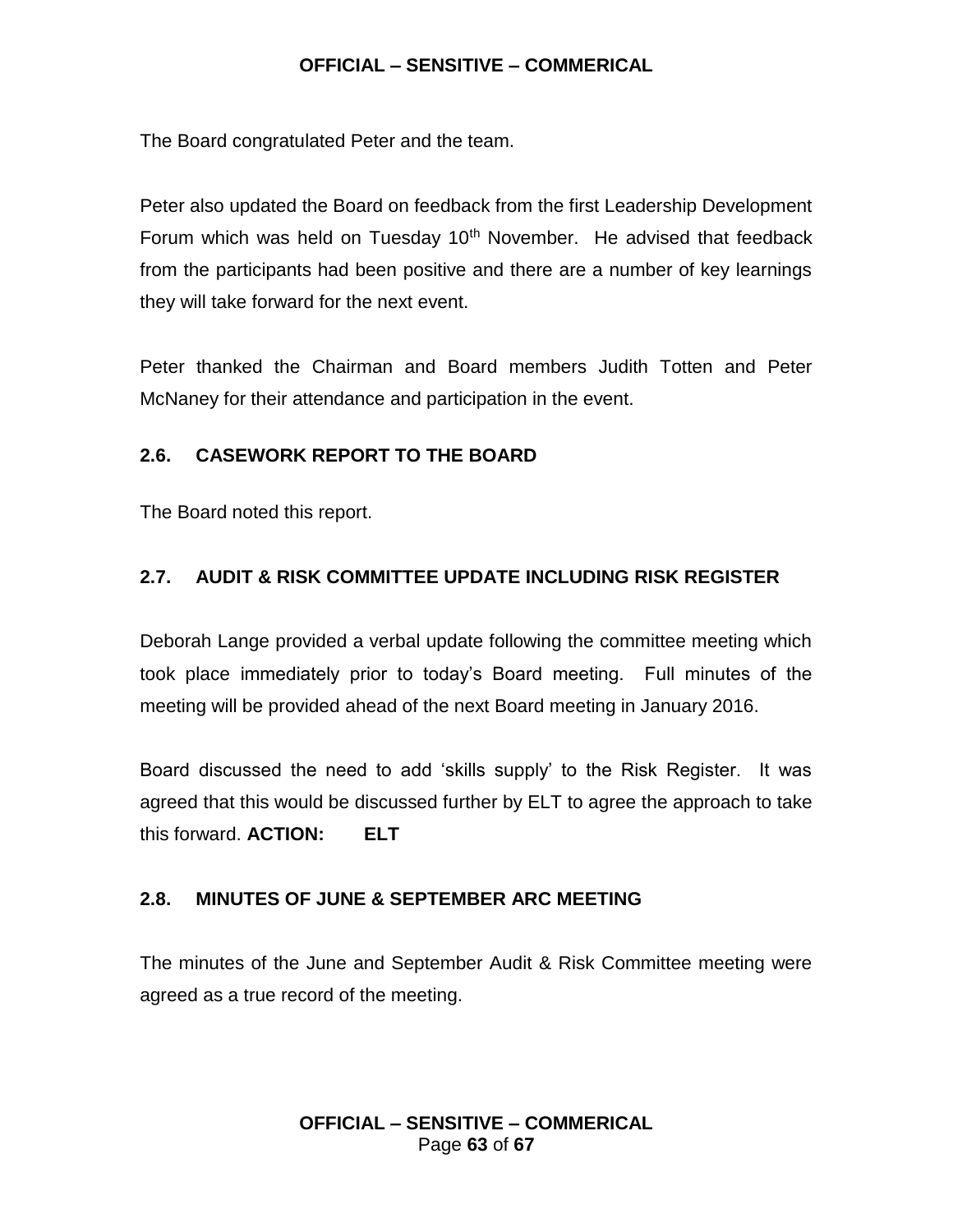### **3. DISCUSSION**

# **3.1 Verbal Updates from the following Board Working Groups**

### **Access to Finance**

Peter McNaney provided an update on the Access to Finance Working Group.

In his role as Chair he is planning to write to the Department about resource allocation. The Chairman suggested that if appropriate the letter be copied to the Economic Advisory Group.

The group had a presentation by TechStart during which comments were made about the level of University spin outs. The Chairman advised that at his meeting with the Vice-Chancellors of both QUB & UU in January he will aim to seek a view from them about their level of satisfaction regarding the level of spin outs from each University.

### **Competence Centres**

Jeremy Fitch provided an update on the Competence Centres Working Group.

The last meeting of the Working Group was on  $12<sup>th</sup>$  October at The Northern Ireland Advance Engineering Competence Centre (NIAECC) and included a presentation from Mattias Lundberg on the cultural impact of Competence Centres in his native Sweden.

The Board queried if the range of support offered to R&D Projects and Competence Centres can be potentially duplicative and agreed that this merited further discussion. Jeremy Fitch advised that he would take this forward with the Working Group.

Chairman will use meeting with Vice-Chancellors to seek to encourage the Universities to work more collaboratively.

> **OFFICIAL – SENSITIVE – COMMERICAL** Page **64** of **67**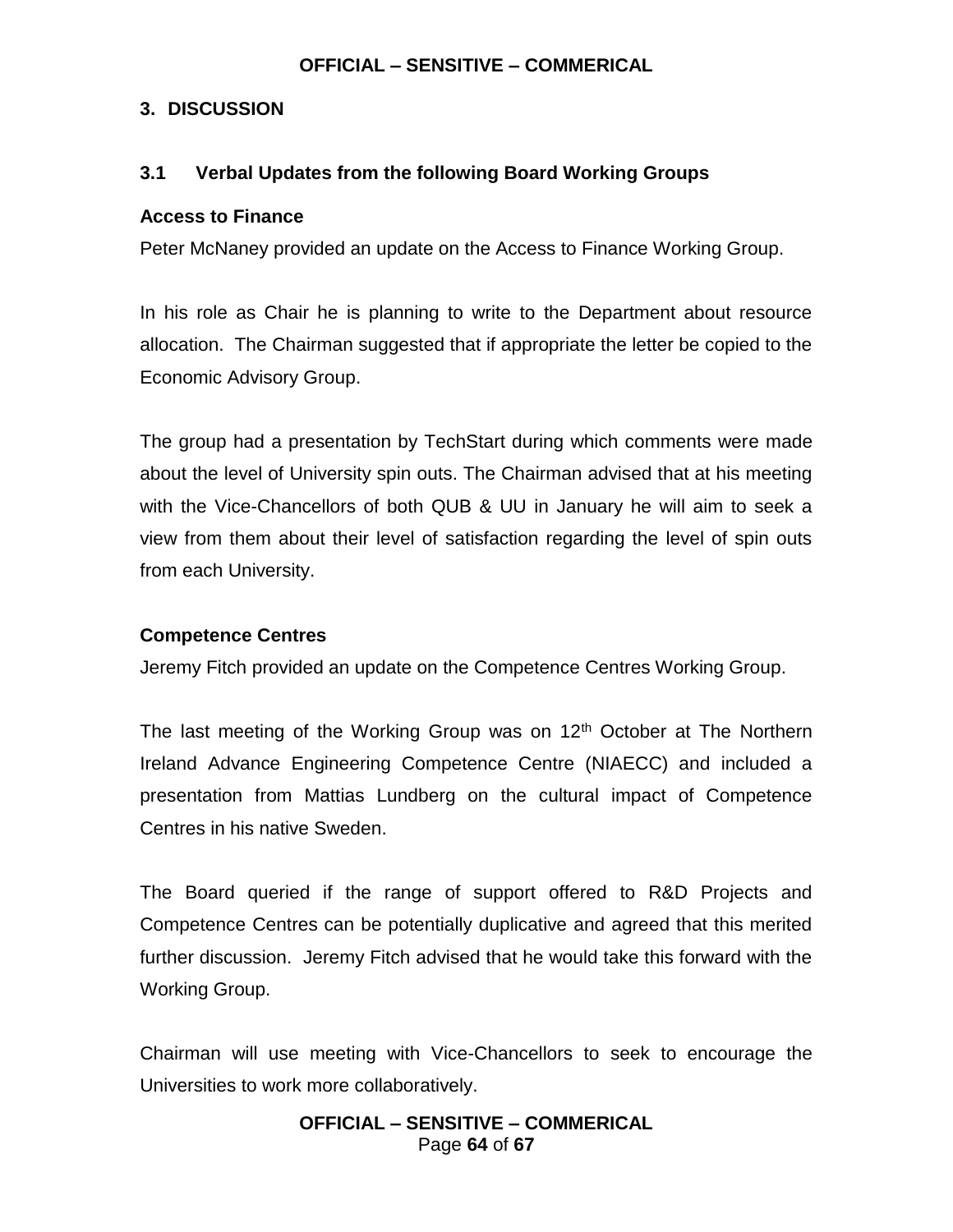# **Sub Regional**

Ken Nelson provided an update on the Sub Regional Effectiveness Working Group.

Ken confirmed that they continue to work closely with councils at a regional level and have received initial drafts of all their individual Economic Development Plans.

The next Council workshop meeting is scheduled to take place in January 2016.

# **Effectiveness**

Rose Mary Stalker provided an update on the Effectiveness Working Group.

She advised that no meeting of the Working Group has taken place since the last update to Board.

It was agreed that there would be merit in the group applying their model to data from the Health & Life Sciences Group.

# **Corporation Tax**

Deborah Lange provided an update to the Board and confirmed that the Working Group would be meeting again in the near future following the agreement of a date and a rate for Corporation Tax.

Deborah advised that she is due to meet with Department of Finance and Personnel on Tuesday 1<sup>st</sup> December.

# **3.2. International Sales & Marketing – FDI Plans**

Bill Montgomery presented the FDI plans for International Investment.

### **OFFICIAL – SENSITIVE – COMMERICAL** Page **65** of **67**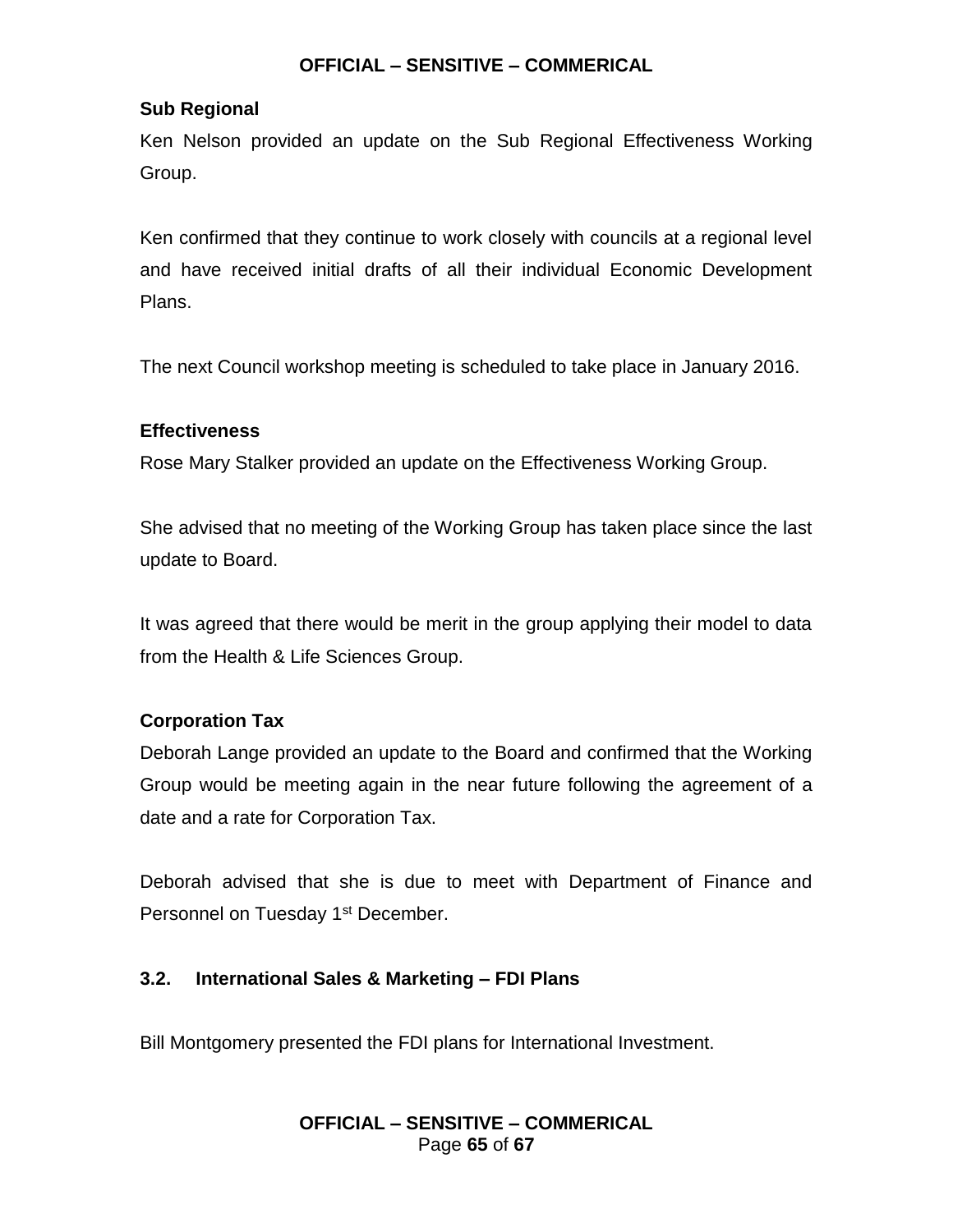Bill highlighted the importance of Inward Investments and noted that only 15% of Invest NI account managed client base are internationally owned, while they account for:

- 49% of employment
- 40% of sales
- 48% of external sales
- 63% exports

Bill also provide an overview of the key sectors and markets for Foreign Direct Investment summarising the opportunities and challenges presented by each sector.

In conclusion Bill outlined some areas for further consideration by Board when looking forward to the period 2016-2020 including the impact of Corporation Tax.

### **3.3. Big Data & Data Analytics**

Alison Gowdy presented the Board with an overview of Big Data & Data Analytics which has been identified as one of the Top 10 Key Industries of the Future.

Alison presented the key opportunities in this area for businesses across all sectors and also highlighted the potential challenges in this field as well as the short and medium term priorities for Invest Northern Ireland.

The Board considered that the area of Data Analytics could be an area of potential competitive advantage for Northern Ireland and noted that there are real opportunities in the Health Sector.

The Board also queried if there was any concerns that this could conflict with Data Protection. Alison advised that there are legal agreements in place and that data is often anonymised.

### **OFFICIAL – SENSITIVE – COMMERICAL** Page **66** of **67**